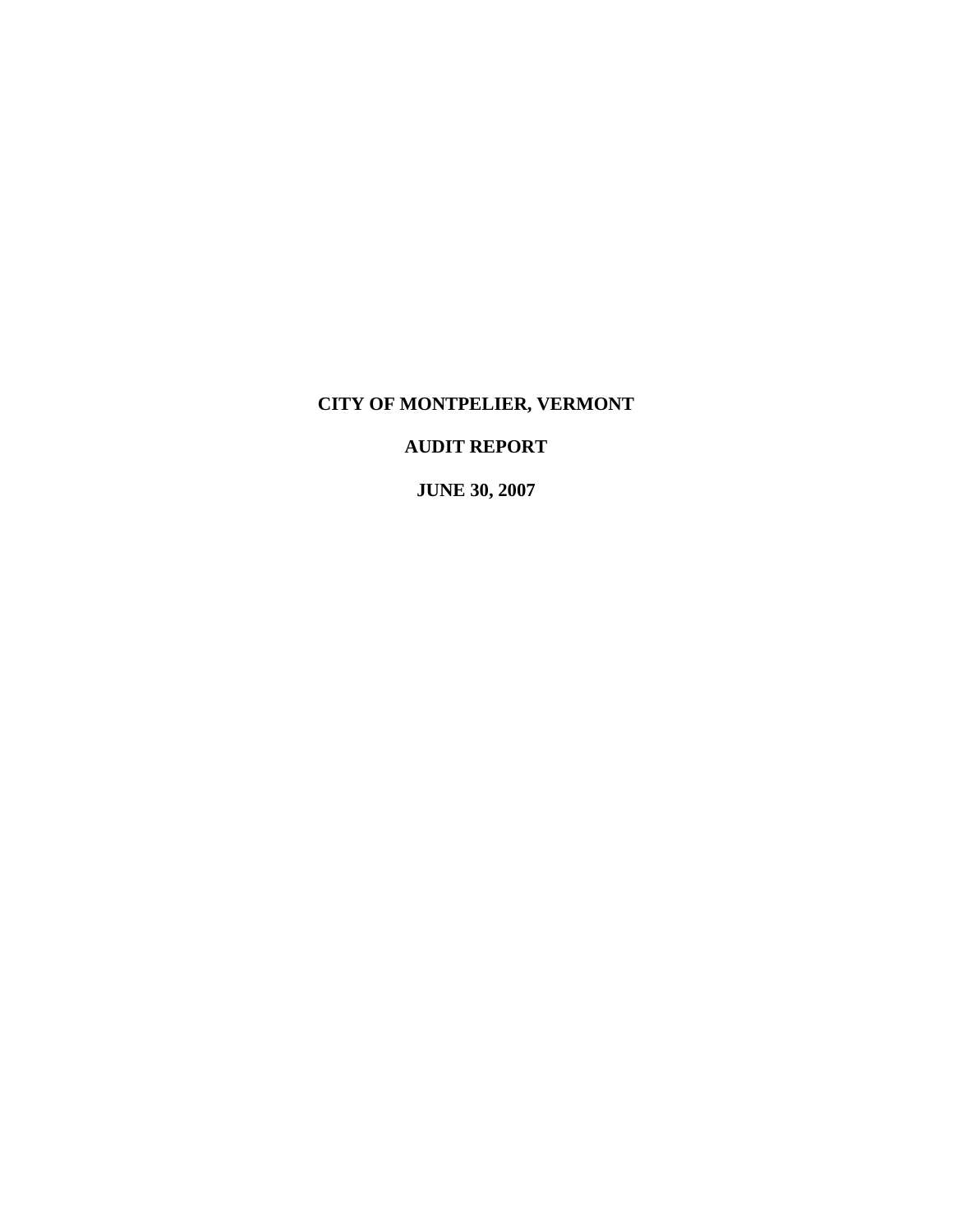# CITY OF MONTPELIER AUDIT REPORT TABLE OF CONTENTS JUNE 30, 2007

|                                                                                                                                                             |           | Page #   |
|-------------------------------------------------------------------------------------------------------------------------------------------------------------|-----------|----------|
| <b>Independent Auditor's Report</b>                                                                                                                         |           | $1-2$    |
| Management's Discussion and Analysis                                                                                                                        |           | $3 - 11$ |
| <b>Basic Financial Statements:</b>                                                                                                                          |           |          |
| <b>Statement of Net Assets</b>                                                                                                                              | Exhibit A | 12       |
| <b>Statement of Activities</b>                                                                                                                              | Exhibit B | 13       |
| <b>Governmental Funds:</b>                                                                                                                                  |           |          |
| <b>Balance Sheet</b>                                                                                                                                        | Exhibit C | 14       |
| Statement of Revenues, Expenditures and<br><b>Changes in Fund Balances</b>                                                                                  | Exhibit D | 15       |
| Reconciliation of the Statement of Revenues,<br><b>Expenditures and Changes in Fund Balances</b><br>of Governmental Funds to the Statement<br>of Activities | Exhibit E | 16       |
| <b>Statement of Revenue, Expenditures and Changes</b><br>in Fund Balance – Budget and Actual –<br><b>General Fund</b>                                       | Exhibit F | 17       |
| <b>Proprietary Funds:</b>                                                                                                                                   |           |          |
| <b>Statement of Net Assets</b>                                                                                                                              | Exhibit G | 18       |
| Statement of Revenues, Expenses and Changes<br>in Fund Net Assets                                                                                           | Exhibit H | 19       |
| <b>Statement of Cash Flows</b>                                                                                                                              | Exhibit I | 20       |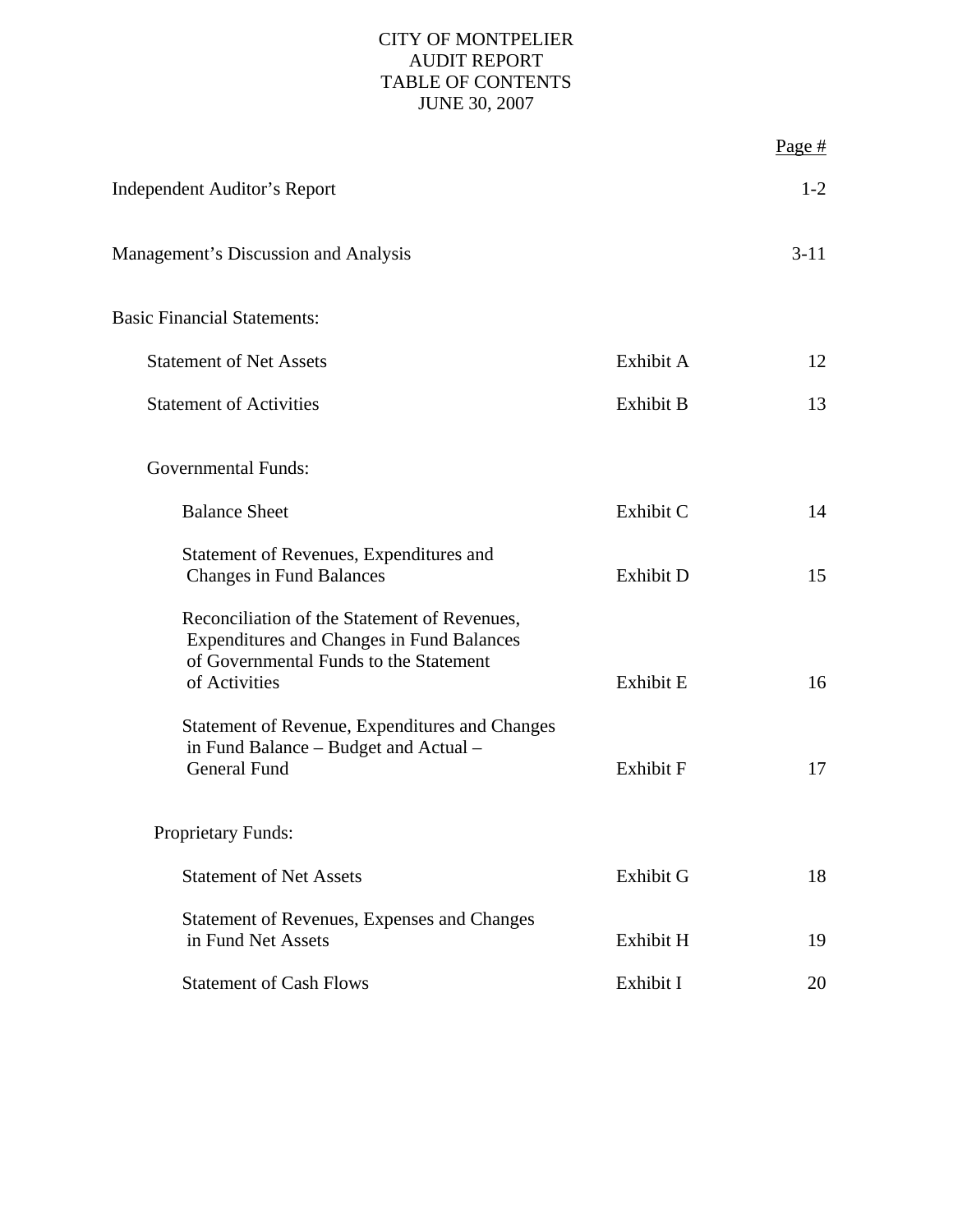# CITY OF MONTPELIER, VERMONT AUDIT REPORT TABLE OF CONTENTS JUNE 30, 2007

|            | Page # |
|------------|--------|
|            | 21-50  |
|            |        |
| Schedule 1 | 51     |
| Schedule 2 | 52     |
|            |        |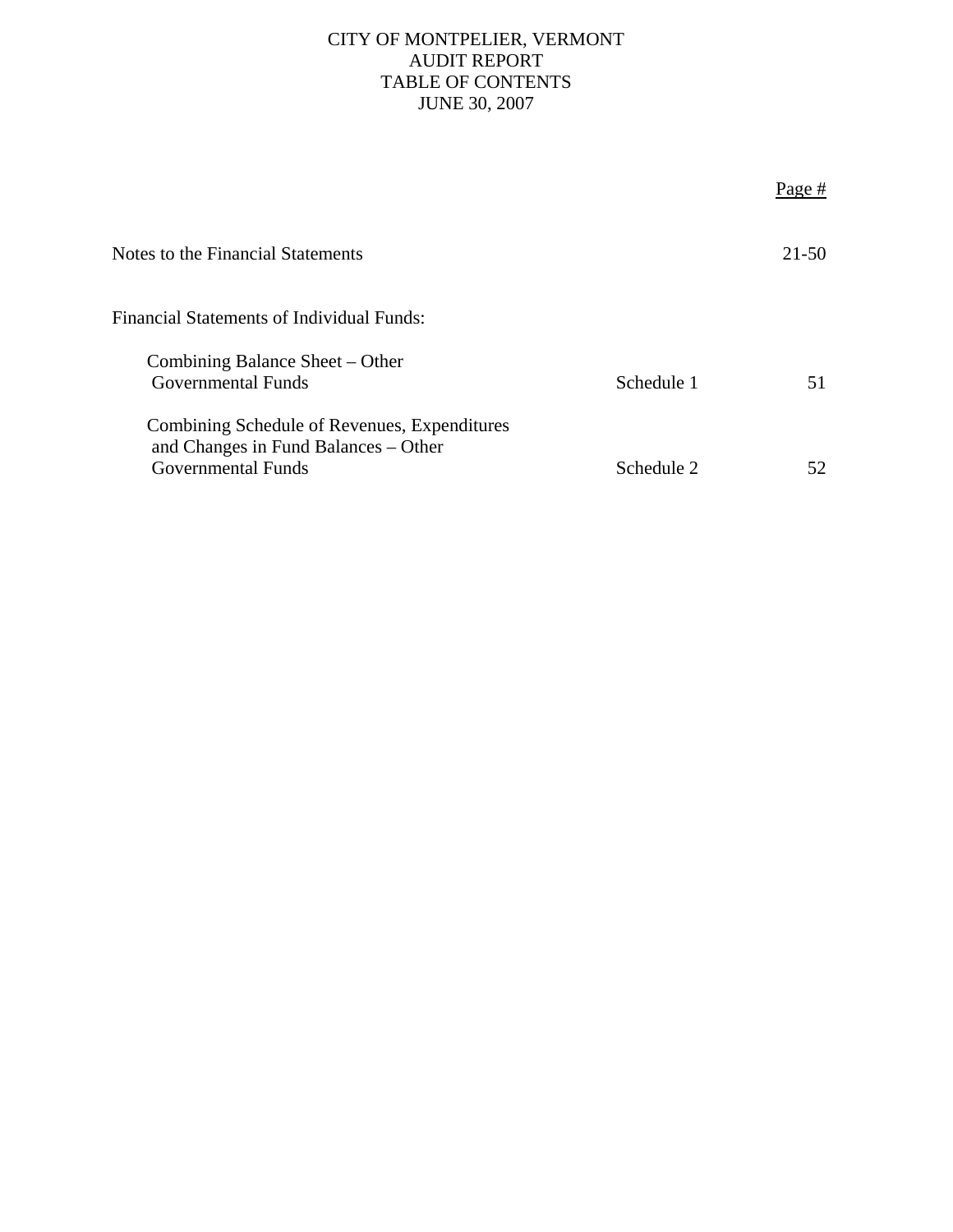Sullivan, Powers&Co.

CERTIFIED PUBLIC ACCOUNTANTS

A PROFESSIONAL CORPORATION

77 Barre Street P.O. Box 947 Montpelier, VT 05601 802/223-2352 802/223-3578 FAX VT Lic. #92-000180

James H. Powers, CPA Fred Duplessis, CPA Richard J. Brigham, CPA Chad A. Hewitt, CPA Wendy C. Gilwee, CPA

Independent Auditor's Report

To the City Council City of Montpelier Montpelier, Vermont 05602

 We have audited the accompanying financial statements of the governmental activities, the business-type activities, each major fund and the aggregate remaining fund information of the City of Montpelier, Vermont as of and for the year ended June 30, 2007, which collectively comprise the City of Montpelier, Vermont's basic financial statements as listed in the Table of Contents. These financial statements are the responsibility of the City of Montpelier, Vermont's management. Our responsibility is to express opinions on these financial statements based on our audit.

 We conducted our audit in accordance with auditing standards generally accepted in the United States of America. Those standards require that we plan and perform the audit to obtain reasonable assurance about whether the financial statements are free of material misstatement. An audit includes examining, on a test basis, evidence supporting the amounts and disclosures in the financial statements. An audit also includes assessing the accounting principles used and significant estimates made by management, as well as evaluating the overall financial statement presentation. We believe that our audit provides a reasonable basis for our opinions.

 In our opinion, the financial statements referred to above present fairly, in all material respects, the respective financial position of the governmental activities, the business-type activities, each major fund, and the aggregate remaining fund information of the City of Montpelier, Vermont, at June 30, 2007 and the respective changes in financial position and cash flows, where applicable, thereof and the respective budgetary comparison for the General Fund for the year then ended in conformity with accounting principles generally accepted in the United States of America.

 Information included under Management's Discussion and Analysis is not a required part of the basic financial statements but is supplementary information required by the Governmental Accounting Standards Board. We have applied certain limited procedures, which consisted principally of inquiries of management regarding methods of measurement and presentation of the required supplementary information. However, we did not audit the information and express no opinion on it.

Members of The American Institute and Vermont Society of Certified Public Accountants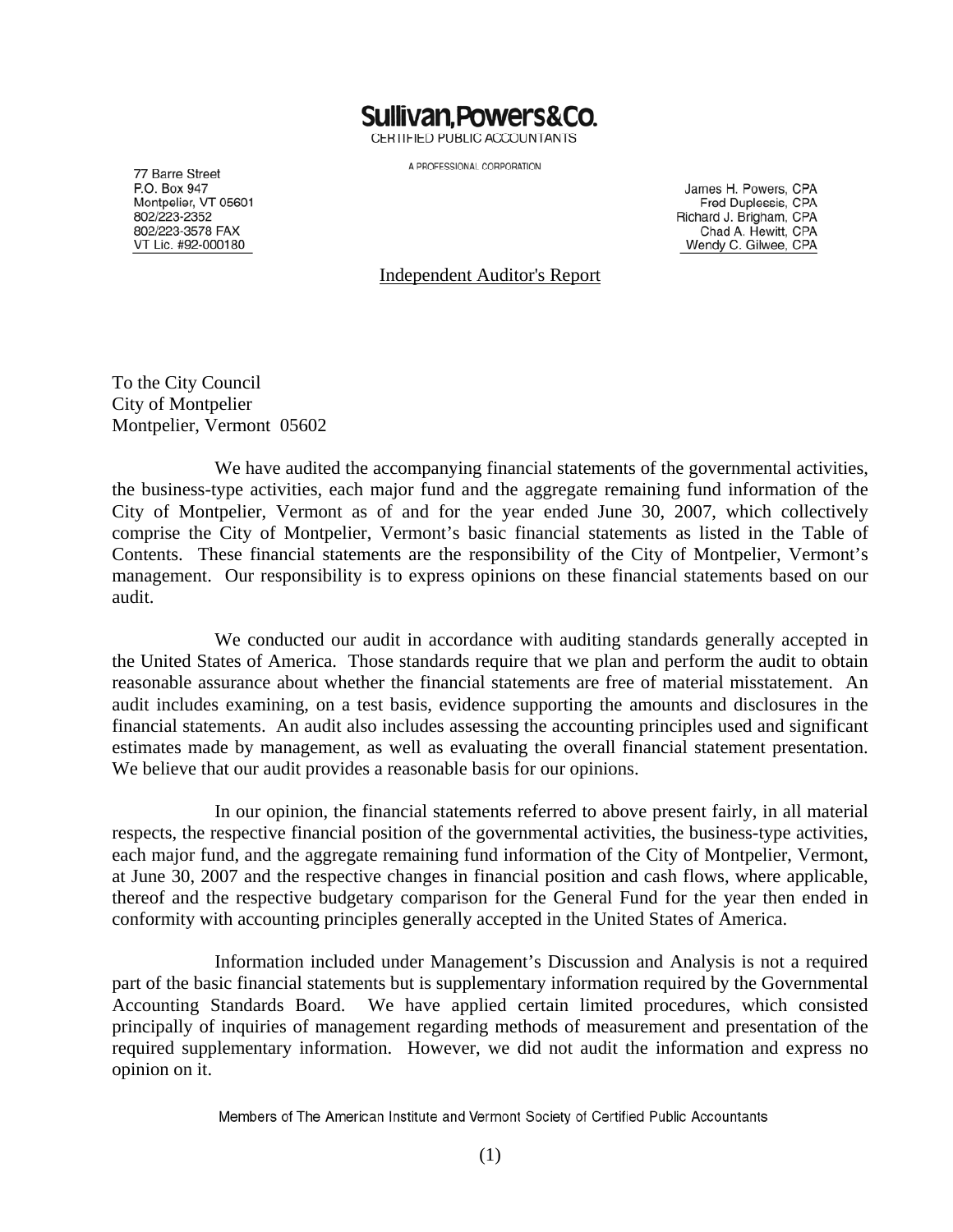City of Montpelier, Vermont

 Our audit was performed for the purpose of forming an opinion on the basic financial statements taken as a whole. The combining financial statements for the other governmental funds are presented for purposes of additional analysis and are not a required part of the basic financial statements. These schedules have not been subjected to the auditing procedures applied in the audit on the basic financial statements and, accordingly, we express no opinion on them.

January 16, 2008 Montpelier, Vermont Vt Lic. #92-000180

Sullivan, Powers : Company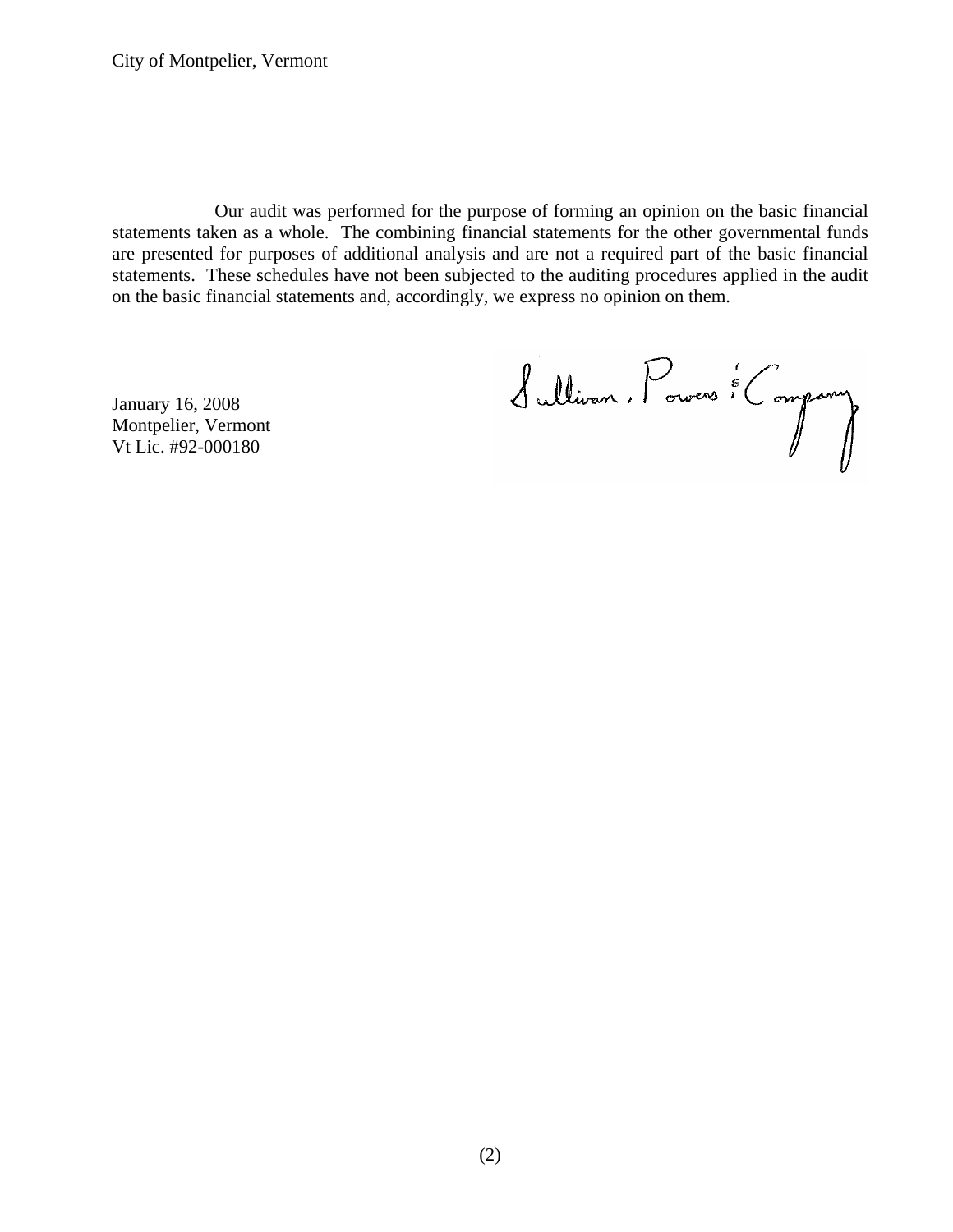Our discussion and analysis of the City of Montpelier, Vermont's financial performance provides an overview of the City's financial activities for the fiscal year ended June 30, 2007. Please read it in conjunction with the City's financial statements which begin on Exhibit A.

# **Financial Highlights**

# *Government-Wide*

- The City's net assets increased by \$2,498,789 as a result of this year's operations. Net assets of the business-type activities increased by \$288,455 or 1.5 percent, net assets of the governmental activities increased by \$2,210,334, or 20.2 percent.
- The cost of all of the City's programs was \$14,171,733 in fiscal year 2007 compared to \$13,833,151 in fiscal year 2006, which is approximately a 2.5% increase.

# *Fund Statements*

- During fiscal year 2007, the General Fund reported a net increase in the fund balance of \$454,218. The current year increase in fund balance is due to the refinancing of a \$325,000 loan from the Water Fund with bond proceeds and revenues that exceeded the budgeted amount.
- The unreserved fund balance for the General Fund was \$807,424 and the reserved fund balances of the General Fund total \$495,096 as of June 30, 2007. The reserved balances are reserved for special projects or are not available for current expenditures. \$82,356 of the \$807,424 unreserved fund balance is designated for future capital purchases and special programs which leaves \$725,068 unrestricted and undesignated.
- The Community Development Fund ended the year with a reserved fund balance of \$471,817, which was \$27,097 lower than the prior year fund balance of \$498,914. This fund balance is reserved by various sources for Community Development.
- The Capital Projects Fund ended the year with a fund balance of \$834,114, which was \$580,332 higher than the prior year fund balance of \$253,782. The reserved fund balance of \$675,877 is reserved by various sources for Capital Projects.
- Other nonmajor governmental funds ended the year with a fund balance of \$997,355, which was \$130,914 higher than the prior year fund balance of \$866,441. \$812,137 of this fund balance is reserved by various sources for various purposes.
- The Water Fund ended the year with net assets of \$9,446,971, which was \$78,202 higher than the prior year balance of \$9,368,769. Of the total net asset balance, \$9,703,843 is invested in property and equipment. This leaves an unrestricted deficit of \$256,872 to be recovered in future periods.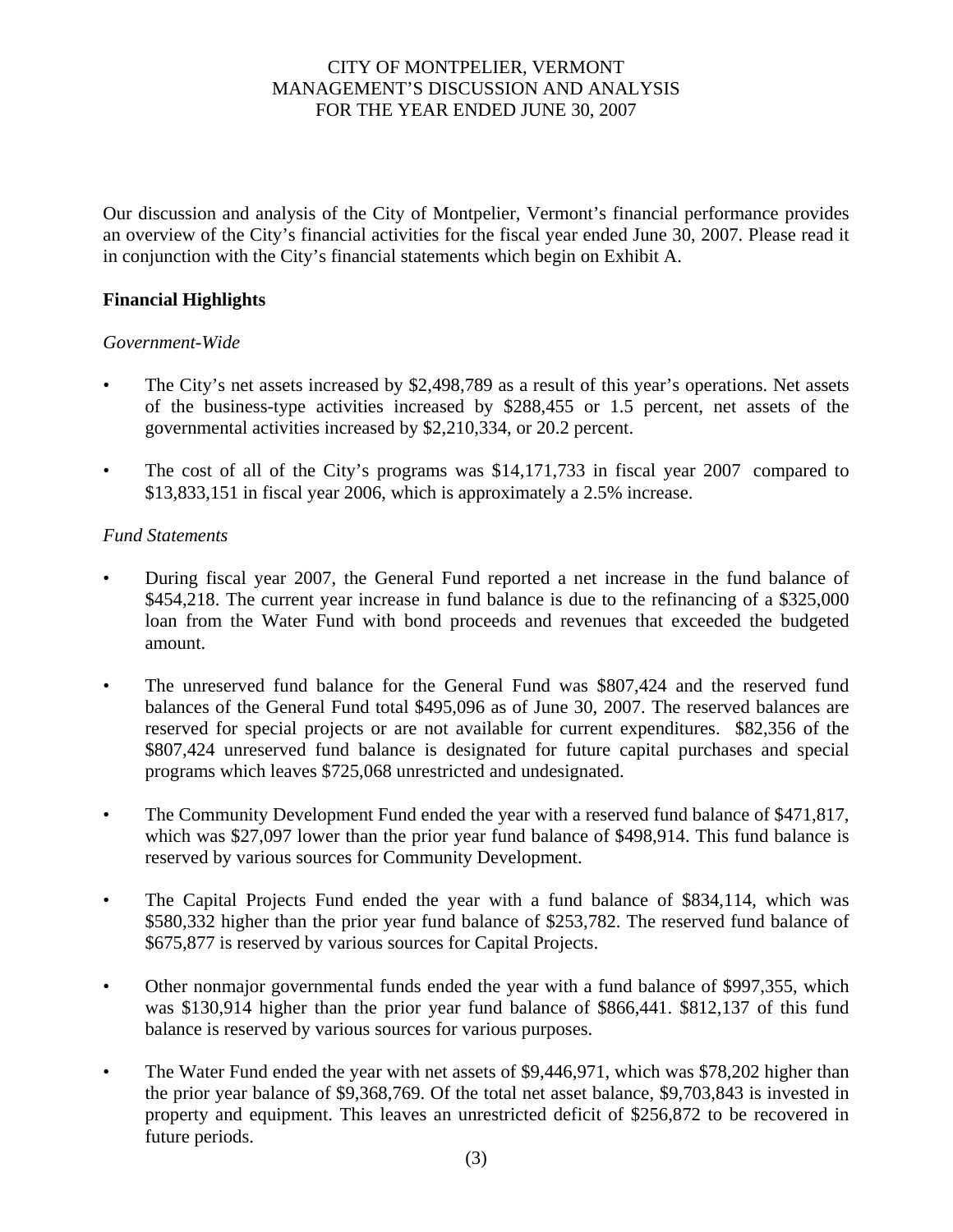- The Sewer Fund ended the year with net assets of \$10,281,412, which was \$106,967 higher than the prior year balance of \$10,174,445. Of the total net asset balance, \$10,369,062 is invested in property and equipment. This leaves an unrestricted deficit of \$87,650 to be recovered in future periods.
- The Parking Fund ended the year with net assets of \$327,971, which was \$103,286 higher than the prior year balance of \$224,685. Of the total net asset balance, \$325,400 is invested in property and equipment and \$41,220 is restricted for various projects. This leaves a deficit of \$38,649 to be recovered in future periods.

#### **Using This Annual Report**

This annual report consists of a series of financial statements. The Statement of Net Assets and the Statement of Activities (Exhibits A and B) provide information about the activities of the City as a whole and present a longer-term view of the City's finances. Fund financial statements start on Exhibit C. For governmental activities, these statements tell how these services were financed in the short term as well as what remains for future spending. Fund financial statements also report the City's operations in more detail than the government-wide statements by providing information about the City's most significant funds.

#### *Reporting the City as a Whole*

Our analysis of the City as a whole begins on Exhibit A. One of the most important questions asked about the City's finances is, "Is the City as a whole better off or worse off as a result of the year's activities?" The Statement of Net Assets and the Statement of Activities report information about the City as a whole and about its activities in a way that helps answer this question. These statements include all assets and liabilities using the accrual basis of accounting, which is similar to the accounting used by most private-sector companies. All of the current year's revenues and expenses are taken into account regardless of when cash is received or paid.

These two statements report the City's net assets and changes in them. You can think of the City's net assets – the difference between assets and liabilities – as one way to measure the City's financial health, or financial position. Over time, increases or decreases in the City's net assets are one indicator of whether its financial health is improving or deteriorating. You will need to consider other non-financial factors, however, such as changes in the City's property tax base and the condition of the City's roads, to assess the overall health of the City.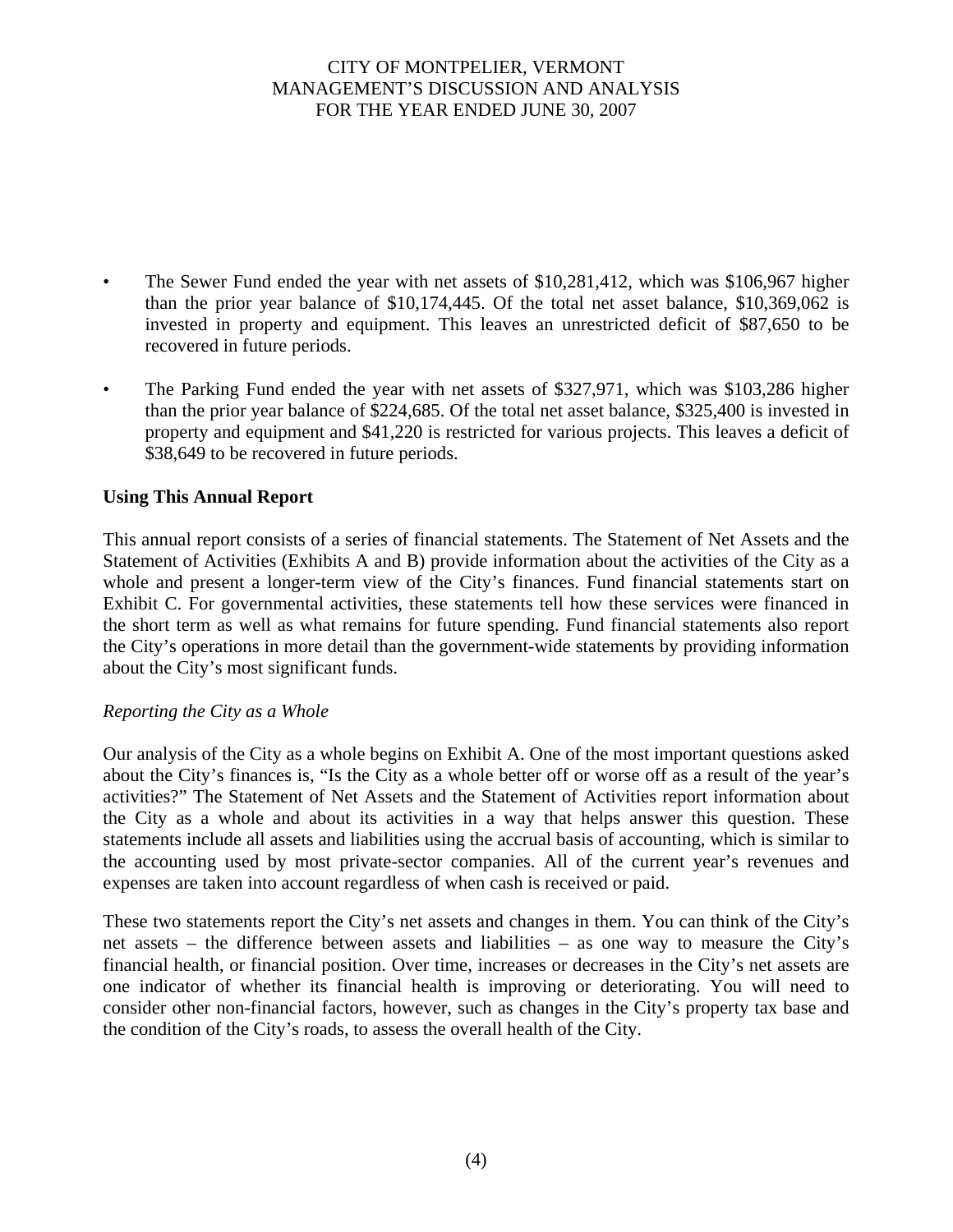In the Statement of Net Assets and the Statement of Activities, we divide the City into two kinds of activities:

- Governmental activities Most of the City's basic services are reported here, including the police, fire, public works, and parks departments, and general administration. Property taxes, franchise fees, and state and federal grants finance most of these activities.
- Business-type activities The City charges a fee to customers to help it cover all or most of the cost of certain services it provides. The City's water, sewer and parking are reported here.

# *Reporting the City's Most Significant Funds*

Our analysis of the City's major funds begins on Exhibit C. The fund financial statements provide detailed information about the most significant funds – not the City as a whole. Some funds are required to be established by State law and by bond covenants. However, the City Council establishes many other funds to help it control and manage money for particular purposes or to show that it is meeting legal responsibilities for using certain taxes, grants, and other money (like grants received from the U.S. Department of Housing and Urban Development). The City's two kinds of funds – governmental and proprietary – use different accounting approaches.

• Governmental funds – Most of the City's basic services are reported in governmental funds, which focus on how money flows into and out of those funds and the balances left at year-end that are available for spending. These funds are reported using an accounting method called modified accrual accounting, which measures cash and all other financial assets that can readily be converted to cash. The governmental fund statements provide a detailed short-term view of the City's general government operations and the basic services it provides. Governmental fund information helps you determine whether there are more or fewer financial resources that can be spent in the near future to finance the City's programs. We describe the relationship (or differences) between governmental activities (reported in the Statement of Net Assets and the Statement of Activities) and governmental funds on the exhibits that follow each financial statement.

• Proprietary funds – When the City charges customers for the services it provides – whether to outside customers or to other units of the City – these services are generally reported in proprietary funds. Proprietary funds are reported in the same way that all activities are reported in the Statement of Net Assets and the Statement of Activities. In fact, the City's enterprise funds (a component of proprietary funds) are the same as the business-type activities we report in the government-wide statements but provide more detail and additional information, such as cash flows, for proprietary funds.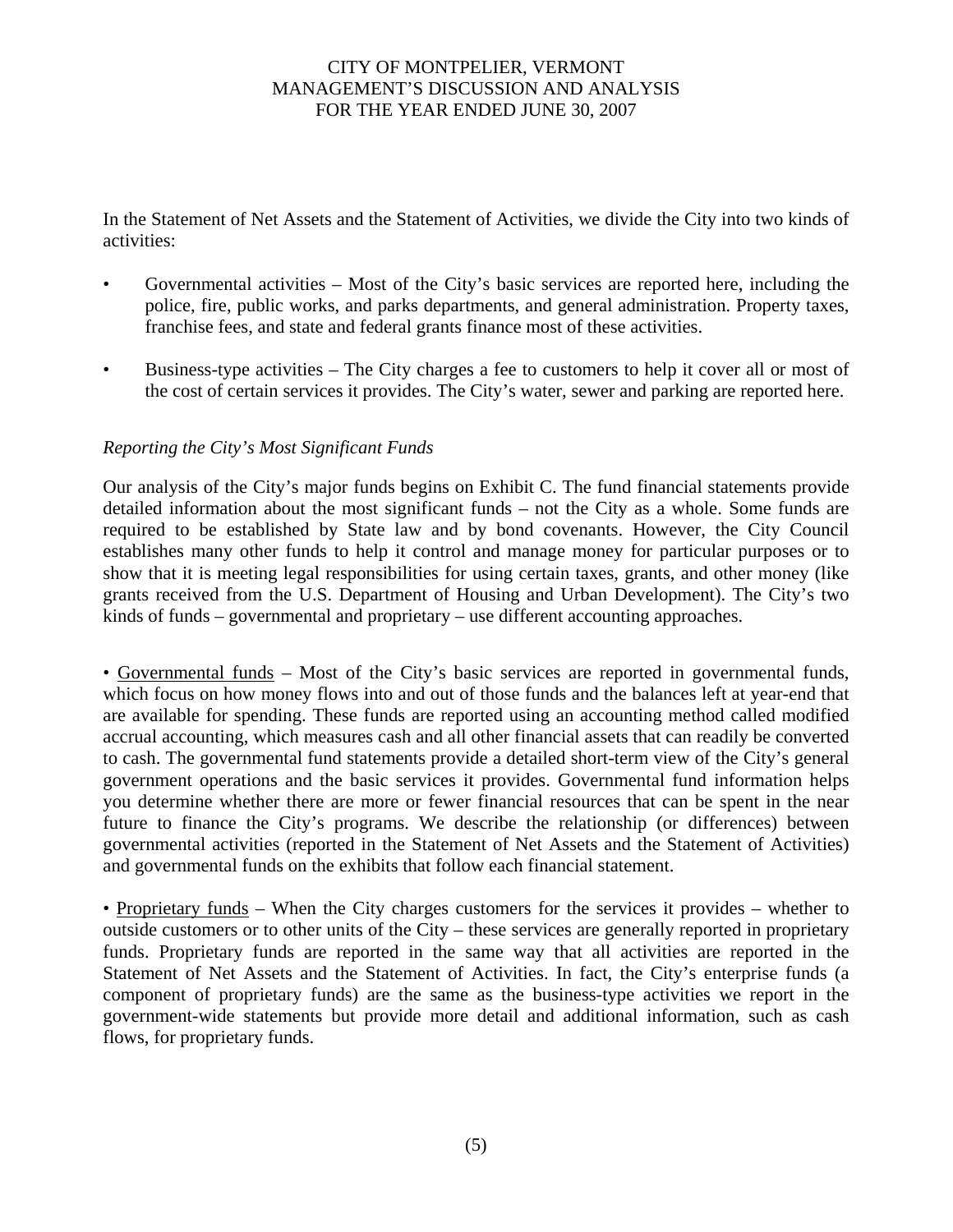#### **The City as a Whole**

The City's combined net assets increased by \$2,498,789 from a year ago – increasing from \$30,694,247 to \$33,193,036. Our analysis below focuses on the net assets (Table 1) and changes in net assets (Table 2) of the City's governmental and business-type activities.

|                             |                                    |                                     | Table 1                       |                                    |                                     |                               |
|-----------------------------|------------------------------------|-------------------------------------|-------------------------------|------------------------------------|-------------------------------------|-------------------------------|
|                             |                                    |                                     | <b>Net Assets</b>             |                                    |                                     |                               |
|                             |                                    |                                     | Total                         |                                    |                                     | Total                         |
|                             | Governmental<br>Activities<br>2007 | Business-type<br>Activities<br>2007 | Primary<br>Government<br>2007 | Governmental<br>Activities<br>2006 | Business-type<br>Activities<br>2006 | Primary<br>Government<br>2006 |
| Current and other assets    | 7,474,720<br>\$.                   | \$<br>123,337                       | 7,598,057<br>\$               | 7,344,616<br>\$                    | \$1,251,331                         | 8,595,947<br>\$.              |
| Capital assets              | 12,460,699                         | 36,644,794                          | 49,105,493                    | 10,854,972                         | 36,162,786                          | 47,017,758                    |
| Total assets                | 19,935,419                         | 36,768,131                          | 56,703,550                    | 18,199,588                         | 37,414,117                          | 55,613,705                    |
| Long term liabilities       | 5,451,498                          | 16,591,567                          | 22,043,065                    | 4,875,590                          | 17,498,251                          | 22,373,841                    |
| Other liabilities           | 1,347,239                          | 120,210                             | 1,467,449                     | 2,397,650                          | 147,967                             | 2,545,617                     |
| <b>Total liabilities</b>    | 6,798,737                          | 16,711,777                          | 23,510,514                    | 7,273,240                          | 17,646,218                          | 24,919,458                    |
| Net assets:                 |                                    |                                     |                               |                                    |                                     |                               |
| Invested in capital assets, |                                    |                                     |                               |                                    |                                     |                               |
| net of debt                 | 8,163,918                          | 20,398,305                          | 28,562,223                    | 6,527,630                          | 20,138,958                          | 26,666,588                    |
| Restricted                  | 3,966,090                          | 41,220                              | 4,007,310                     | 4,334,545                          | 41,220                              | 4,375,765                     |
| Unrestricted                | 1,006,674                          | (383, 171)                          | 623,503                       | 64,173                             | (412, 279)                          | (348, 106)                    |
| Total net assets            | 13,136,682                         | 20,056,354                          | \$33,193,036                  | \$10,926,348                       | \$19,767,899                        | 30,694,247<br>\$              |

As noted earlier, net assets may serve over time to be a useful indicator of a government's financial position.

Net assets of the City's governmental activities increased by 20.2% (\$10,926,348 compared to \$13,136,682). The increase is mainly due to the increase in capital assets that were funded by capital grants and contributions. The net assets of our business-type activities increased by 1.5 % (\$19,767,899 compared to \$20,056,354) in fiscal year 2007.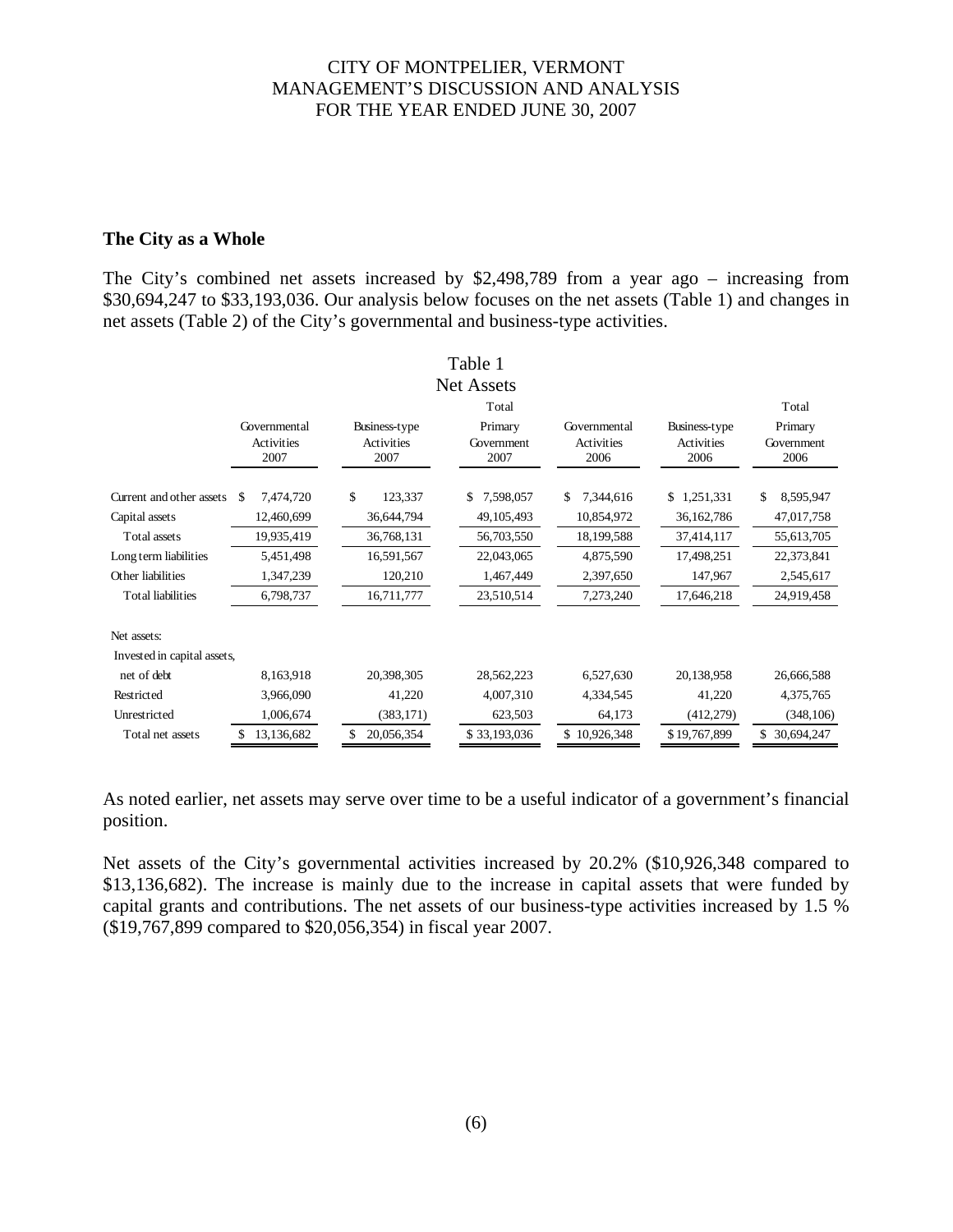|                                         |                   |                  |                   | Total            |                   |                            | Total          |
|-----------------------------------------|-------------------|------------------|-------------------|------------------|-------------------|----------------------------|----------------|
|                                         | Governmental      |                  | Business-type     | Primary          |                   | Governmental Business-type | Primary        |
|                                         | <b>Activities</b> |                  | <b>Activities</b> | Government       | <b>Activities</b> | Activities                 | Government     |
|                                         | 2007              |                  | 2007              | 2007             | 2006              | 2006                       | 2006           |
| <b>REVENUES</b>                         |                   |                  |                   |                  |                   |                            |                |
| Program revenues:                       |                   |                  |                   |                  |                   |                            |                |
| Charges for services                    | \$<br>1,688,046   |                  | \$<br>5,860,562   | \$<br>7,548,608  | 691,262<br>\$     | \$5,533,373                | \$6,224,635    |
| Operating grants and Contributions      | 771,969           |                  | $\overline{0}$    | 771,969          | 1,275,557         | $\mathbf{0}$               | 1,275,557      |
| <b>Capital Grants and Contributions</b> | 1,425,176         |                  | 22,183            | 1,447,359        | 2,602,686         | $\overline{0}$             | 2,602,686      |
| <b>General Revenues:</b>                |                   |                  |                   |                  |                   |                            |                |
| Property Taxes, Penalties and Interest  | 6,471,318         |                  | $\overline{0}$    | 6,471,318        | 5,968,903         | $\overline{0}$             | 5,968,903      |
| Payment in Lieu of Taxes                | 184,000           |                  | $\theta$          | 184,000          | $\overline{0}$    | $\theta$                   | $\Omega$       |
| <b>Unrestricted Investment Earnings</b> | 144,530           |                  | 10,315            | 154,845          | 67,994            | 14,795                     | 82,789         |
| <b>Other Revenues</b>                   | 77,648            |                  | 14,775            | 92,423           | 368,646           | $\boldsymbol{0}$           | 368,646        |
| <b>Total Revenues</b>                   | 10,762,687        |                  | 5,907,835         | 16,670,522       | 10,975,048        | 5,548,168                  | 16,523,216     |
| PROGRAM EXPENSES                        |                   |                  |                   |                  |                   |                            |                |
| General government                      | 1,938,114         |                  | $\boldsymbol{0}$  | 1,938,114        | 1,267,805         | $\boldsymbol{0}$           | 1,267,805      |
| <b>Public Safety</b>                    | 3,571,410         |                  | $\overline{0}$    | 3,571,410        | 3,423,300         | $\overline{0}$             | 3,423,300      |
| <b>Highways and Streets</b>             | 1,973,269         |                  | $\boldsymbol{0}$  | 1,973,269        | 2,496,434         | $\overline{0}$             | 2,496,434      |
| <b>Culture and Recreation</b>           | 555,980           |                  | $\boldsymbol{0}$  | 555,980          | 391,367           | $\overline{0}$             | 391,367        |
| <b>Community Development</b>            | 21,979            |                  | $\overline{0}$    | 21,979           | 120,605           | $\overline{0}$             | 120,605        |
| Cemetery                                | 190,774           |                  | $\overline{0}$    | 190,774          | 173,315           | $\theta$                   | 173,315        |
| Interest on Long-TermDebt               | 310,527           |                  | $\theta$          | 310,527          | 246,147           | $\theta$                   | 246,147        |
| Water                                   |                   | $\boldsymbol{0}$ | 2,136,784         | 2,136,784        | $\boldsymbol{0}$  | 2,121,993                  | 2,121,993      |
| Sewer                                   |                   | $\boldsymbol{0}$ | 2,960,436         | 2,960,436        | $\boldsymbol{0}$  | 3,032,200                  | 3,032,200      |
| Parking                                 |                   | $\boldsymbol{0}$ | 512,460           | 512,460          | $\boldsymbol{0}$  | 559,985                    | 559,985        |
| <b>Total Program Expenses</b>           | 8,562,053         |                  | 5,609,680         | 14,171,733       | 8,118,973         | 5,714,178                  | 13,833,151     |
| Excess Before Special Item              |                   |                  |                   |                  |                   |                            |                |
| and Transfers                           | 2,200,634         |                  | 298,155           | 2,498,789        | 2,856,075         | (166,010)                  | 2,690,065      |
| <b>Transfers</b>                        | 9,700             |                  | (9,700)           | $\boldsymbol{0}$ | 1,200             | (1,200)                    | $\overline{0}$ |
| Increase in Net Assets                  | \$<br>2,210,334   |                  | \$<br>288,455     | \$<br>2,498,789  | \$2,857,275       | (167,210)<br>\$            | \$2,690,065    |

#### Table 2 Change in Net Assets

Our analysis below separately considers the operations of governmental and business-type activities.

#### *Governmental Activities*

The City's tax rate increased to \$1.10 from \$1.05 per \$100 of assessed value from fiscal year 2006 to fiscal year 2007 for the general expenses.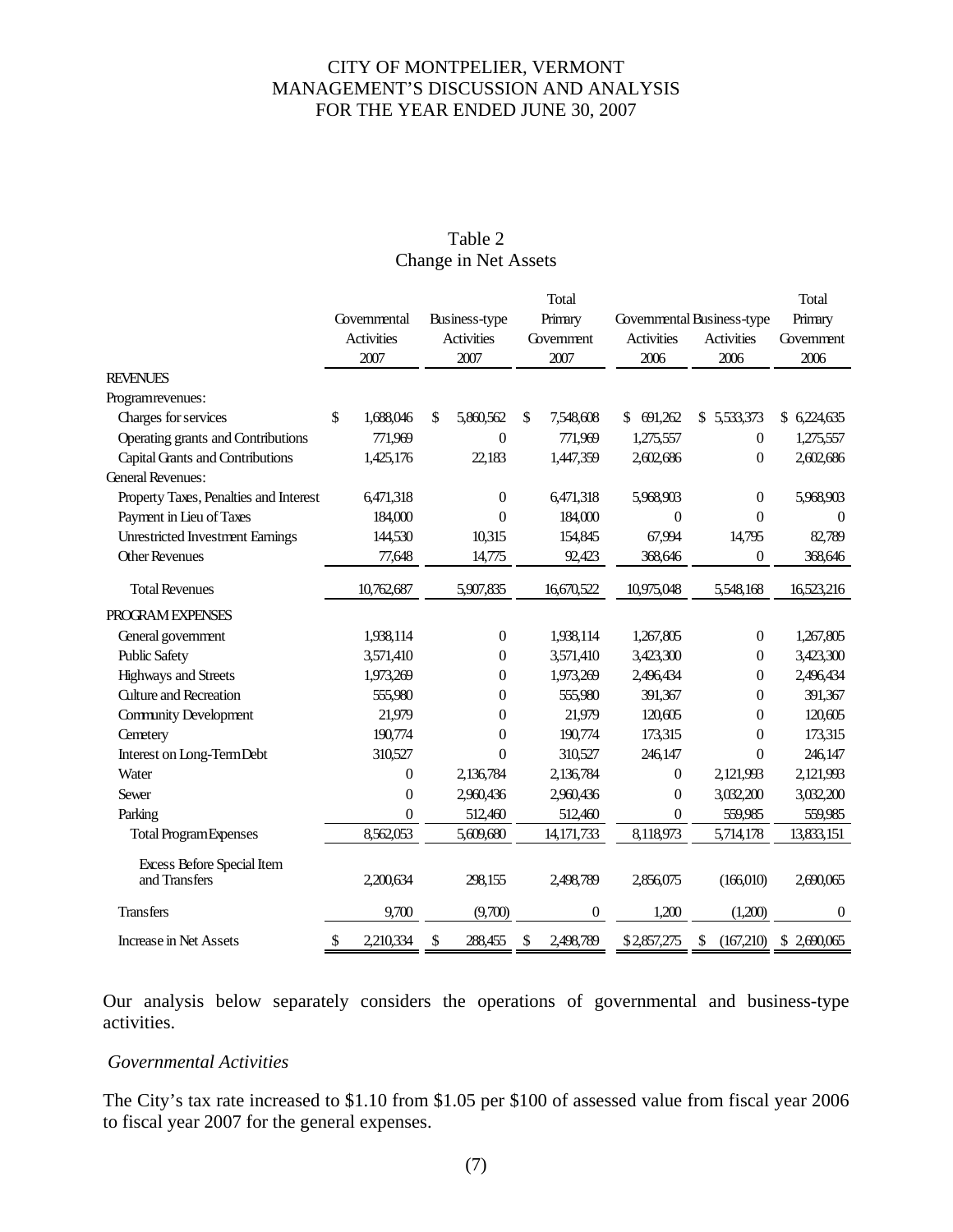Table 3 presents the cost of each of the City's seven largest programs – general government, public safety, highways and streets, culture and recreation, water, sewer and parking – as well as each program's net cost (total cost less revenue generated by the activities). The net cost shows the financial burden that was placed on the City's taxpayers by each of these functions.

|                             |   | <b>Governmental Activities</b> |                  |                   | <b>Business Activities</b> |    |              |                   | <b>Governmental Activities</b> | <b>Business Activities</b> |                |    |              |
|-----------------------------|---|--------------------------------|------------------|-------------------|----------------------------|----|--------------|-------------------|--------------------------------|----------------------------|----------------|----|--------------|
|                             |   |                                | Net Revenues     |                   |                            |    | Net Revenues |                   | Net Revenues                   |                            |                |    | Net Revenues |
|                             |   | <b>Total Cost</b>              | (Cost)           | <b>Total Cost</b> |                            |    | (Cost)       | <b>Total Cost</b> | (Cost)                         | <b>Total Cost</b>          |                |    | (Cost)       |
|                             |   | of Services                    | of Services      |                   | of Services                |    | of Services  | of Services       | of Services                    | of Services                |                |    | of Services  |
|                             |   | 2007                           | 2007             |                   | 2007                       |    | 2007         | 2006              | 2006                           |                            | 2006           |    | 2006         |
| <b>General Government</b>   | S | 1,938,114                      | (858, 788)<br>\$ | \$                | $\overline{0}$             | \$ | $\mathbf{0}$ | \$1,267,805       | \$ (918,007)                   | \$                         | $\mathbf{0}$   | \$ | $\theta$     |
| Public Safety               |   | 3,571,410                      | (2,843,502)      |                   | $\Omega$                   |    | $\Omega$     | 3,423,300         | (2,634,537)                    |                            | $\Omega$       |    | $\Omega$     |
| <b>Highways and Streets</b> |   | 1,973,269                      | (306, 337)       |                   | $\mathbf{0}$               |    | $\mathbf{0}$ | 2,496,434         | 145,667                        |                            | $\overline{0}$ |    | $\theta$     |
| Culture and Recreation      |   | 555,980                        | (288,048)        |                   |                            |    | $\Omega$     | 391,367           | (275, 283)                     |                            | $\Omega$       |    | $\Omega$     |
| Water                       |   | $\Omega$                       | $\Omega$         |                   | 2,136,784                  |    | 57,017       | $\Omega$          | $\Omega$                       |                            | 2,121,993      |    | (35,370)     |
| Sewer                       |   | $\Omega$                       | $\mathbf{0}$     |                   | 2,960,436                  |    | 102,762      | $\Omega$          | $\Omega$                       |                            | 3,032,200      |    | (146, 507)   |
| Parking                     |   | $\Omega$                       | $\Omega$         |                   | 512,460                    |    | 113,286      | $\Omega$          | $\Omega$                       |                            | 559,985        |    | 1,072        |
| All others                  |   | 523,280                        | (380, 187)       |                   | 0                          |    | $\mathbf{0}$ | 540,067           | 132,692                        |                            | $\theta$       |    | $\Omega$     |
| Totals                      |   | 8,562,053                      | (4,676,862)      |                   | \$5,609,680                |    | 273,065      | \$8,118,973       | \$(3,549,468)                  | \$5,714,178                |                |    | \$(180, 805) |

#### Table 3

#### **The City's Funds**

As the City completed the year, its governmental funds (as presented in the Balance Sheet on Exhibit C) reported a combined fund balance of \$3,605,806, which is above last year's total of \$2,467,439. Included in this year's total change in fund balance is an increase of \$454,218 in the City's General Fund; a decrease of \$27,097 in the Community Development Fund; an increase of \$580,332 in the Capital Projects Fund and an increase of \$130,914 in the Other Governmental Funds.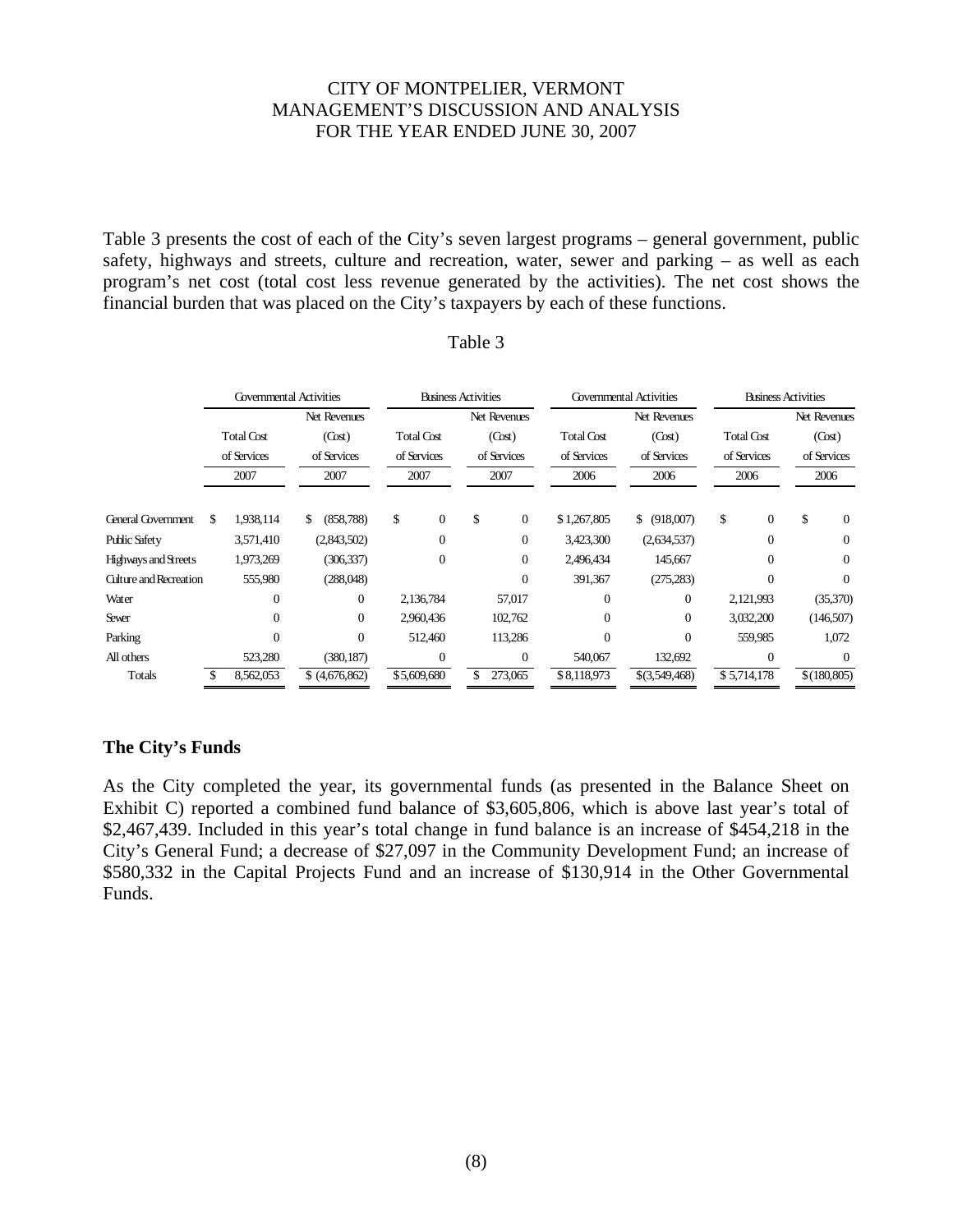#### *General Fund Budgetary Highlights*

Revenues exceeded the budget by \$631,106. A significant part of the unbudgeted revenue was \$325,000 refunding note replacing the Water Fund loan to the General Fund. Most notable revenues exceeding budget are State PILOT \$134,018, interest income \$76,644, lease proceeds \$67,553 and sale of land and equipment \$42,700. Revenues that are lower than budget are plans and review fees \$56,120, fuel sales \$47,857, and recording document fees \$21,900.

Expenditure exceeded the budget by \$176,888. Most notable expenditures exceeding budget are emergency flood costs \$58,040, street salt and sand \$40,159, interest payments (which are offset by interest revenue) \$25,623, police station repairs \$21,015, Montpelier Community Internet debt \$20,845 and Montpelier Telecom \$19,320. Also, expenditures that are not in the original budget are appraisal expenditures \$57,140, which were offset by state revenue. Expenditures that are lower that budget are fire/EMS salaries & benefits \$56,496. Department of Public Works equipment maintenance \$32,869, Department of Public Works Street salaries and benefits \$29,702. Health insurance premiums are \$33,658 less than budgeted due to lower than anticipated rate increases.

#### **Capital Asset and Debt Administration**

#### *Capital Assets*

At June 30, 2007, the City had \$49,105,493 compared to \$47,017,758 at June 30, 2006 invested in a broad range of capital assets, including police and fire equipment, buildings, park facilities, roads, bridges, and water and sewer lines. (See Table 4 below) This amount represents a net increase including additions and deductions) of \$2,087,735, over last year.

| Capital Assets at Year-End<br>(Net of Depreciation) |                                           |            |    |                                     |    |              |     |                           |    |                                                  |   |              |  |
|-----------------------------------------------------|-------------------------------------------|------------|----|-------------------------------------|----|--------------|-----|---------------------------|----|--------------------------------------------------|---|--------------|--|
|                                                     | Governmental<br><b>Activities</b><br>2007 |            |    | Business-type<br>Activities<br>2007 |    | Totals       |     | <b>Activities</b><br>2006 |    | Governmental Business-type<br>Activities<br>2006 |   | Totals       |  |
|                                                     |                                           |            |    |                                     |    |              |     |                           |    |                                                  |   |              |  |
| Land<br>Capital Improvements                        | \$                                        | 586,334    | \$ | 250,672                             | \$ | 837,006      | \$  | 591,550                   | \$ | 250,672                                          | S | 842,222      |  |
| and Equipment                                       |                                           | 11,369,296 |    | 35, 141, 187                        |    | 46,510,483   |     | 9,845,867                 |    | 35,795,326                                       |   | 45,641,193   |  |
| Construction in Progress                            |                                           | 505,069    |    | 1,252,935                           |    | 1,758,004    |     | 417,555                   |    | 116,788                                          |   | 534,343      |  |
| Totals                                              | \$                                        | 12.460.699 |    | 36,644,794                          |    | 49, 105, 493 | \$. | 10,854,972                |    | \$36,162,786                                     |   | \$47,017,758 |  |

# Table 4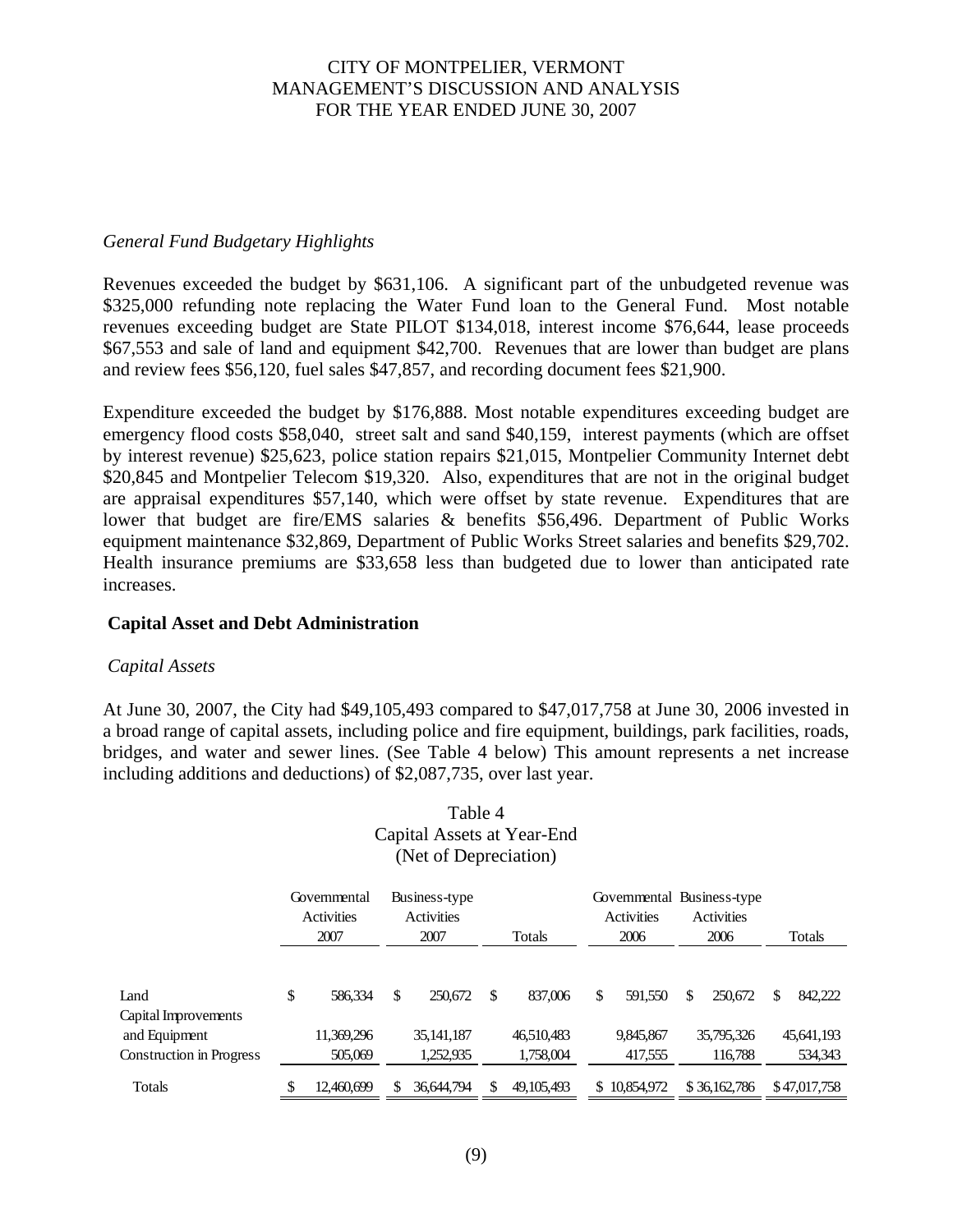This year's major additions included:

| <b>Equipment and Vehicles</b>                      | \$ 317,802         |
|----------------------------------------------------|--------------------|
| Land                                               | 3,100              |
| <b>General Government Construction in Progress</b> | 87,514             |
| Other Improvements                                 | 170,110            |
| Langdon Street Bridge – Contributed                | 1,372,766          |
| Infrastructure – Rock Wall                         | 46,361             |
| Infrastructure – Roads, Etc.                       | 258,415            |
| <b>Water Construction in Progress</b>              | 12,855             |
| Water Improvements                                 | 97,253             |
| Water Equipment                                    | 70,315             |
| Sewer Improvements                                 | 49,112             |
| Sewer Equipment                                    | 70,456             |
| <b>Sewer Construction in Progress</b>              | 1,123,292          |
| <b>Parking Meters</b>                              | 19,878             |
| Total                                              | <u>\$3,699,229</u> |

The City's fiscal year 2008 governmental capital budget calls for it to spend \$56,500 more than the prior year's \$943,500 or \$1,000,000 for general governmental capital projects and debt of which debt service is approximately 69%.

Long Term - Debt

At June 30, 2007, the City had \$21,695,298 in bonds, capital leases and notes outstanding versus \$22,020,176 on June 30, 2006 – a decrease of \$324,878 (1.5%) – as shown in Table 5.

|                                                                         |    | Balance<br>June 30, 2006 |   | <b>Additions</b>    | Payments             | Balance<br>June 30, 2007 |                            |  |
|-------------------------------------------------------------------------|----|--------------------------|---|---------------------|----------------------|--------------------------|----------------------------|--|
| <b>Notes, Capital Leases and Bond Payable</b><br>Governmetal Activities | \$ | 4.616.645                | S | 1,031,001           | 462,353              | S                        | 5,185,293                  |  |
| Proprietary Funds<br>Totals                                             | S  | 17,403,531<br>22,020,176 | S | 41.569<br>1,072,570 | 935,095<br>1.397.448 |                          | 16,510,005<br>\$21,695,298 |  |

# Table 5 Outstanding Debt at Year-End

New debt resulted from an ambulance lease and City Hall and Department of Public Works facility improvements.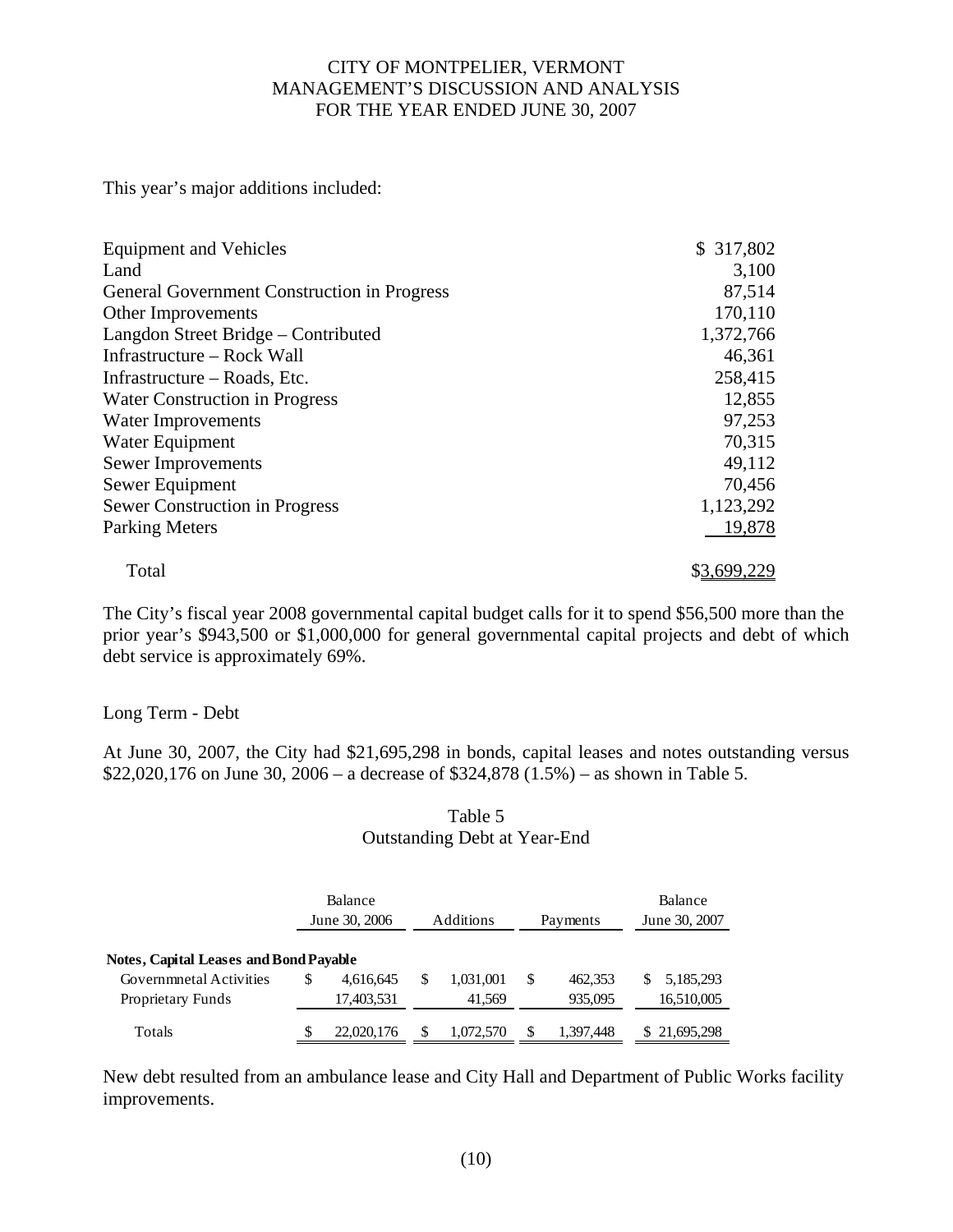#### **Economic Factors and Next Year's Budgets and Rates**

The City's elected and appointed officials considered economic factors and the importance of maintaining the level of City services when setting the fiscal year 2008 budget, tax rates, and fees that will be charged for the business-type activities.

One of the economic factors is the unemployment in the City, which stands at 2.9% (August 2007) compared with 2.2% (August, 2006) a year ago. This compares with the State's unemployment rate in August 2007 of 4.0% and the national rate of 4.7% for the same month (seasonally adjusted). When adopting the budget for fiscal year 2008, the City took into account these indicators as well as increased home values. They also factored in the Consumer Price Index percent change over one year of 3.1% for October, 2007. There is an increase of 3 cents on the tax rate or \$1.14 per assessed value for fiscal year 2008. Of this 3 cent increase, 4 cents is necessary to fund the municipal budget. There is a reduction of one cent in ballot items for outside agencies which were approved by the voters.

Looking ahead, the City is researching possible flood mitigation measures to alleviate the threat of damages due to seasonal flooding of the Winooski River in the downtown area.

Another major focus in the next few years is a complete reappraisal of all real estate in the City. Completion of the reappraisal is expected to be April 2009.

As for the City's business-type activities, utility rates increased 5% on July 1, 2007. It is expected that utility rates will be adjusted annually due to increases in maintenance, chemical, fuel and electricity costs.

Current quarterly water rates are as follows: \$6.94 per 1,000 for the first 50,000 gallons, \$7.37 per 1,000 for the next 200,000 gallons, \$11.95 per 1,000 for over \$250,000 gallons and a fixed charge for all accounts for meter reading, billing and other administrative service costs of \$19.50.

Current quarterly sewer rates are as follows: \$7.83 per 1,000 gallons of water used and a fixed charge for all for meter reading, billing and other administrative service costs of \$24.50.

# **Contacting the City's Financial Management**

This financial report is designed to provide our citizens, taxpayers, customers, and investors and creditors with a general overview of the City's finances and to show the City's accountability for the money it receives. If you have questions about this report or need additional financial information, contact the City Finance Office at the City of Montpelier, 39 Main Street, Suite 600, Montpelier, VT 05602.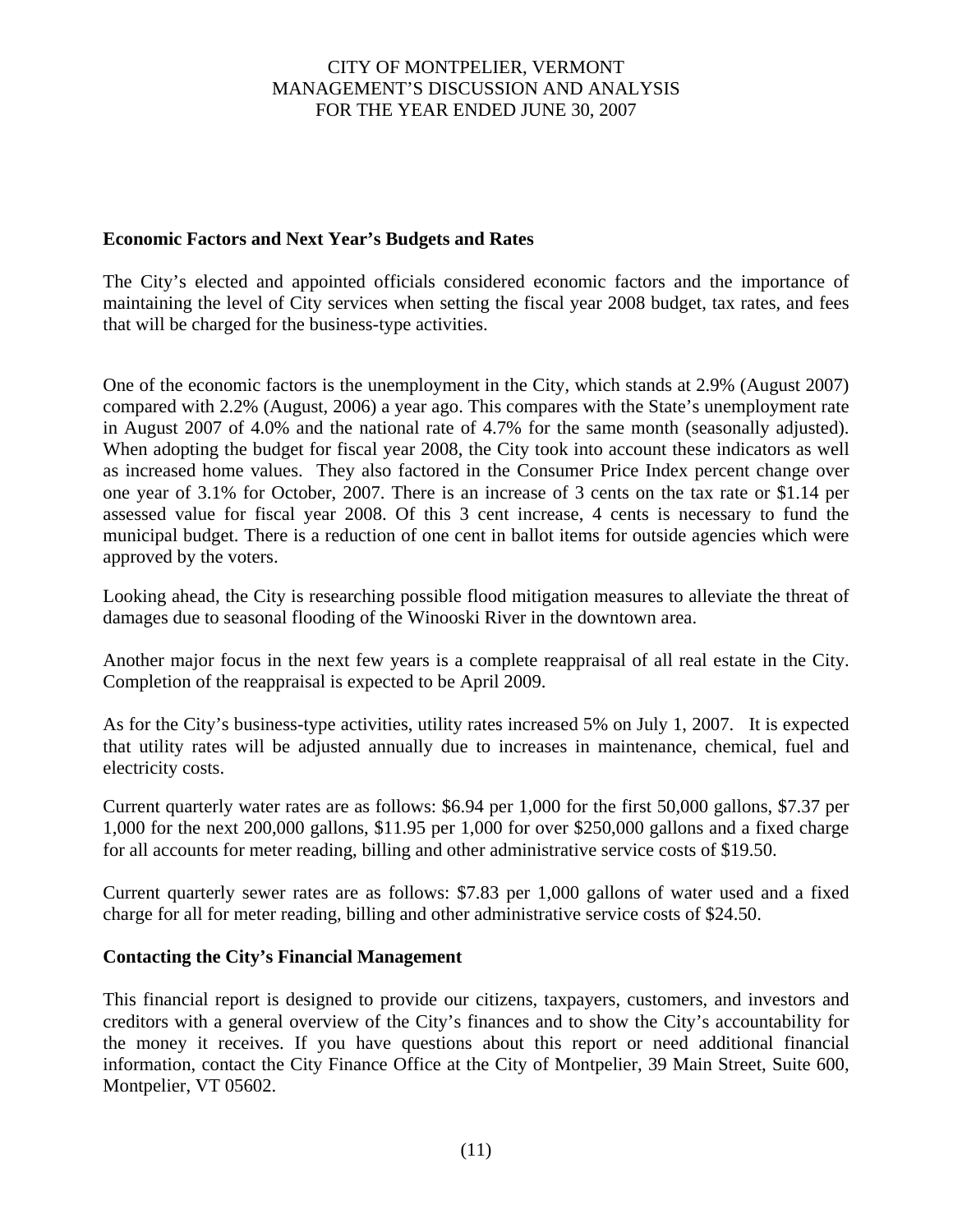#### CITY OF MONTPELIER, VERMONT STATEMENT OF NET ASSETS JUNE 30, 2007

|                                                 | Governmental<br><b>Activities</b> | Business-type<br>Activities | Total            |
|-------------------------------------------------|-----------------------------------|-----------------------------|------------------|
| <b>ASSETS</b>                                   |                                   |                             |                  |
| Cash                                            | \$<br>1,105,563                   | \$<br>50                    | \$<br>1,105,613  |
| Investments                                     | 797,721                           | $\theta$                    | 797,721          |
| Receivables (Net of Allowance for               |                                   |                             |                  |
| Uncollectibles)                                 | 1,144,501                         | 1,174,619                   | 2,319,120        |
| Loans Receivable                                | 2,446,947                         | $\boldsymbol{0}$            | 2,446,947        |
| Notes Receivable                                | 289,055                           | 434,508                     | 723,563          |
| Deposits                                        | $\boldsymbol{0}$                  | 1,600                       | 1,600            |
| Prepaid Expenses                                | 3,203                             | 36,823                      | 40,026           |
| Inventories                                     | 97,308                            | 61,680                      | 158,988          |
| Due from Fire District                          | 4,479                             | $\overline{0}$              | 4,479            |
| <b>Internal Balances</b>                        | 1,585,943                         | (1,585,943)                 | $\mathbf{0}$     |
| <b>Capital Assets</b>                           |                                   |                             |                  |
| Land                                            | 586,334                           | 250,672                     | 837,006          |
| <b>Construction in Progress</b>                 | 505,069                           | 1,252,935                   | 1,758,004        |
| Other Capital Assets, (Net of                   |                                   |                             |                  |
| <b>Accumulated Depreciation</b> )               | 11,369,296                        | 35, 141, 187                | 46,510,483       |
| <b>Total Assets</b>                             | 19,935,419                        | 36,768,131                  | 56,703,550       |
| <b>LIABILITIES</b>                              |                                   |                             |                  |
| <b>Accounts Payable</b>                         | 289,351                           | 69,675                      | 359,026          |
| Accrued Payroll and Related Expenses            | 145,638                           | 1,050                       | 146,688          |
| Due to Montpelier Downtown Association          | 83,988                            | $\overline{0}$              | 83,988           |
| Deferred Revenue                                | 55,421                            | 4,658                       | 60,079           |
| <b>Accrued Interest</b>                         | 22,841                            | 44,827                      | 67,668           |
| <b>Grant Anticipation Note</b>                  | 750,000                           | $\boldsymbol{0}$            | 750,000          |
| <b>Noncurrent Liabilities:</b>                  |                                   |                             |                  |
| Due within One Year                             | 509,950                           | 957,143                     | 1,467,093        |
| Due in More than One Year                       | 4,941,548                         | 15,634,424                  | 20,575,972       |
| <b>Total Liabilities</b>                        | 6,798,737                         | 16,711,777                  | 23,510,514       |
| <b>NET ASSETS</b>                               |                                   |                             |                  |
| Invested in Capital Assets, Net of Related Debt | 8,163,918                         | 20,398,305                  | 28,562,223       |
| Restricted                                      | 3,966,090                         | 41,220                      | 4,007,310        |
| Unrestricted                                    | 1,006,674                         | (383, 171)                  | 623,503          |
| <b>Total Net Assets</b>                         | \$<br>13,136,682                  | \$<br>20,056,354            | \$<br>33,193,036 |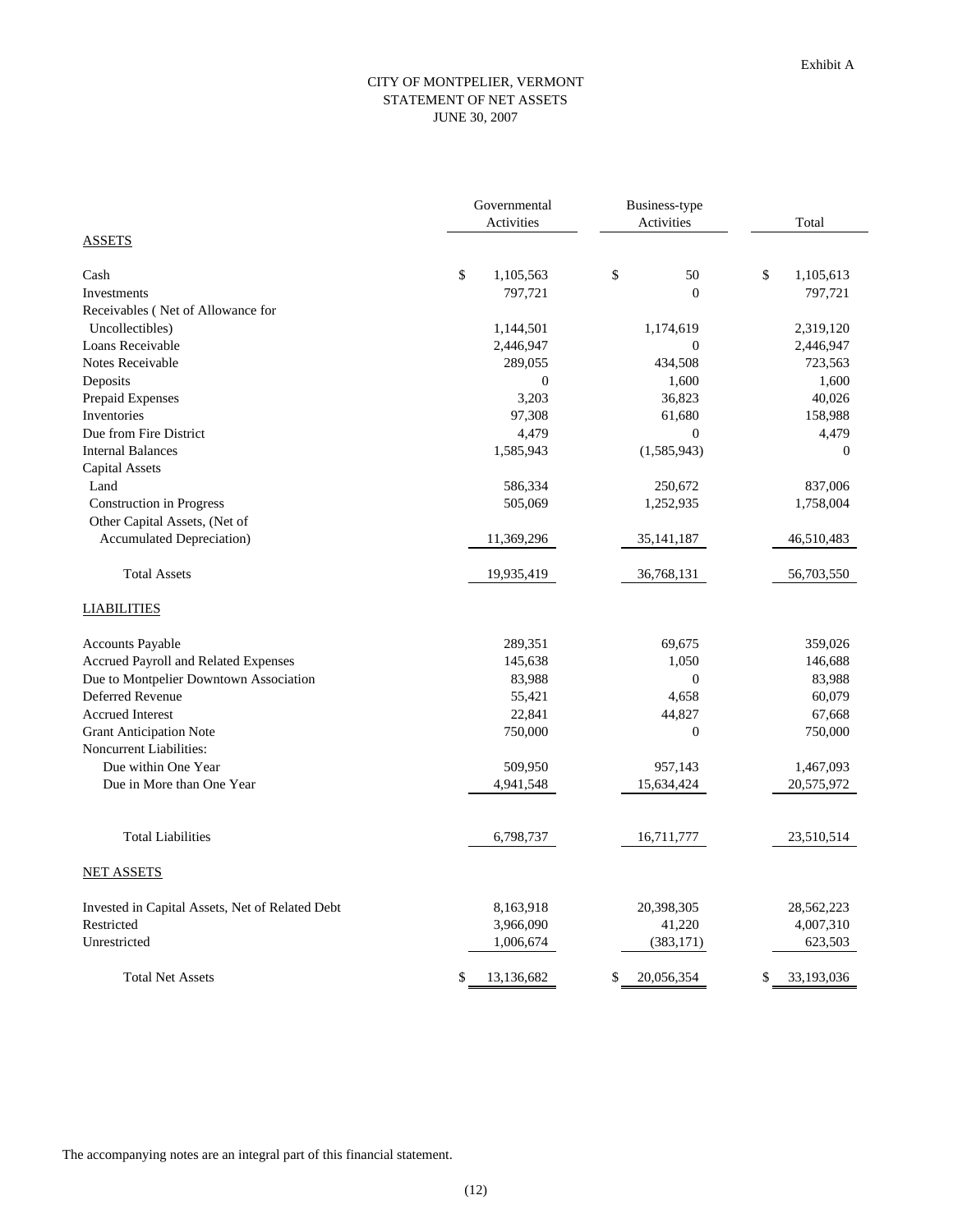#### CITY OF MONTPELIER, VERMONT STATEMENT OF ACTIVITIES FOR THE YEAR ENDED JUNE 30, 2007

|                                                       |                                         |                                             | Program Revenues                         |                  |                                        |                  |                            |                  | Net (Expense) Revenue and<br>Changes in Net Assets |                  |                  |
|-------------------------------------------------------|-----------------------------------------|---------------------------------------------|------------------------------------------|------------------|----------------------------------------|------------------|----------------------------|------------------|----------------------------------------------------|------------------|------------------|
|                                                       | Expenses                                | Charges for<br>Services                     | Operating<br>Grants and<br>Contributions |                  | Capital<br>Grants and<br>Contributions |                  | Governmental<br>Activities |                  | Business-Type<br>Activities                        |                  | Total            |
| <b>Functions/Programs</b><br>Governmental Activities: |                                         |                                             |                                          |                  |                                        |                  |                            |                  |                                                    |                  |                  |
| General Government                                    | 1,938,114<br>\$                         | \$<br>1,051,146                             | \$                                       | 28,180           | \$                                     | $\boldsymbol{0}$ | \$                         | (858, 788)       | \$                                                 | $\boldsymbol{0}$ | \$<br>(858, 788) |
| Public Safety                                         | 3,571,410                               | 420,516                                     |                                          | 269,116          |                                        | 38,276           |                            | (2,843,502)      |                                                    | $\mathbf{0}$     | (2,843,502)      |
| <b>Highways and Streets</b>                           | 1,973,269                               | 117,545                                     |                                          | 259,172          |                                        | 1,290,215        |                            | (306, 337)       |                                                    | $\mathbf{0}$     | (306, 337)       |
| Culture and Recreation                                | 555,980                                 | 9,210                                       |                                          | 162,037          |                                        | 96,685           |                            | (288, 048)       |                                                    | $\mathbf{0}$     | (288, 048)       |
| <b>Community Development</b>                          | 21,979                                  | $\boldsymbol{0}$                            |                                          | 53,464           |                                        | $\boldsymbol{0}$ |                            | 31,485           |                                                    | $\boldsymbol{0}$ | 31,485           |
| Cemetery                                              | 190,774                                 | 89,629                                      |                                          | $\mathbf{0}$     |                                        | $\mathbf{0}$     |                            | (101, 145)       |                                                    | $\boldsymbol{0}$ | (101, 145)       |
| Interest on Long-Term Debt                            | 310,527                                 | $\boldsymbol{0}$                            |                                          | $\boldsymbol{0}$ |                                        | $\boldsymbol{0}$ |                            | (310, 527)       |                                                    | $\boldsymbol{0}$ | (310, 527)       |
|                                                       |                                         |                                             |                                          |                  |                                        |                  |                            |                  |                                                    |                  |                  |
| <b>Total Governmental Activities</b>                  | 8,562,053                               | 1,688,046                                   |                                          | 771,969          |                                        | 1,425,176        |                            | (4,676,862)      |                                                    | $\mathbf{0}$     | (4,676,862)      |
| <b>Business-Type Activities:</b>                      |                                         |                                             |                                          |                  |                                        |                  |                            |                  |                                                    |                  |                  |
| Water                                                 | 2,136,784                               | 2,193,801                                   |                                          | $\boldsymbol{0}$ |                                        | $\mathbf{0}$     |                            | $\boldsymbol{0}$ |                                                    | 57,017           | 57,017           |
| Sewer                                                 | 2,960,436                               | 3,041,015                                   |                                          | $\mathbf{0}$     |                                        | 22,183           |                            | $\overline{0}$   |                                                    | 102,762          | 102,762          |
| Parking                                               | 512,460                                 | 625,746                                     |                                          | $\mathbf{0}$     |                                        | $\mathbf{0}$     |                            | $\overline{0}$   |                                                    | 113,286          | 113,286          |
| <b>Total Business-Type Activities</b>                 | 5,609,680                               | 5,860,562                                   |                                          | $\mathbf{0}$     |                                        | 22,183           |                            | $\mathbf{0}$     |                                                    | 273,065          | 273,065          |
| Total                                                 | \$<br>14, 171, 733                      | 7,548,608<br>\$                             | \$                                       | 771,969          | \$                                     | 1,447,359        |                            | (4,676,862)      |                                                    | 273,065          | (4,403,797)      |
|                                                       | General Revenues:                       |                                             |                                          |                  |                                        |                  |                            |                  |                                                    |                  |                  |
|                                                       | Property Taxes, Penalties and Interest  |                                             |                                          |                  |                                        |                  |                            | 6,471,318        |                                                    | $\boldsymbol{0}$ | 6,471,318        |
|                                                       | Payment in Lieu of Taxes                |                                             |                                          |                  |                                        |                  |                            | 184,000          |                                                    | $\mathbf{0}$     | 184,000          |
|                                                       | <b>Unrestricted Investment Earnings</b> |                                             |                                          |                  |                                        |                  |                            | 144,530          |                                                    | 10,315           | 154,845          |
|                                                       | Gain on Sale of Capital Assets          |                                             |                                          |                  |                                        |                  |                            | $\theta$         |                                                    | 10,000           | 10,000           |
|                                                       | Other Revenues                          |                                             |                                          |                  |                                        |                  |                            | 77,648           |                                                    | 4,775            | 82,423           |
|                                                       | Transfers                               |                                             |                                          |                  |                                        |                  |                            | 9,700            |                                                    | (9,700)          | $\mathbf{0}$     |
|                                                       |                                         | <b>Total General Revenues and Transfers</b> |                                          |                  |                                        |                  |                            | 6,887,196        |                                                    | 15,390           | 6,902,586        |
|                                                       | Change in Net Assets                    |                                             |                                          |                  |                                        |                  |                            | 2,210,334        |                                                    | 288,455          | 2,498,789        |
|                                                       | Net Assets - July 1, 2006               |                                             |                                          |                  |                                        |                  |                            | 10,926,348       |                                                    | 19,767,899       | 30,694,247       |
|                                                       | Net Assets - June 30, 2007              |                                             |                                          |                  |                                        |                  | S                          | 13,136,682       | \$                                                 | 20,056,354       | \$<br>33,193,036 |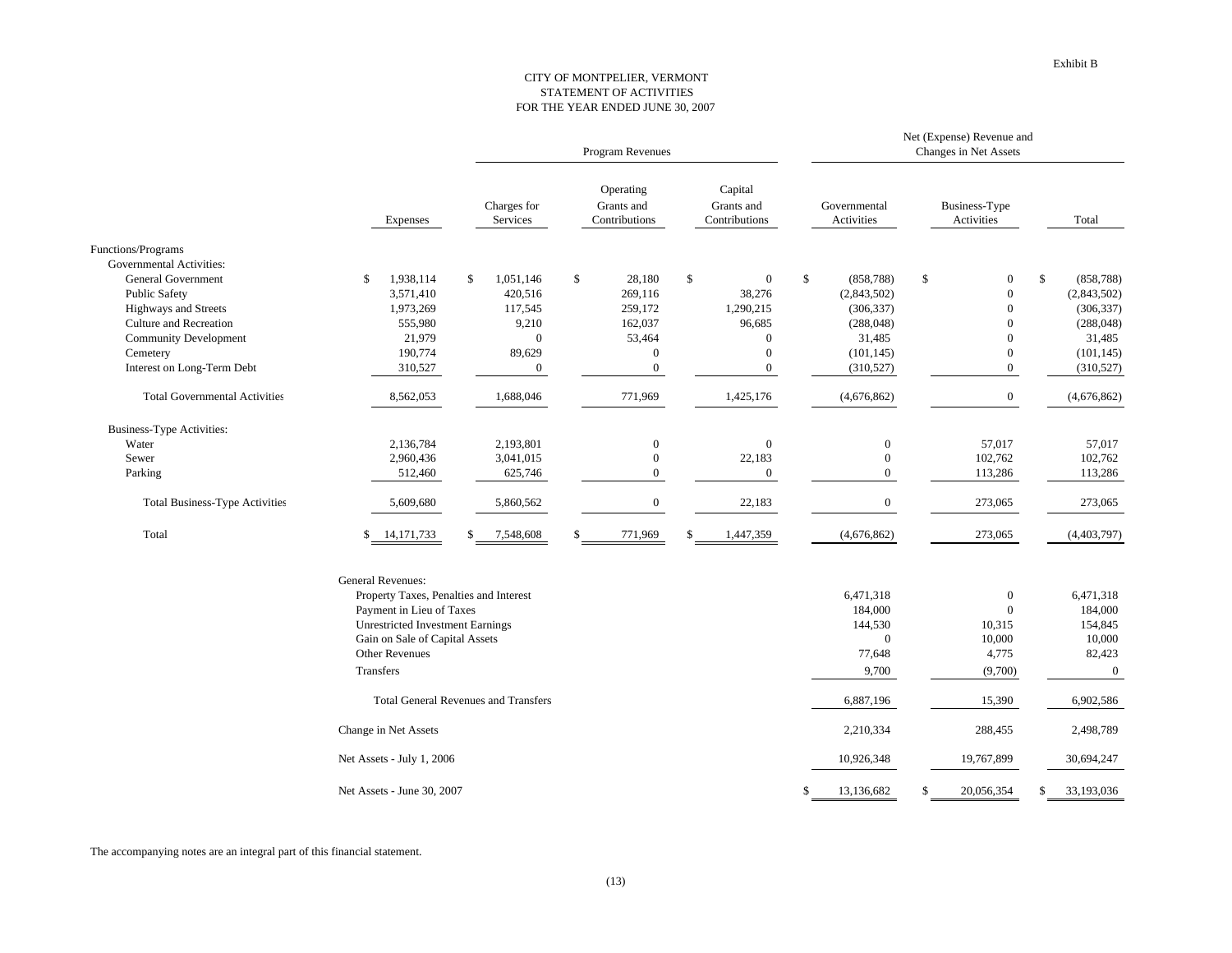#### CITY OF MONTPELIER, VERMONT BALANCE SHEET GOVERNMENTAL FUNDS JUNE 30, 2007

|                                                                                                    | General<br>Fund  | Community<br>Development<br>Fund | Capital<br>Projects<br>Fund | Other<br>Governmental<br>Funds | Total<br>Governmental<br>Funds |
|----------------------------------------------------------------------------------------------------|------------------|----------------------------------|-----------------------------|--------------------------------|--------------------------------|
| <b>ASSETS</b>                                                                                      |                  |                                  |                             |                                |                                |
| Cash                                                                                               | \$<br>553,838    | \$<br>492,775                    | \$<br>$\boldsymbol{0}$      | \$<br>58,950                   | \$<br>1,105,563                |
| Investments                                                                                        | $\boldsymbol{0}$ | $\mathbf{0}$                     | $\mathbf{0}$                | 797,721                        | 797,721                        |
| Receivables (Net of Allowance for                                                                  |                  |                                  |                             |                                |                                |
| Uncollectibles)                                                                                    | 320,531          | 10.800                           | 782,980                     | 30,190                         | 1,144,501                      |
| Loans Receivable                                                                                   | $\overline{0}$   | 2,394,947                        | $\boldsymbol{0}$            | 52,000                         | 2,446,947                      |
| Note Receivable                                                                                    | 289,055          | $\mathbf{0}$                     | $\boldsymbol{0}$            | $\boldsymbol{0}$               | 289,055                        |
| Prepaid Expenses                                                                                   | 3,203            | $\mathbf{0}$                     | $\mathbf{0}$                | $\mathbf{0}$                   | 3,203                          |
| Inventories                                                                                        | 97,308           | $\mathbf{0}$                     | $\overline{0}$              | $\Omega$                       | 97,308                         |
| Due from Fire District                                                                             | 4,479            | $\boldsymbol{0}$                 | $\theta$                    | $\theta$                       | 4,479                          |
| Due from Other Funds                                                                               | 618,336          | $\mathbf{0}$                     | 823,479                     | 505,451                        | 1,947,266                      |
| <b>Total Assets</b>                                                                                | \$<br>1,886,750  | 2,898,522<br>\$                  | \$<br>1,606,459             | 1,444,312<br>\$                | \$<br>7,836,043                |
| <b>LIABILITIES</b>                                                                                 |                  |                                  |                             |                                |                                |
| Liabilities:                                                                                       |                  |                                  |                             |                                |                                |
| Accounts Payable                                                                                   | \$<br>254,114    | \$<br>20,000                     | \$<br>4,913                 | \$<br>10,324                   | \$<br>289,351                  |
| Accrued Payroll and Related Expenses                                                               | 136,764          | $\theta$                         | $\boldsymbol{0}$            | 8,874                          | 145,638                        |
| Due to Montpelier Downtown Association                                                             | 83,988           | $\Omega$                         | $\Omega$                    | $\mathbf{0}$                   | 83,988                         |
| <b>Grant Anticipation Note</b>                                                                     | $\overline{0}$   | $\Omega$                         | 750,000                     | $\overline{0}$                 | 750,000                        |
| Deferred Revenue                                                                                   | 109,364          | 2,377,246                        | 17,432                      | 95,895                         | 2,599,937                      |
| Due to Other Funds                                                                                 | $\mathbf{0}$     | 29,459                           | $\mathbf{0}$                | 331,864                        | 361,323                        |
| <b>Total Liabilities</b>                                                                           | 584,230          | 2,426,705                        | 772,345                     | 446,957                        | 4,230,237                      |
| Fund Balances:                                                                                     |                  |                                  |                             |                                |                                |
| Reserved for                                                                                       |                  |                                  |                             |                                |                                |
| Inventories and Prepaid                                                                            |                  |                                  |                             |                                |                                |
| Expenses                                                                                           | 100,511          | $\mathbf{0}$                     | $\boldsymbol{0}$            | $\mathbf{0}$                   | 100,511                        |
| Trustees of Public Funds                                                                           | $\overline{0}$   | $\Omega$                         | $\overline{0}$              | 719,048                        | 719,048                        |
| Other Purposes                                                                                     | 394,585          | 471,817                          | 675,877                     | 93,089                         | 1,635,368                      |
| Unreserved, Reported In                                                                            |                  |                                  |                             |                                |                                |
| General Fund                                                                                       | 807,424          | $\mathbf{0}$                     | $\boldsymbol{0}$            | $\boldsymbol{0}$               | 807,424                        |
| Special Revenue Funds                                                                              | $\boldsymbol{0}$ | $\mathbf{0}$                     | $\mathbf{0}$                | 185,218                        | 185,218                        |
| <b>Capital Projects Funds</b>                                                                      | $\mathbf{0}$     | $\mathbf{0}$                     | 158,237                     | $\mathbf{0}$                   | 158,237                        |
| <b>Total Fund Balances</b>                                                                         | 1,302,520        | 471,817                          | 834,114                     | 997,355                        | 3,605,806                      |
| <b>Total Liabilities and Fund Balances</b>                                                         | 1,886,750<br>\$  | 2,898,522                        | \$<br>1,606,459             | \$1,444,312                    |                                |
| Amounts Reported for Governmental Activities in the Statement of Net Assets are Different Because: |                  |                                  |                             |                                |                                |

| Capital Assets Used in Governmental Activities are not Financial Resources and, Therefore, are not<br>Reported in the Funds. | 12,460,699  |
|------------------------------------------------------------------------------------------------------------------------------|-------------|
| Other Assets are not Available to Pay for Current-Period Expenditures, and, Therefore,<br>are Deferred in the Funds.         | 2.544.516   |
| Long-Term and Accrued Liabilities, are not Due or Payable in the                                                             |             |
| Current Period and, Therefore, are Not Reported in the Funds.                                                                | (5,474,339) |
| Net Assets of Governmental Activities                                                                                        | 13.136.682  |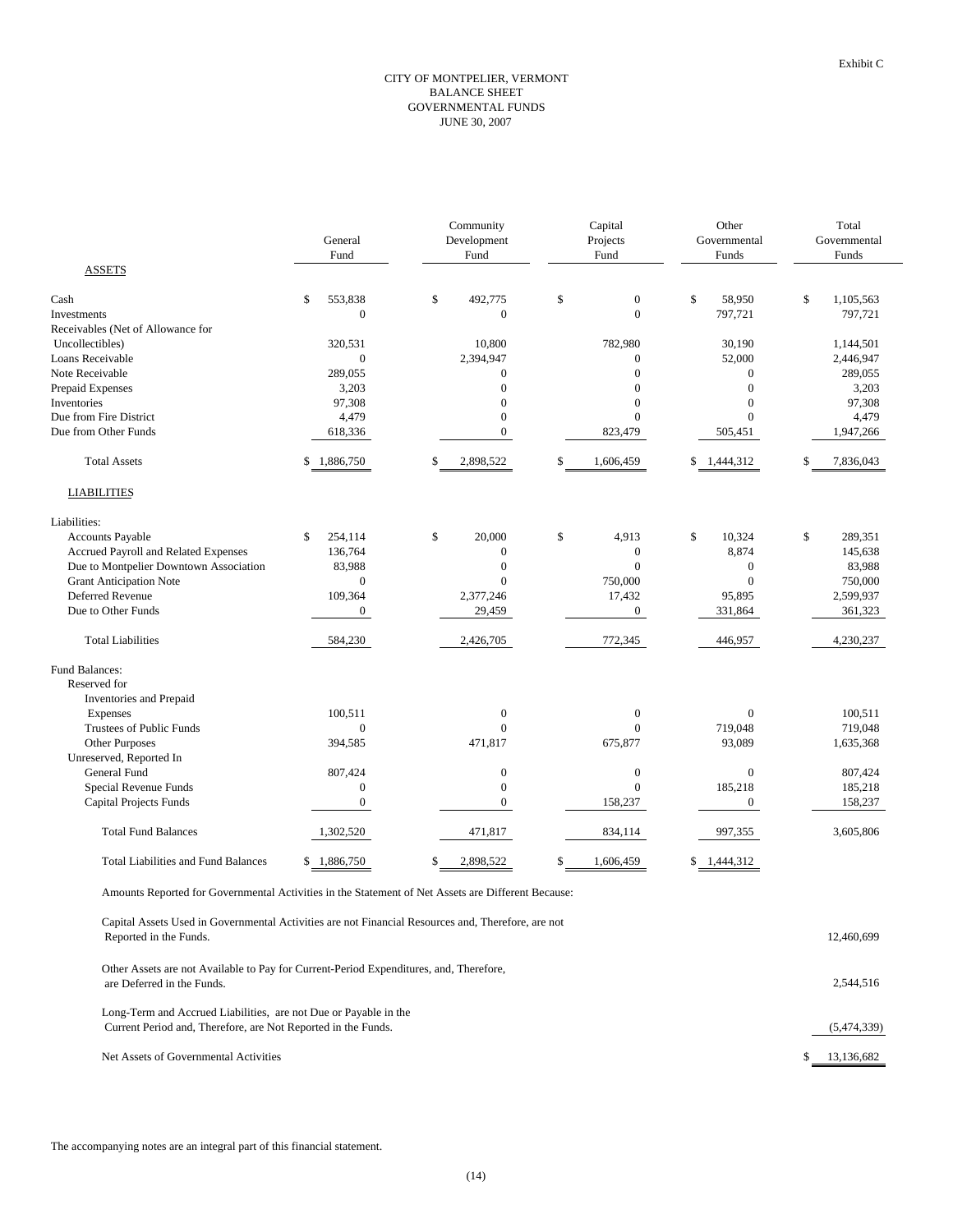#### CITY OF MONTPELIER, VERMONT STATEMENT OF REVENUES, EXPENDITURES AND CHANGES IN FUND BALANCES GOVERNMENTAL FUNDS FOR THE YEAR ENDED JUNE 30, 2007

|                                        |              | Community                      | Capital              | Other                                | Total                    |  |
|----------------------------------------|--------------|--------------------------------|----------------------|--------------------------------------|--------------------------|--|
|                                        | General      | Development                    | Projects             |                                      | Governmental             |  |
|                                        | Fund         | Fund                           | Fund                 | Funds                                | Funds                    |  |
| Revenues:                              |              |                                |                      |                                      |                          |  |
| Property Taxes, Penalties and Interest | \$ 6,433,382 | $\mathbb{S}$<br>$\overline{0}$ | \$<br>$\overline{0}$ | $\mathbf{\hat{S}}$<br>$\overline{0}$ | $\mathbf S$<br>6,433,382 |  |
| Permits and Licenses                   | 39,575       | $\theta$                       | $\theta$             | $\theta$                             | 39,575                   |  |
| Intergovernmental                      | 595,929      | 33,464                         | 305,186              | 286,447                              | 1,221,026                |  |
| Fees and Charges for Services          | 1,403,263    | $\mathbf{0}$                   | 27,173               | 38,801                               | 1,469,237                |  |
| <b>Fines and Forfeitures</b>           | 28,176       | $\overline{0}$                 | $\boldsymbol{0}$     | $\mathbf{0}$                         | 28,176                   |  |
| <b>Investment Income</b>               | 115,431      | 12,227                         | $\theta$             | 68,465                               | 196,123                  |  |
| Contributions                          | 600          | $\theta$                       | 1,100                | 613                                  | 2,313                    |  |
| <b>Rents and Commissions</b>           | 50           | $\overline{0}$                 | 955                  | 3,240                                | 4,245                    |  |
| <b>Equipment Revenues</b>              | 95,220       | $\overline{0}$                 | $\mathbf{0}$         | $\overline{0}$                       | 95,220                   |  |
| Loan Principal Repayments              | $\mathbf{0}$ | 41,009                         | $\mathbf{0}$         | $\overline{0}$                       | 41,009                   |  |
| <b>Other Revenues</b>                  | 75,110       | 36                             | $\boldsymbol{0}$     | 2,502                                | 77,648                   |  |
| <b>Total Revenues</b>                  | 8,786,736    | 86,736                         | 334,414              | 400,068                              | 9,607,954                |  |
| Expenditures:                          |              |                                |                      |                                      |                          |  |
| <b>General Government</b>              | 1,853,652    | $\mathbf{0}$                   | $\boldsymbol{0}$     | $\boldsymbol{0}$                     | 1,853,652                |  |
| <b>Public Safety</b>                   | 3,238,559    | $\overline{0}$                 | $\theta$             | 170,914                              | 3,409,473                |  |
| Highways and Streets                   | 1,707,987    | $\overline{0}$                 | 2,451                | $\mathbf{0}$                         | 1,710,438                |  |
| <b>Culture and Recreation</b>          | 273,151      | 83,833                         | 14,382               | 181,372                              | 552,738                  |  |
| <b>Community Development</b>           | 46,636       | $\mathbf{0}$                   | $\boldsymbol{0}$     | 52,000                               | 98,636                   |  |
| Cemetery                               | $\mathbf{0}$ | $\overline{0}$                 | $\mathbf{0}$         | 179,166                              | 179,166                  |  |
| Capital Outlay                         | 248,250      | $\overline{0}$                 | 614,986              | 66,009                               | 929,245                  |  |
| Debt Service - Interest                | 307,764      | $\boldsymbol{0}$               | $\boldsymbol{0}$     | 1,075                                | 308,839                  |  |
|                                        |              | $\boldsymbol{0}$               | $\boldsymbol{0}$     |                                      |                          |  |
| Debt Service - Principal               | 455,153      |                                |                      | 7,200                                | 462,353                  |  |
| <b>Total Expenditures</b>              | 8,131,152    | 83,833                         | 631,819              | 657,736                              | 9,504,540                |  |
| Excess/(Deficiency) of Revenues        |              |                                |                      |                                      |                          |  |
| Over Expenditures                      | 655,584      | 2,903                          | (297, 405)           | (257, 668)                           | 103,414                  |  |
| Other Financing Sources/(Uses):        |              |                                |                      |                                      |                          |  |
| <b>Debt Proceeds</b>                   | 392,553      | $\mathbf{0}$                   | 540,000              | 50,000                               | 982,553                  |  |
| Sale of Equipment and Land             | 42,700       | $\mathbf{0}$                   | $\mathbf{0}$         | $\Omega$                             | 42,700                   |  |
| <b>Transfers from Other Funds</b>      | 30,000       | $\theta$                       | 337,737              | 424,644                              | 792,381                  |  |
| <b>Transfers to Other Funds</b>        | (666, 619)   | (30,000)                       | $\boldsymbol{0}$     | (86,062)                             | (782, 681)               |  |
| Total Other Financing Sources/(Uses)   | (201, 366)   | (30,000)                       | 877,737              | 388,582                              | 1,034,953                |  |
| Net Change in Fund Balances            | 454,218      | (27,097)                       | 580,332              | 130,914                              | 1,138,367                |  |
| Fund Balances - July 1, 2006           | 848,302      | 498,914                        | 253,782              | 866,441                              | 2,467,439                |  |
| Fund Balances - June 30, 2007          | \$1,302,520  | \$<br>471,817                  | \$<br>834,114        | \$<br>997,355                        | \$<br>3,605,806          |  |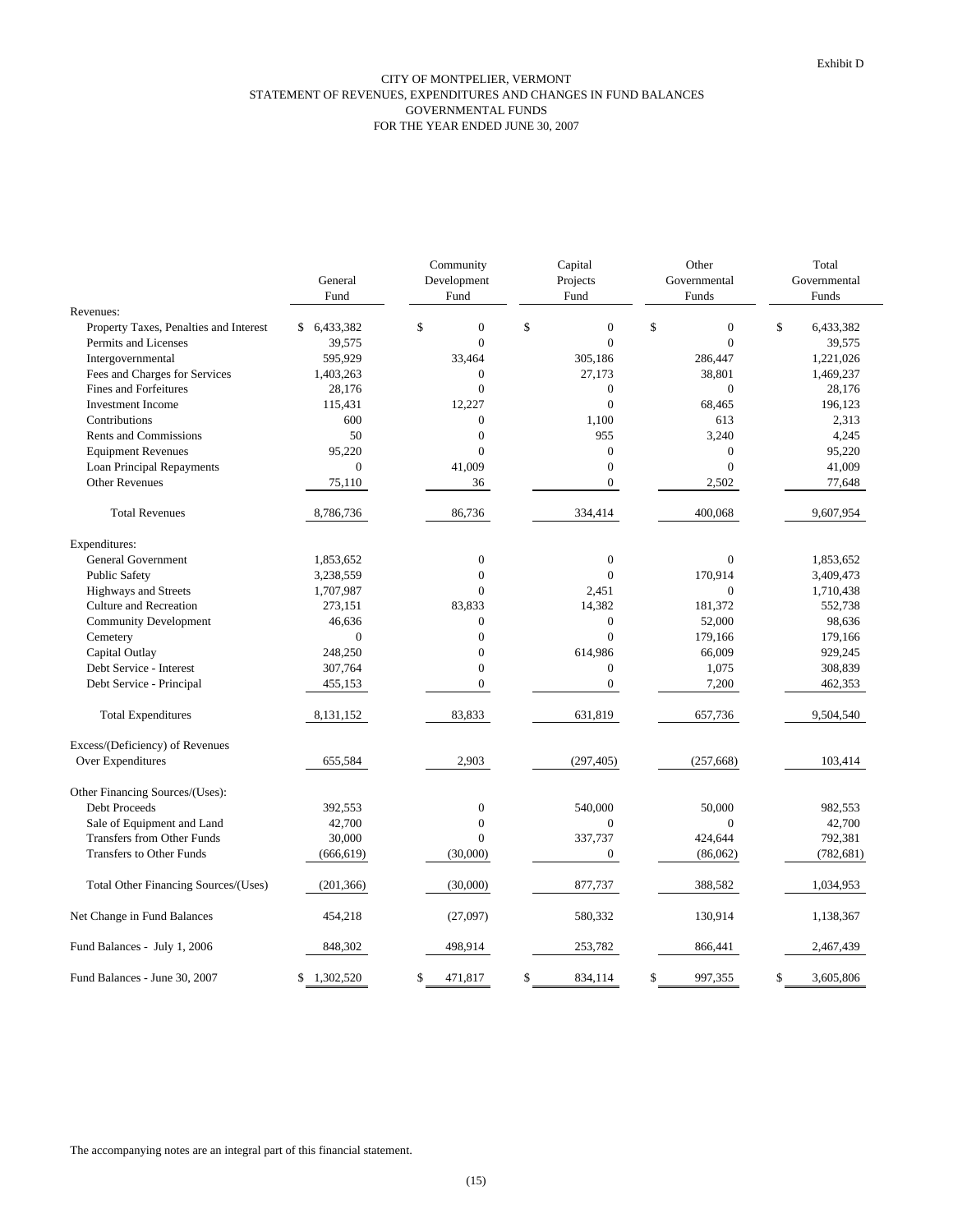#### FOR THE YEAR ENDED JUNE 30, 2007 CITY OF MONTPELIER, VERMONT RECONCILIATION OF THE STATEMENT OF REVENUES, EXPENDITURES AND CHANGES IN FUND BALANCES OF GOVERNMENTAL FUNDS TO THE STATEMENT OF ACTIVITIES

| Amounts reported for governmental activities in the statement of activities (Exhibit B) are<br>different because:                                                                                                                                                                                                                                                                                                        |                 |
|--------------------------------------------------------------------------------------------------------------------------------------------------------------------------------------------------------------------------------------------------------------------------------------------------------------------------------------------------------------------------------------------------------------------------|-----------------|
| Net change in fund balances - total government funds (Exhibit D)                                                                                                                                                                                                                                                                                                                                                         | \$<br>1,138,367 |
| Governmental funds report capital outlays as expenditures. However, in the statement<br>of activities, the cost of those assets is allocated over their estimated useful<br>lives and reported as depreciation expense. This is the amount by which capital<br>outlays exceeded depreciation in the current period.                                                                                                      | 352,420         |
| Noncash capital contributions are revenues that do not provide current financial resources<br>and therefore are not reported as revenues in the funds.                                                                                                                                                                                                                                                                   | 1,296,007       |
| The net effect of various transactions involving capital assets (i.e., sales, trade-ins) is to<br>decrease net assets.                                                                                                                                                                                                                                                                                                   | (42,700)        |
| Revenues in the statement of activities that do not provide current financial resources<br>are not reported as revenues in the funds.                                                                                                                                                                                                                                                                                    | (141, 274)      |
| The issuance of long-term debt (e.g., bonds, leases) provides current financial<br>resources to governmental funds, while the repayment of the principal of long-term<br>debt consumes the current financial resources of governmental funds. Neither<br>transaction, however, has any effect on net assets. This amount is the net effect<br>of these differences in the treatment of long-term debt and related items. | (520, 200)      |
| Some expenses reported in the statement of activities do not require the use of<br>current financial resources and, therefore, are not reported as expenditures in<br>governmental funds, while the repayment of certain liabilities consumes current<br>financial resources but has no effect on net assets. This amount is the net effect<br>of these differences in the treatment of expenses.                        | 127,714         |
| Change in Net Assets of Governmental Activities (Exhibit B)                                                                                                                                                                                                                                                                                                                                                              | \$<br>2,210,334 |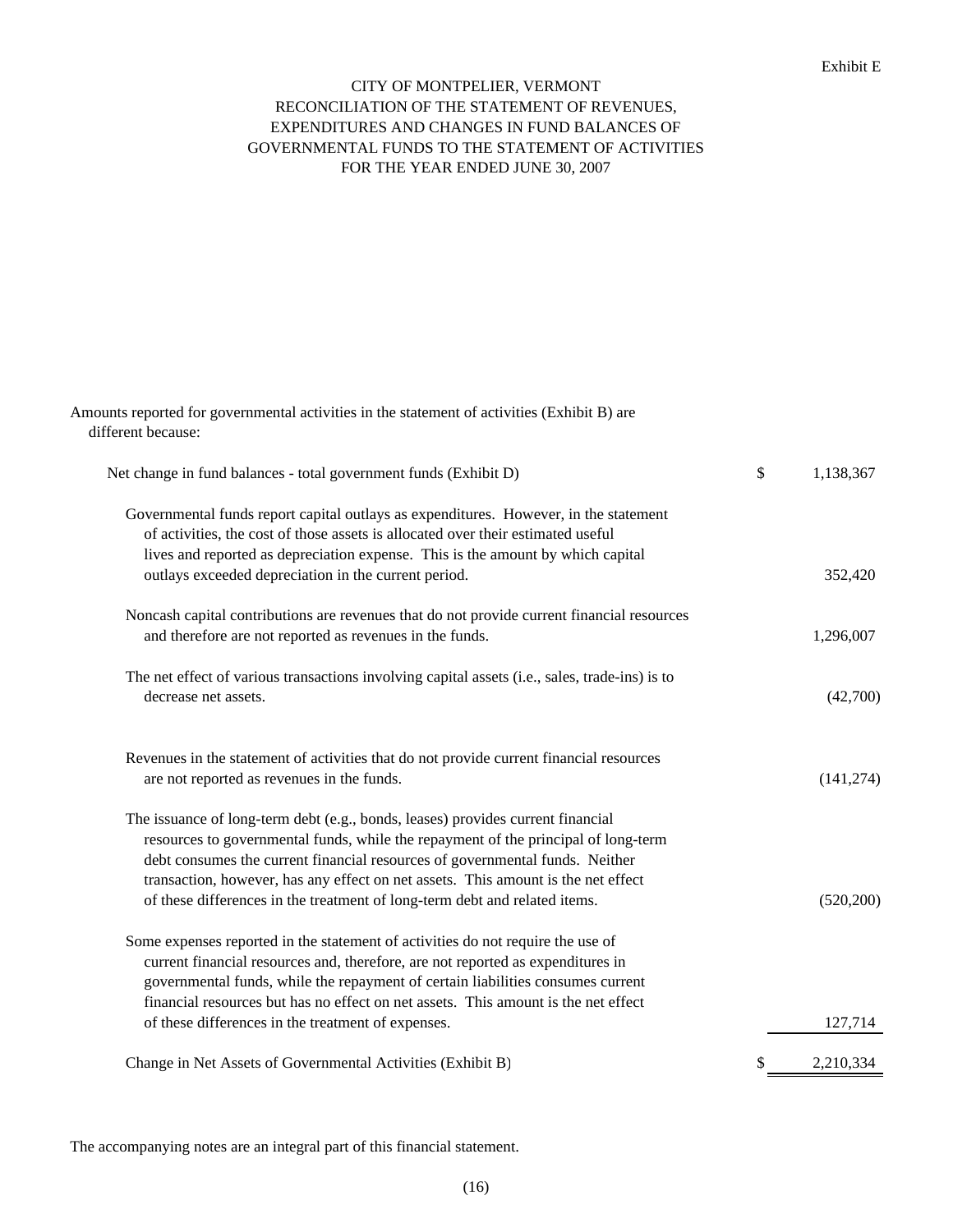#### CITY OF MONTPELIER, VERMONT STATEMENT OF REVENUE, EXPENDITURES AND CHANGES IN FUND BALANCE BUDGET AND ACTUAL GENERAL FUND FOR THE YEAR ENDED JUNE 30, 2007

|                                              | Original/Final     |             | Variance<br>Favorable |
|----------------------------------------------|--------------------|-------------|-----------------------|
|                                              | <b>Budget</b>      | Actual      | (Unfavorable)         |
| Revenue:                                     |                    |             |                       |
| Property Taxes, Penalties and Interest       | \$5,814,190        | \$5,801,868 | \$<br>(12, 322)       |
| Intergovernmental                            | 519,003            | 573,429     | 54,426                |
| Fees and Charges for Services                | 1,604,910          | 1,868,912   | 264,002               |
| <b>Fund Transfers</b>                        | 682,780            | 682,780     | $\boldsymbol{0}$      |
| <b>Bond Proceeds</b>                         | $\boldsymbol{0}$   | 325,000     | 325,000               |
| <b>Total Revenue</b>                         | 8,620,883          | 9,251,989   | 631,106               |
| Expenditures:                                |                    |             |                       |
| <b>City Council Operations</b>               | 24,988             | 39,400      | (14, 412)             |
| City Manager's Office                        | 265,490            | 284,787     | (19,297)              |
| Clerk/Treasurer/Elections                    | 267,839            | 246,026     | 21,813                |
| <b>Finance Department</b>                    | 287,714            | 276,707     | 11,007                |
| <b>Technology Services</b>                   | 141,784            | 145,316     | (3,532)               |
| Property Assessment                          | 98,890             | 104,453     | (5,563)               |
| Planning and Development                     | 319,602            | 313,797     | 5,805                 |
| City Hall Maintenance                        | 172,220            | 170,948     | 1,272                 |
| Police:                                      |                    |             |                       |
| General                                      | 1,287,969          | 1,322,211   | (34,242)              |
| Communications                               | 397,371            | 405,834     | (8, 463)              |
| Outside Pay                                  | $\mathbf{0}$       | 2,948       | (2,948)               |
| School Resource Officer                      | 76,545             | 70,676      | 5,869                 |
| Fire and Ambulance                           | 1,534,010          | 1,502,417   | 31,593                |
| Code Enforcement                             | 67,023             | 66,504      | 519                   |
| <b>Emergency Management</b><br>Public Works: | 9,341              | 65,181      | (55, 840)             |
| <b>Streets</b>                               | 1,190,319          | 1,198,544   | (8,225)               |
| <b>Fleet Operations</b>                      | 511,129            | 468,588     | 42,541                |
| <b>Building Operations</b>                   | 65,000             | 51,784      | 13,216                |
| Wrightsville Beach                           | 3,616              | 3,616       | $\mathbf{0}$          |
| Kellogg-Hubbard Library                      | 99,660             | 99,660      | $\boldsymbol{0}$      |
| Outside Agencies in Budget                   | 73,875             | 73,875      | $\boldsymbol{0}$      |
| <b>Ballot</b> Items                          | 148,000            | 148,000     | $\mathbf{0}$          |
| <b>Community Enhancements</b>                | 58,800             | 56,800      | 2,000                 |
| Tree Management and Board                    | 10,869             | 1,973       | 8,896                 |
| Tree Board                                   | $\boldsymbol{0}$   | 3,100       | (3,100)               |
| <b>Conservation Commission</b>               | 3,000              | 4,763       | (1,763)               |
| Debt Service                                 | 611,304            | 657,772     | (46, 468)             |
| Other Governmental Service                   | 121,905            | 122,897     | (992)                 |
| <b>Equipment Plan</b>                        | 235,854            | 231,863     | 3,991                 |
| Contingency                                  | 0                  | 335         | (335)                 |
| Reappraisal Expenses                         | $\boldsymbol{0}$   | 57,140      | (57, 140)             |
| Miscellaneous Expense                        | $\boldsymbol{0}$   | 10,777      | (10,777)              |
| Transfer to Other Funds:                     |                    |             |                       |
| Capital Projects                             | 332,196            | 332,196     | $\boldsymbol{0}$      |
| Cemetery                                     | 108,429            | 108,429     | 0                     |
| Parks                                        | 96,141             | 96,141      | $\overline{0}$        |
| Montpelier Housing Trust Fund                | $\mathbf{0}$       | 52,313      | (52,313)              |
| <b>Total Expenditures</b>                    | 8,620,883          | 8,797,771   | (176, 888)            |
| Excess of Revenues Over Expenditures         | \$<br>$\mathbf{0}$ | 454,218     | 454,218               |
| Fund Balance - July 1, 2006                  |                    | 848,302     |                       |
| Fund Balance - June 30, 2007                 |                    | \$1,302,520 |                       |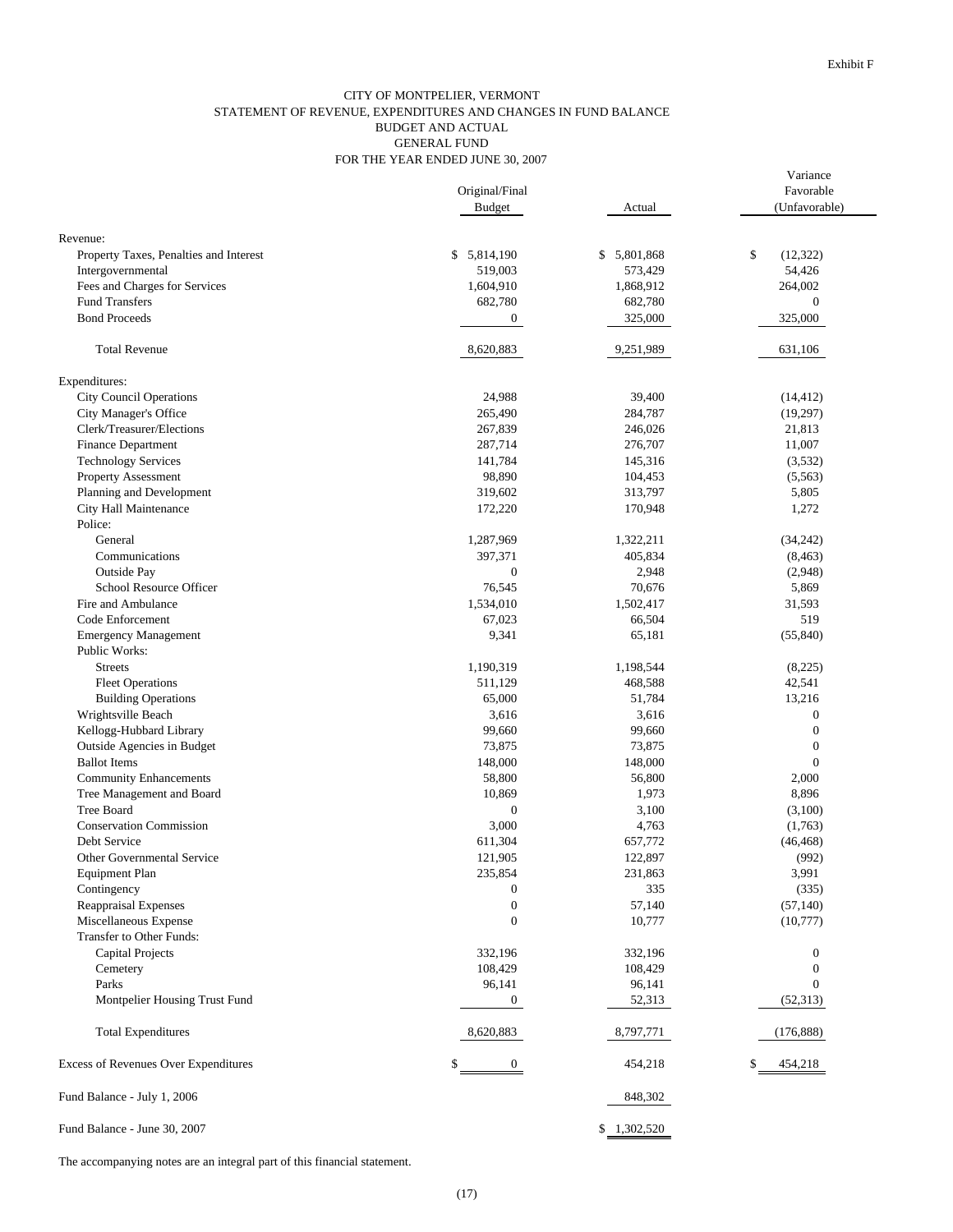#### CITY OF MONTPELIER, VERMONT STATEMENT OF NET ASSETS PROPRIETARY FUNDS JUNE 30, 2007

|                                      | Water<br>Fund      | Sewer<br>Fund |                  | Parking<br>Fund |                | Total |              |
|--------------------------------------|--------------------|---------------|------------------|-----------------|----------------|-------|--------------|
| <b>ASSETS</b>                        |                    |               |                  |                 |                |       |              |
| <b>Current Assets:</b>               |                    |               |                  |                 |                |       |              |
| Cash                                 | \$<br>$\mathbf{0}$ | \$            | $\boldsymbol{0}$ | \$              | 50             | \$    | 50           |
| Receivables                          | 614,095            |               | 559,774          |                 | 750            |       | 1,174,619    |
| Note Receivable - Current Portion    | 64,197             |               | $\overline{0}$   |                 | $\mathbf{0}$   |       | 64,197       |
| Due from Other Funds                 | $\boldsymbol{0}$   |               | $\mathbf{0}$     |                 | 484            |       | 484          |
| Deposits                             | $\overline{0}$     |               | $\overline{0}$   |                 | 1,600          |       | 1,600        |
| Prepaid Expenses                     | $\mathbf{0}$       |               | $\overline{0}$   |                 | 36,823         |       | 36,823       |
| Inventory                            | 57,372             |               | 4,308            |                 | $\overline{0}$ |       | 61,680       |
| <b>Total Current Assets</b>          | 735,664            |               | 564,082          |                 | 39,707         |       | 1,339,453    |
| <b>Noncurrent Assets:</b>            |                    |               |                  |                 |                |       |              |
| Note Receivable - Noncurrent Portion | 370,311            |               | $\boldsymbol{0}$ |                 | $\mathbf{0}$   |       | 370,311      |
| <b>Capital Assets</b>                |                    |               |                  |                 |                |       |              |
| Land                                 | 32,000             |               | $\mathbf{0}$     |                 | 218,672        |       | 250,672      |
| <b>Construction</b> in Progress      | 36,451             |               | 1,216,484        |                 | $\Omega$       |       | 1,252,935    |
| <b>Buildings</b>                     | 11,557,678         |               | 9,709,565        |                 | $\Omega$       |       | 21, 267, 243 |
| Improvements                         | 8,513,156          |               | 18,337,548       |                 | 199,470        |       | 27,050,174   |
| <b>Equipment and Vehicles</b>        | 648,095            |               | 648,153          |                 | 108,445        |       | 1,404,693    |
| <b>Accumulated Depreciation</b>      | (3,878,537)        |               | (10, 501, 199)   |                 | (201, 187)     |       | (14,580,923) |
| <b>Total Noncurrent Assets</b>       | 17,279,154         |               | 19,410,551       |                 | 325,400        |       | 37,015,105   |
| <b>Total Assets</b>                  | \$18,014,818       | \$            | 19,974,633       | \$              | 365,107        | \$    | 38, 354, 558 |
| <b>LIABILITIES</b>                   |                    |               |                  |                 |                |       |              |
| <b>Current Liabilities:</b>          |                    |               |                  |                 |                |       |              |
| <b>Accounts Payable</b>              | \$<br>9,610        | \$            | 33,612           | \$              | 26,453         | \$    | 69,675       |
| Due to Other Funds                   | 1,280,647          |               | 305,780          |                 | $\mathbf{0}$   |       | 1,586,427    |
| Accrued Payroll and Related Expenses | 525                |               | 525              |                 | $\mathbf{0}$   |       | 1,050        |
| Accrued Interest Payable             | 33,724             |               | 11,103           |                 | $\mathbf{0}$   |       | 44,827       |
| Deferred Revenue                     | 4,658              |               | $\overline{0}$   |                 | $\Omega$       |       | 4,658        |
| Bonds Payable - Current Portion      | 400,000            |               | 557,143          |                 | 0              |       | 957,143      |
| <b>Total Current Liabilities</b>     | 1,729,164          |               | 908,163          |                 | 26,453         |       | 2,663,780    |
| Noncurrent Liabilities:              |                    |               |                  |                 |                |       |              |
| Bonds Payable - Long-Term Portion    | 6,805,000          |               | 8,747,862        |                 | $\mathbf{0}$   |       | 15,552,862   |
| <b>Accrued Compensated Absences</b>  | 33,683             |               | 37,196           |                 | 10,683         |       | 81,562       |
| <b>Total Noncurrent Liabilities</b>  | 6,838,683          |               | 8,785,058        |                 | 10,683         |       | 15,634,424   |
| <b>Total Liabilities</b>             | 8,567,847          |               | 9,693,221        |                 | 37,136         |       | 18,298,204   |
| <b>NET ASSETS</b>                    |                    |               |                  |                 |                |       |              |
| Invested in Property and Equipment   | 9,703,843          |               | 10,369,062       |                 | 325,400        |       | 20,398,305   |
| Restricted                           | $\boldsymbol{0}$   |               | $\mathbf{0}$     |                 | 41,220         |       | 41,220       |
| Unrestricted                         | (256, 872)         |               | (87, 650)        |                 | (38, 649)      |       | (383, 171)   |
| <b>Total Net Assets</b>              | 9,446,971          |               | 10,281,412       |                 | 327,971        |       | 20,056,354   |
| Total Liabilities and Net Assets     | \$18,014,818       | \$            | 19,974,633       | \$              | 365,107        | \$    | 38, 354, 558 |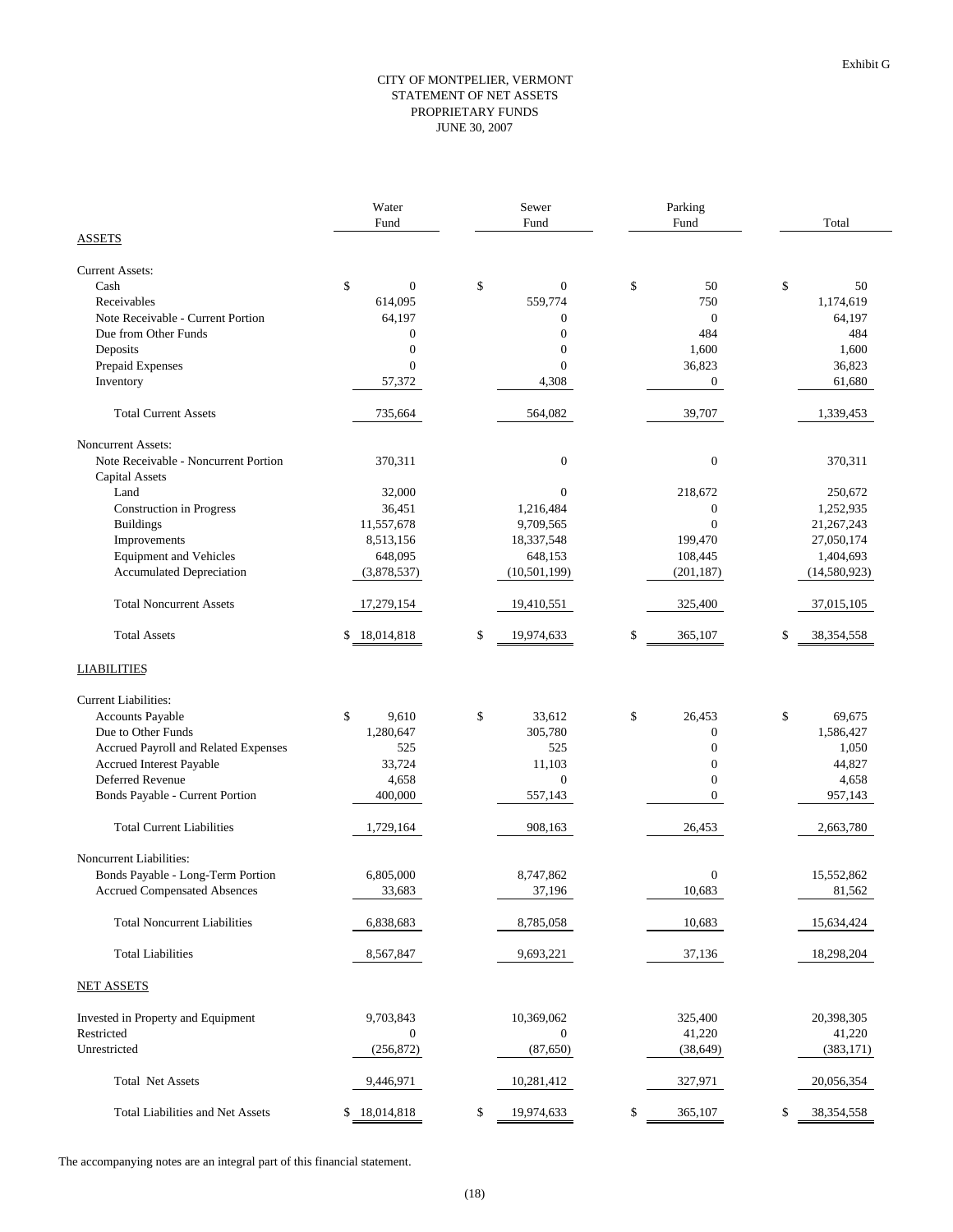#### CITY OF MONTPELIER, VERMONT STATEMENT OF REVENUES, EXPENSES AND CHANGES IN FUND NET ASSETS PROPRIETARY FUNDS FOR THE YEAR ENDED JUNE 30, 2007

|                                        | Water            | Sewer            | Parking          |                 |
|----------------------------------------|------------------|------------------|------------------|-----------------|
|                                        | Fund             | Fund             | Fund             | Total           |
| <b>OPERATING REVENUES:</b>             |                  |                  |                  |                 |
| <b>Charges for Services</b>            | \$<br>2,174,277  | \$<br>3,027,847  | 625,746<br>\$    | \$<br>5,827,870 |
| <b>Interest and Penalties</b>          | 19,524           | 13,168           | $\overline{0}$   | 32,692          |
| Miscellaneous                          | 1,570            | 3,205            | 0                | 4,775           |
| <b>Total Operating Revenues</b>        | 2,195,371        | 3,044,220        | 625,746          | 5,865,337       |
| <b>OPERATING EXPENSES:</b>             |                  |                  |                  |                 |
| Administration                         | 408,332          | 326,471          | $\boldsymbol{0}$ | 734,803         |
| Supplies and Treatment                 | 459,351          | 1,493,935        | $\overline{0}$   | 1,953,286       |
| Distribution System                    | 388,131          | $\boldsymbol{0}$ | $\boldsymbol{0}$ | 388,131         |
| <b>Collection System</b>               | $\boldsymbol{0}$ | 490,142          | $\overline{0}$   | 490,142         |
| <b>Delinquent Collection</b>           | 16,572           | 16,535           | $\overline{0}$   | 33,107          |
| <b>Meter Operations</b>                | 48,789           | $\overline{0}$   | $\theta$         | 48,789          |
| Private Sewer System Maintenance       | $\boldsymbol{0}$ | 6,029            | $\overline{0}$   | 6,029           |
| Parking Enforcement                    | $\boldsymbol{0}$ | $\boldsymbol{0}$ | 327,251          | 327,251         |
| Parking Lot Leases                     | $\boldsymbol{0}$ | $\boldsymbol{0}$ | 62,996           | 62,996          |
| Parking Lot Maintenance                | $\theta$         | $\theta$         | 105,789          | 105,789         |
| <b>Depreciation Expense</b>            | 444,586          | 500,143          | 16,424           | 961,153         |
| <b>Total Operating Expenses</b>        | 1,765,761        | 2,833,255        | 512,460          | 5,111,476       |
| Net Operating Income                   | 429,610          | 210,965          | 113,286          | 753,861         |
| NONOPERATING REVENUES/(EXPENSES):      |                  |                  |                  |                 |
| <b>Interest Earnings</b>               | 10,315           | $\mathbf{0}$     | $\boldsymbol{0}$ | 10,315          |
| <b>Interest Expense</b>                | (371, 023)       | (127, 181)       | $\overline{0}$   | (498, 204)      |
| Gain on Sale of Land                   | 9,000            | $\mathbf{0}$     | $\boldsymbol{0}$ | 9,000           |
| Gain on Sale of Equipment              | $\boldsymbol{0}$ | 1,000            | $\overline{0}$   | 1,000           |
| Capital Grants                         | $\mathbf{0}$     | 22,183           | $\theta$         | 22,183          |
| <b>Transfers from Other Funds</b>      | 300              | $\mathbf{0}$     | $\Omega$         | 300             |
| Transfers to Other Funds               | $\boldsymbol{0}$ | $\boldsymbol{0}$ | (10,000)         | (10,000)        |
| Total Nonoperating Revenues/(Expenses) | (351, 408)       | (103,998)        | (10,000)         | (465, 406)      |
| Change in Net Assets                   | 78,202           | 106,967          | 103,286          | 288,455         |
| Net Assets - July 1, 2006              | 9,368,769        | 10,174,445       | 224,685          | 19,767,899      |
| Net Assets - June 30, 2007             | \$<br>9,446,971  | 10,281,412<br>\$ | \$<br>327,971    | \$20,056,354    |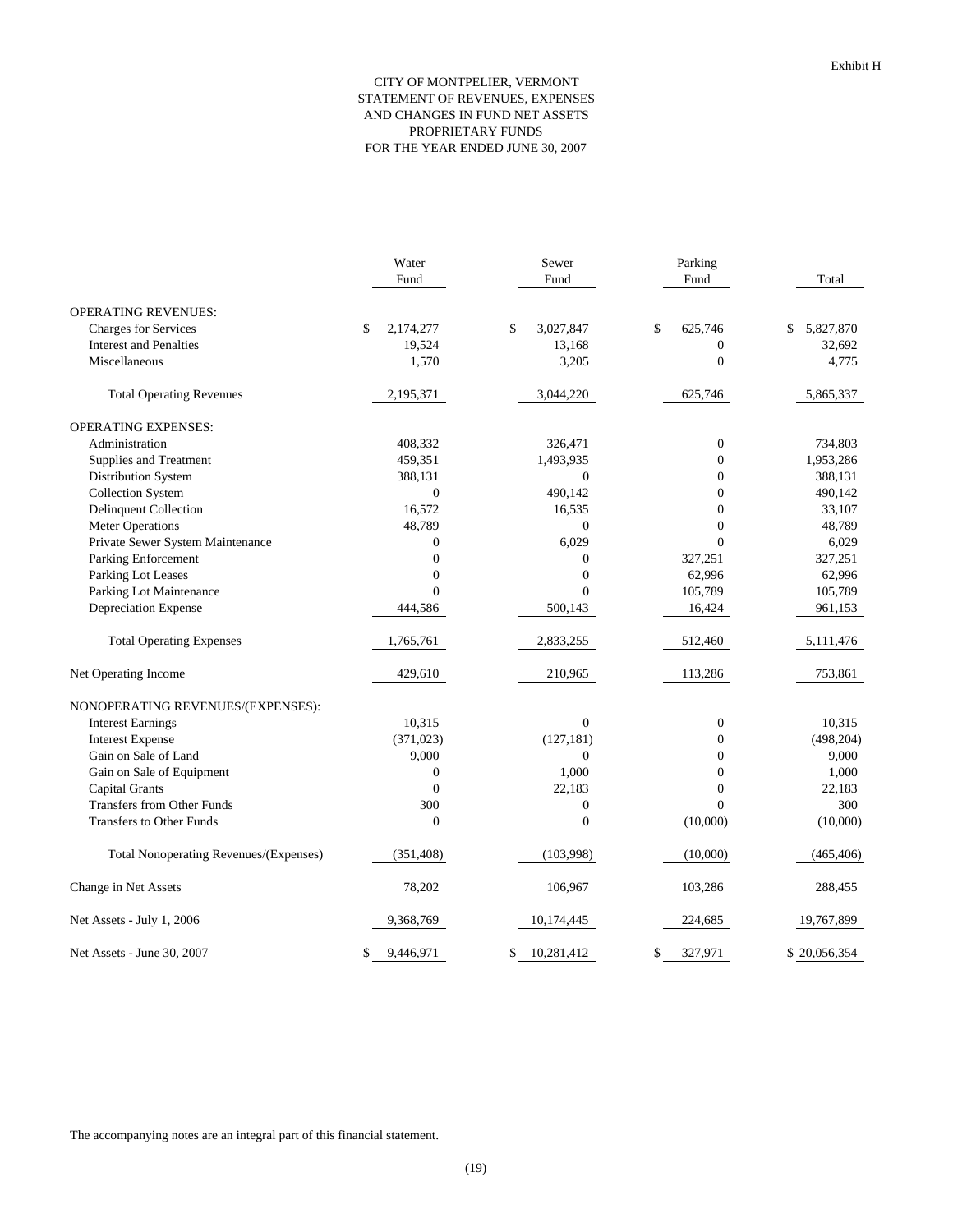|                                                                                            | Water                | Sewer              | Parking          |                  |
|--------------------------------------------------------------------------------------------|----------------------|--------------------|------------------|------------------|
|                                                                                            | Fund                 | Fund               | Fund             | Total            |
| Cash Flows From Operating Activities:                                                      |                      |                    |                  |                  |
| Receipts from Customers and Users                                                          | \$2,202,226          | \$<br>3,016,131    | 591,706<br>\$    | 5,810,063<br>\$  |
| Payments to Suppliers                                                                      | (353, 185)           | (1,005,183)        | (116, 228)       | (1,474,596)      |
| Payments for Wages and Benefits                                                            | (646,100)            | (845, 163)         | (299, 660)       | (1,790,923)      |
| Payments for Interfund Services                                                            | (346, 887)           | (517, 917)         | (65, 575)        | (930, 379)       |
| Net Cash Provided by Operating Activities                                                  | 856,054              | 647,868            | 110,243          | 1,614,165        |
| Cash Flows from Noncapital Financing Activities:                                           |                      |                    |                  |                  |
| Decrease/(Increase) in Due From Other Funds                                                | 325,000              | 906,735            | (484)            | 1,231,251        |
| (Decrease)/Increase in Due To Other Funds                                                  | (297,050)            | 305,780            | (79, 881)        | (71, 151)        |
| Transfers Received From Other Funds                                                        | 300                  | $\boldsymbol{0}$   | $\boldsymbol{0}$ | 300              |
| Transfers Paid to Other Funds                                                              | $\boldsymbol{0}$     | $\boldsymbol{0}$   | (10,000)         | (10,000)         |
| Net Cash Provided/(Used) by Noncapital                                                     |                      |                    |                  |                  |
| <b>Financing Activities</b>                                                                | 28,250               | 1,212,515          | (90, 365)        | 1,150,400        |
| Cash Flows from Capital and Related                                                        |                      |                    |                  |                  |
| Financing Activities:                                                                      |                      |                    |                  |                  |
| <b>Acquisition of Capital Assets</b>                                                       | (180, 424)           | (1,242,859)        | (19, 878)        | (1,443,161)      |
| Receipts from Capital Grants                                                               | $\boldsymbol{0}$     | 22,183             | $\boldsymbol{0}$ | 22,183           |
| Proceeds from Sale of Capital Assets                                                       | 9,000                | 1,000              | $\boldsymbol{0}$ | 10,000           |
| Proceeds from General Obligation Bonds                                                     | $\mathbf{0}$         | 41,569             | $\boldsymbol{0}$ | 41,569           |
| Principal Payments on General Obligation Bonds                                             | (380,000)            | (555,095)          | $\boldsymbol{0}$ | (935,095)        |
| Interest Payments on General Obligation Bonds                                              | (371, 023)           | (127, 181)         | $\boldsymbol{0}$ | (498, 204)       |
| Net Cash Provided/(Used) by Capital and                                                    |                      |                    |                  |                  |
| <b>Related Financing Activities</b>                                                        | (922,447)            | (1,860,383)        | (19, 878)        | (2,802,708)      |
| Cash Flows from Investing Activities:                                                      |                      |                    |                  |                  |
| Receipt of Investment Income                                                               | 10,315               | $\boldsymbol{0}$   | $\boldsymbol{0}$ | 10,315           |
| Receipt of Note Receivable Principal                                                       | 27,828               | $\boldsymbol{0}$   | $\boldsymbol{0}$ | 27,828           |
| Net Cash Provided by Investing Activities                                                  | 38,143               | $\mathbf{0}$       | $\boldsymbol{0}$ | 38,143           |
| Net Increase in Cash                                                                       | $\boldsymbol{0}$     | $\boldsymbol{0}$   | $\boldsymbol{0}$ | $\boldsymbol{0}$ |
| Cash - July 1, 2006                                                                        | 0                    | $\boldsymbol{0}$   | 50               | 50               |
| Cash - June 30, 2007                                                                       | \$<br>$\overline{0}$ | $\mathbf{0}$<br>\$ | \$<br>50         | \$<br>50         |
|                                                                                            |                      |                    |                  |                  |
| Adjustments to Reconcile Operating Income to Net Cash<br>Provided by Operating Activities: |                      |                    |                  |                  |
| Net Operating Income/(Loss)                                                                | \$<br>429,610        | \$<br>210,965      | \$113,286        | \$<br>753,861    |
| Depreciation Expense                                                                       | 444,586              | 500,143            | 16,424           | 961,153          |
| Decrease/(Increase) in Accounts Receivable                                                 | (1,239)              | (28, 392)          | 1,200            | (28, 431)        |
| Decrease/(Increase) in Deposits                                                            | 0                    | $\boldsymbol{0}$   | (1,600)          | (1,600)          |
| Decrease/(Increase) in Prepaid Expenses                                                    | $\boldsymbol{0}$     | $\boldsymbol{0}$   | (33, 640)        | (33, 640)        |
| Decrease/(Increase) in Inventory                                                           | 3,436                | 303                | $\boldsymbol{0}$ | 3,739            |
| (Decrease)/Increase in Accounts Payable                                                    | (6,993)              | (23, 490)          | 24,287           | (6,196)          |
| (Decrease)/Increase in Construction Payable                                                | (7,105)              | $\mathbf{0}$       | $\mathbf{0}$     | (7,105)          |
| (Decrease)/Increase in Accrued Payroll                                                     | (6,137)              | (9,177)            | (3,802)          | (19, 116)        |
| (Decrease)/Increase in Deferred Revenue                                                    | 4,658                | $\boldsymbol{0}$   | $\mathbf{0}$     | 4,658            |
| (Decrease)/Increase in Accrued Vacation                                                    | (4,762)              | (2,484)            | (5,912)          | (13, 158)        |
| Net Cash Provided by Operating Activities                                                  | \$<br>856,054        | 647,868<br>\$      | \$110,243        | \$1,614,165      |

The Water Fund sold land with a basis of \$0 for \$9,000.

The Sewer Fund sold equipment with a cost and accumulated depreciation of \$4,457 for \$1,000.

The Parking Fund disposed of equipment with a cost and accumulated depreciation of \$3,000.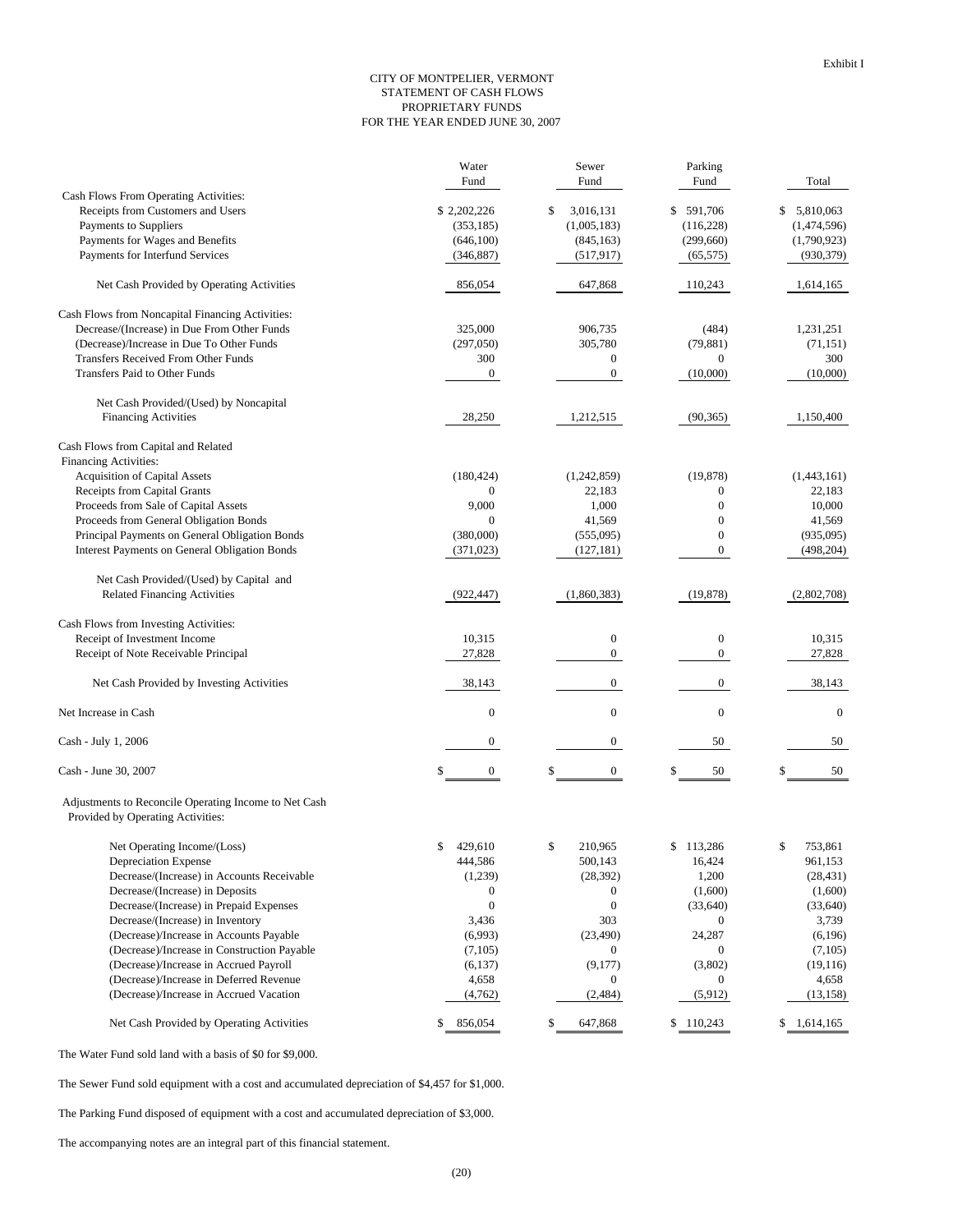The City of Montpelier, Vermont (City) was chartered on March 5, 1895 and operates under a Council-Manager form of government. The City provides the following services as authorized by its charter: public safety (police and fire), highways and streets, culture and recreation, community development, cemetery, public improvements, water, sewer, parking and general administrative services.

# **1. SUMMARY OF SIGNIFICANT ACCOUNTING POLICIES**

The accounting policies adopted by the City of Montpelier, Vermont conform to generally accepted accounting principles (GAAP) as applicable to governmental entities. The Governmental Accounting Standards Board (GASB) is the accepted standard-setting body for establishing accounting and financial reporting principles. The following is a summary of the more significant accounting policies employed in the preparation of these financial statements.

# **1A. The Financial Reporting Entity**

This report includes all of the funds of the City of Montpelier, Vermont. The reporting entity consists of the primary government; organizations for which the primary government is financially accountable; and other organizations for which the nature and significance of their relationship with the primary government are such that their exclusion would cause the reporting entity's financial statements to be misleading or incomplete. Component units are legally separate organizations for which the elected officials of the primary government are financially accountable. The primary government is financially accountable if it appoints a voting majority of the organization's governing body and it is able to impose its will on that organization or there is a potential for the organization to provide specific financial benefits to or burdens on the primary government. The primary government may be financially accountable if an organization is fiscally dependent on the primary government. Based on the aforementioned criteria, the City has one component unit, The Green Mountain Cemetery Commission. Although legally separate, the Commission is blended as a governmental non-major fund into the primary government. Separate financial statements for the Commission are not issued.

# **1B. Basis of Presentation**

The accounts of the City are organized and operated on the basis of fund accounting. A fund is an independent fiscal and accounting entity with a separate set of self-balancing accounts which comprise its assets, liabilities, fund equity, revenues, and expenditures or expenses, as appropriate. Government resources are allocated to and accounted for in individual funds based upon the purposes for which they are spent and the means by which spending activities are controlled.

The basic financial statements of the City include both government-wide statements and fund financial statements. The focus of the government-wide statements is on reporting the operating results and financial position of the City as a whole and present a longer-term view of the City's finances. The focus of the fund financial statements is on reporting on the operating results and financial position of the most significant funds of the City and present a shorter-term view of how operations were financed and what remains available for future spending.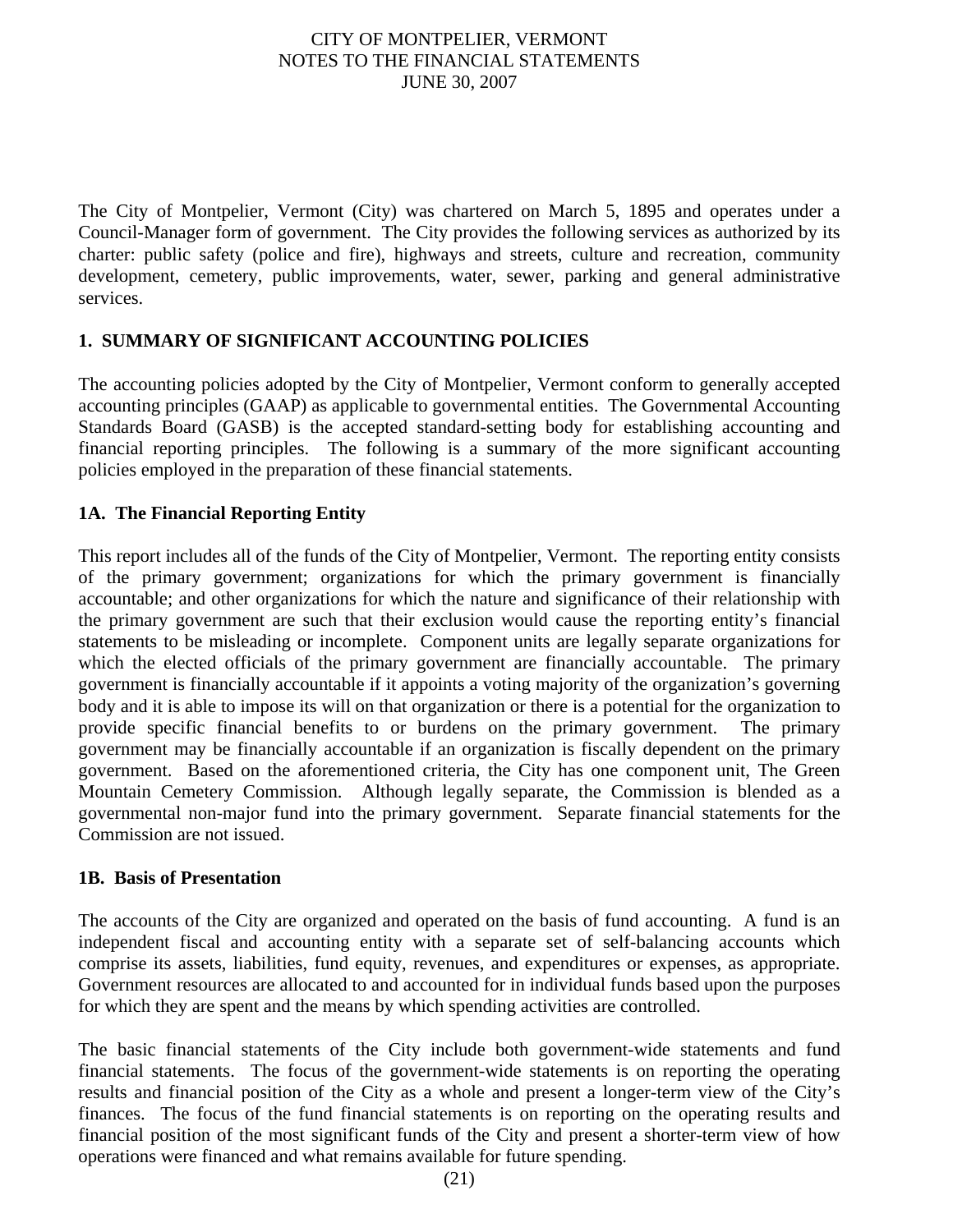Government-wide Statements: The statement of net assets and the statement of activities display information about the primary government, the City. These statements include the financial activities of the overall government, except for fiduciary activities. Eliminations have been made to minimize the double counting of activities between funds. These statements distinguish between the governmental and business-type activities of the City. Governmental activities generally are financed through taxes, intergovernmental revenues, and other nonexchange transactions. Business-type activities are financed in whole or in part by fees charged to external parties.

The statement of activities presents a comparison between direct expenses and program revenues for each function of the City's governmental activities and for each segment of the City's business-type activities. Direct expenses are those that are specifically associated with a program or function and, therefore, are clearly identifiable to a particular function. Program revenues include (a) charges paid by the recipients of goods or services offered by the programs and (b) grants and contributions that are restricted to meeting the operational or capital requirements of a particular program. Revenues that are not classified as program revenues, including all taxes, are presented as general revenues.

Fund Financial Statements: The fund financial statements provide information about the City's funds. Separate statements for each fund category, governmental and proprietary are presented. The emphasis of fund financial statements is on major governmental and enterprise funds, each displayed in a separate column. All remaining governmental and enterprise funds are aggregated and reported as nonmajor funds.

Proprietary fund operating revenues, such as charges for services, result from exchange transactions associated with the principal activity of the fund. Exchange transactions are those in which each party receives and gives up essentially equal values. Nonoperating revenues, such as subsidies and investment earnings, result from nonexchange transactions or ancillary activities.

The City reports on the following major governmental funds;

General Fund - This is the primary operating fund of the City. It is used to account for all financial resources except those required to be accounted for in another fund.

Community Development Fund - This Fund is used to account for the Community Development grant and loan programs throughout the City.

Capital Projects Fund - This Fund is used to account for financial resources to be used for the acquisition or construction of major capital facilities (other than those financed by businesstype/proprietary funds).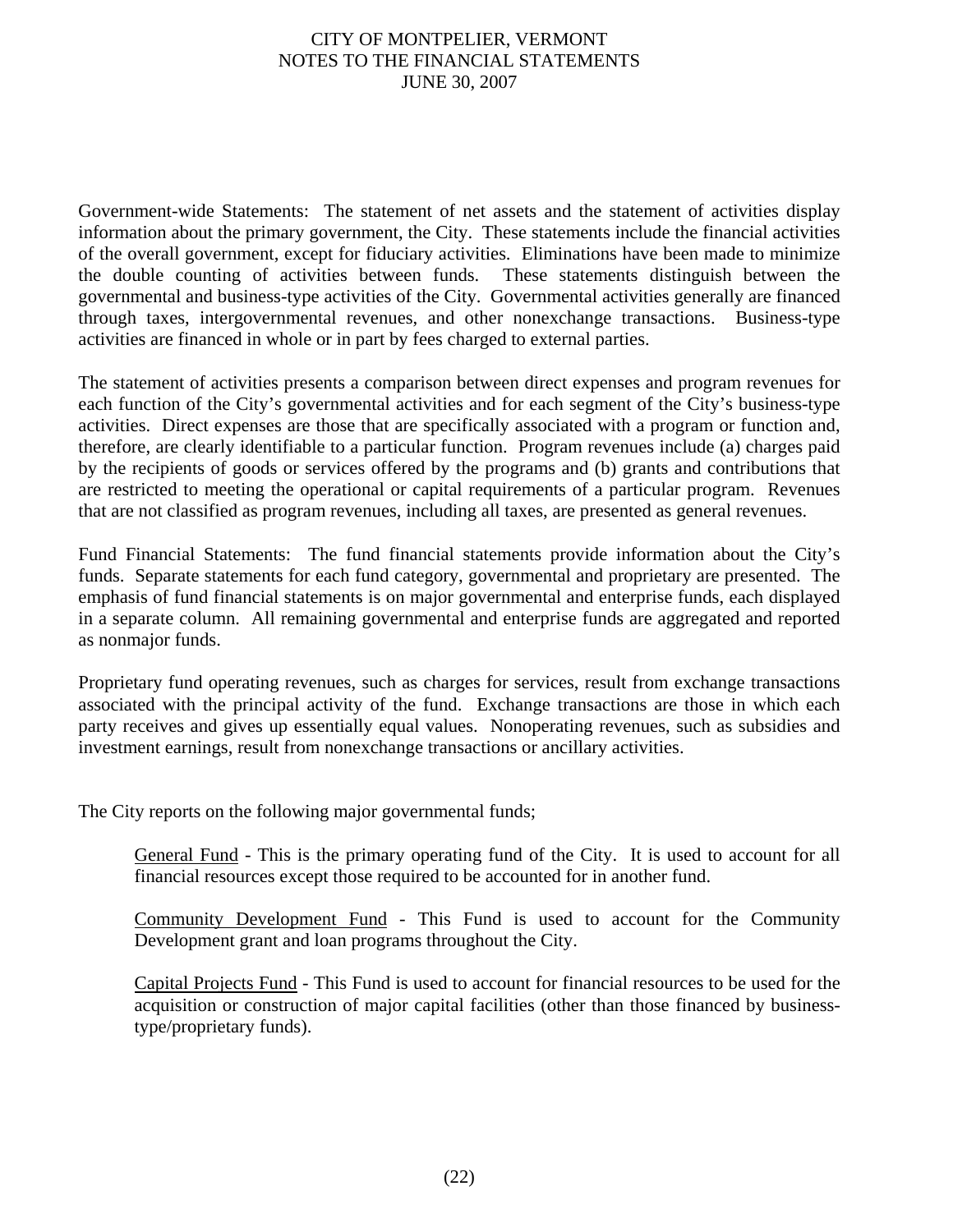The City reports on the following major enterprise funds:

Water Fund – This fund accounts for the operations of the Water Department.

Sewer Fund – This Fund accounts for the operations of the Sewer Department.

Parking Fund – This fund accounts for the operations of parking activities.

#### **1C. Measurement Focus**

The accounting and financial reporting treatment applied to a fund is determined by its measurement focus. Government-wide and proprietary fund financial statements are reported using the economic resources measurement focus. This means that all assets and liabilities associated with the operation of these funds (whether current or noncurrent) are included on the balance sheet (or statement of net assets). Fund equity (i.e., net total assets) is segregated into investment in capital assets, net of related debt; restricted net assets; and unrestricted net assets. Operating statements present increases (i.e., revenues) and decreases (i.e., expenses) in net total assets.

Governmental fund financial statements are reported using the current financial resources measurement focus. This means that only current assets and current liabilities are generally reported on their balance sheets. Their reported fund balances (net current assets) are considered a measure of available spendable resources, and are segregated into reserved and unreserved fund balances. Operating statements of these funds present increases (i.e., revenues and other financing sources) and decreases (i.e., expenditures and other financing uses) in net current assets. Accordingly, they are said to present a summary of sources and uses of available spendable resources during a period.

# **1D. Basis of Accounting**

Basis of accounting refers to when revenues and expenditures or expenses are recognized in the accounts and reported in the financial statements. Basis of accounting relates to the timing of the measurements made, regardless of the measurement focus applied.

The government-wide and proprietary fund financial statements are reported using the accrual basis of accounting. Revenues are recorded when earned and expenses are recorded at the time the liabilities are incurred, regardless of when the related cash flow takes place. Nonexchange transactions, in which the City gives (or receives) value without directly receiving (or giving) equal value in exchange, include taxes, grants, entitlements, and donations. On the accrual basis, revenue from property taxes is recognized in the fiscal year for which the taxes are levied. Revenue from grants, entitlements, and donations is recognized in the fiscal year in which all eligibility requirements have been satisfied.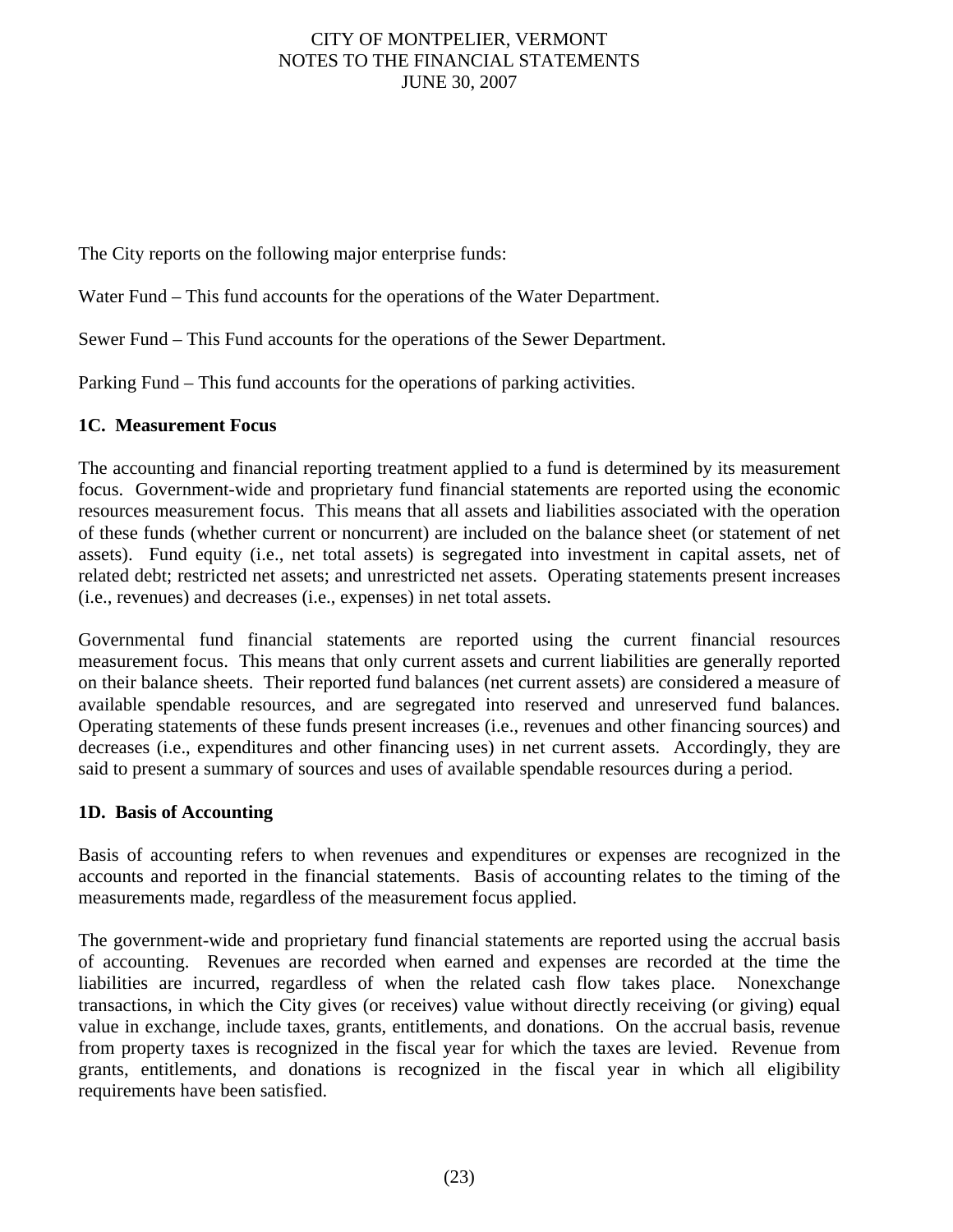Governmental funds are reported using the modified accrual basis of accounting. Under this method, revenues are recognized when measurable and available. "Measurable" means the amount of the transaction can be determined, and "available" means the amount is collectible within the current period or soon enough thereafter to be used to pay liabilities of the current period. The City considers all revenues reported in governmental funds to be available if the revenues are collected within sixty days after year-end. Expenditures are recorded when the related fund liability is incurred, except for principal and interest on general long-term debt, certain compensated absences and other long-term liabilities which are recognized when the obligations are expected to be liquidated or are funded with expendable available financial resources.

General capital asset acquisitions are reported as expenditures in governmental funds. Proceeds of general long-term debt and acquisitions under capital leases are reported as other financing sources.

Under the terms of grant agreements, the City funds certain programs by a combination of specific cost-reimbursement grants and general revenues. Thus, when program expenses are incurred, there are both restricted and unrestricted net assets available to finance the program. It is the City's policy to first apply cost-reimbursement grant resources to such programs, followed by general revenues. Expenditure driven grants are recognized as revenue when the qualifying expenditures have been incurred and other grant requirements have been met.

The government-wide and proprietary fund financial statements follow Financial Accounting Standards Board (FASB) Statements and Interpretations issued on or before November 30, 1989; Accounting Principles Board (APB) Opinions; and Accounting Research Bulletins, unless those pronouncements conflict with GASB pronouncements. As permitted under Statement of Governmental Accounting Standards No. 20, the City has elected not to apply FASB Standards issued after November 30, 1989.

#### **1E. Use of Estimates**

The presentation of financial statements in conformity with generally accepted accounting principles requires management to make estimates and assumptions that affect the reported amounts of assets and liabilities and disclosure of contingent assets and liabilities at the date of the financial statements and the reported amounts of revenues and expenses during the reporting period. Actual results could differ from those estimates.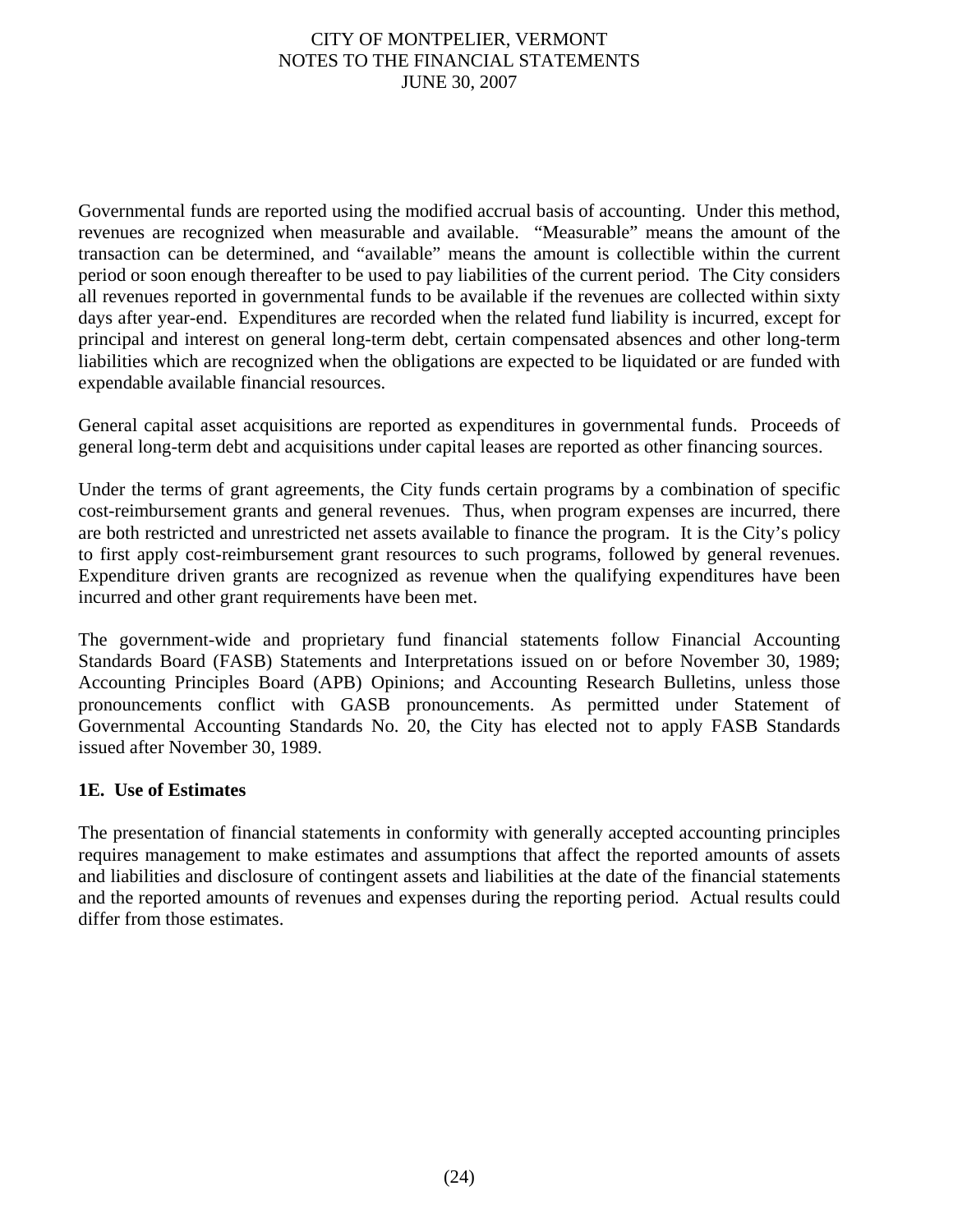# **1F. Assets, Liabilities and Equity**

#### **1F a. Cash**

The City considers all short-term investments of ninety (90) days or less to be cash equivalents. Additionally, each fund's equity in the City's investment pool is treated as a cash equivalent because the funds can deposit or effectively withdraw cash at any time without prior notice or penalty.

#### **1F b. Investments**

The City invests in investments as allowed by State statute and the City Council's investment policy. Investments with readily determinable fair values are reported at their fair values on the balance sheet. Unrealized gains and losses are included in revenue.

#### **1F c. Receivables**

The City utilizes the allowance method for uncollectible accounts. The estimated losses are based on the judgment of management and a review of the current status of existing receivables.

#### **1F d. Internal Balances**

Activity between funds that are representative of lending/borrowing arrangements outstanding at the end of the fiscal year are referred to as either "due to/from other funds" (i.e., the current portion of interfund loans) or "advances to/from other funds" (i.e., the non-current portion of interfund loans). All other outstanding balances between funds are reported as "due to/from other funds". Any residual balances outstanding between the governmental activities and business-type activities are reported in the government-wide financial statements as "internal balances".

Advances between funds, as reported in the fund financial statements, are offset by a fund balance reserve in applicable governmental funds to indicate that they are not available for appropriation and are not expendable available financial resources.

# **1F e. Inventories and Prepaid Expenses**

Inventories are determined by physical count and valued at the lower of cost (first-in, first-out) or market. Inventories in the General and Proprietary Funds consist of expendable supplies held for consumption.

Certain payments to vendors reflect costs that are applicable to future accounting periods and are recorded as prepaid expenses.

Reported inventories and prepaid expenses of governmental funds in the fund financial statements are offset by a fund balance reserve which indicates that they do not constitute available expendable resources even though they are a component of net current assets.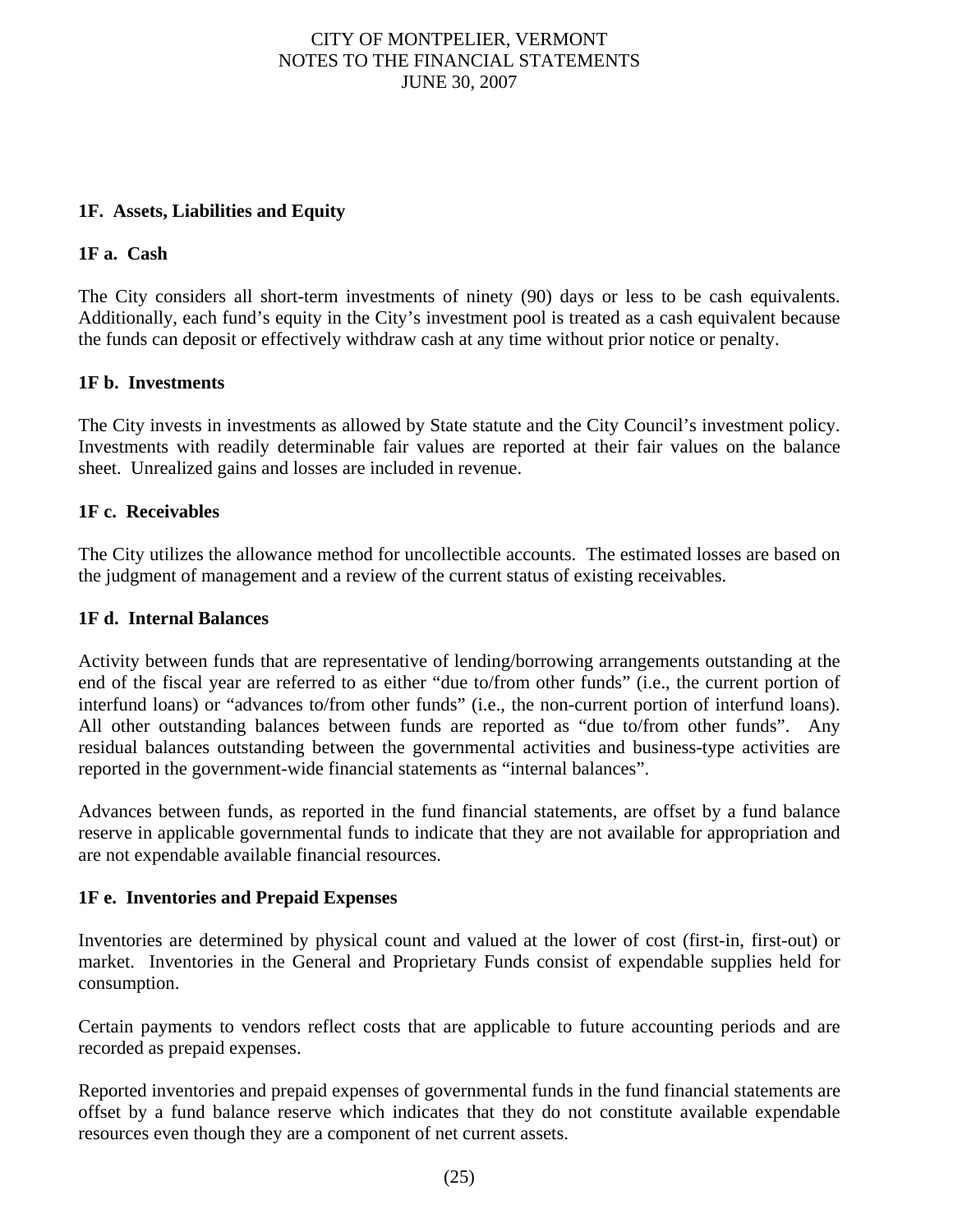#### **1F f. Capital Assets**

Capital assets are reported at actual cost or estimated historical cost based on appraisals or deflated current replacement cost if purchased or constructed. Contributed assets are recorded at their estimated fair value at the time received. Major outlays for capital assets and improvements are capitalized as constructed. Interest incurred during the construction phase for proprietary fund capital assets is reflected in the capitalized value of the asset constructed, net of any interest earned on the invested proceeds during the same period. Interest is not capitalized during the construction phase of capital assets used in governmental activities. The cost of normal maintenance and repairs that do not add to the value of the asset or materially extend the assets' lives are not capitalized. The City has elected to not report major general infrastructure assets retroactively. Infrastructure assets include roads, bridges, underground pipe (other than related to utilities), traffic signals, etc.

Capital assets reported in the government-wide and proprietary fund financial statements are depreciated in order that the cost of these assets will be charged to expenses over their estimated service lives, generally using the straight-line method of calculating depreciation.

Capitalization thresholds (the dollar values above which asset acquisitions are added to the capital asset accounts) and estimated useful lives of capital assets are as follows:

|                               | Capitalization | Estimated      |
|-------------------------------|----------------|----------------|
|                               | Threshold      | Service Life   |
|                               |                |                |
| Land                          | \$5,000        | N/A            |
| <b>Buildings</b>              | \$5,000        | $40-100$ years |
| <b>Building Improvements</b>  | \$5,000        | $20-75$ years  |
| Improvements                  | \$5,000        | $15-75$ years  |
| <b>Equipment and Vehicles</b> | \$5,000        | 5-20 years     |
| Infrastructure                | \$5,000        | $10-25$ years  |
|                               |                |                |

Capital assets are not reported in the governmental fund type financial statements. Capital outlays in these funds are recorded as expenditures in the year they are paid.

#### **1F g. Compensated Absences**

It is the policy of the City of Montpelier, Vermont to permit employees to accumulate earned but unused vacation benefits. The accrual for unused compensated absences time, based on current pay rates, is recorded in the government-wide and proprietary fund financial statements. The liability for unused compensated absences is not reported in the governmental fund type financial statements. Payments for unused compensated absences are recorded as expenditures in the year they are paid. Unused sick days may be accumulated to use in the following year, but sick days are not accrued since they are not paid when the employee terminates employment.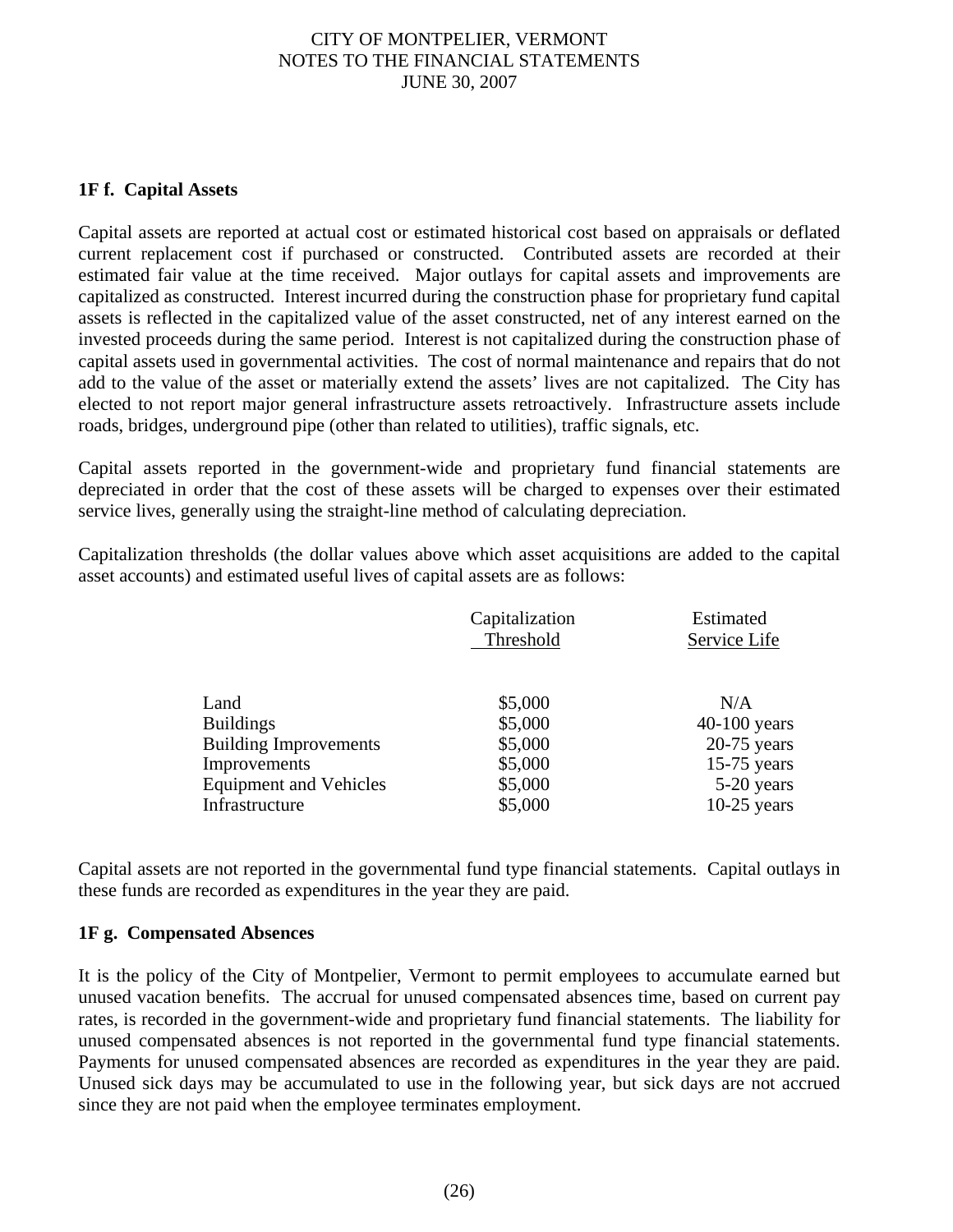# **1F h. Long-term Liabilities**

Long-term liabilities include notes and bonds payable and other obligations such as compensated absences. Long-term liabilities are reported in the government-wide and proprietary fund financial statements. Governmental fund type financial statements do not include any long-term liabilities as those funds use the current financial resources measurement focus and generally only include current assets and liabilities on their balance sheets.

# **1F i. Fund Equity**

Fund balances and retained earnings are classified based upon any restrictions that have been placed on those balances or any tentative plans management may have made for those balances. Reservations of fund balances and restrictions of retained earnings represent amounts that cannot be appropriated or are legally restricted for a specific purpose by a grant, contract, or other binding agreement. Designations of fund balance represent tentative management plans that are subject to change. Undesignated funds are available for future appropriations.

#### **2. EXPLANATION OF DIFFERENCES BETWEEN GOVERNMENTAL FUND AND GOVERNMENT-WIDE STATEMENTS**

Governmental Fund financial statements are presented using the current financial resources measurement focus and the modified accrual basis of accounting, while government-wide financial statements are presented using the economic resources measurement focus and the accrual basis of accounting. These differences in the measurement focus and basis of accounting lead to differences between the governmental fund financial statements and the government-wide financial statements as follows:

Long-term revenue differences arise because governmental funds report revenues only when they are considered "available", whereas government-wide statements report revenues when they are earned. Long-term expense differences arise because governmental funds report operating expenses (including interest) using the modified accrual basis of accounting, whereas government-wide statements report expenses using the accrual basis of accounting.

Capital-related differences arise because governmental funds report capital outlays as current period expenditures, whereas government-wide statements report depreciation as an expense. Further, governmental funds report the proceeds from the sale of capital assets as revenue, whereas government-wide statements report the gain or loss from the sale of capital assets as revenue.

Long-term debt transaction differences arise because governmental funds report debt proceeds and principal payments as other financing sources and uses, whereas government-wide statements report those transactions as increases and decreases in liabilities.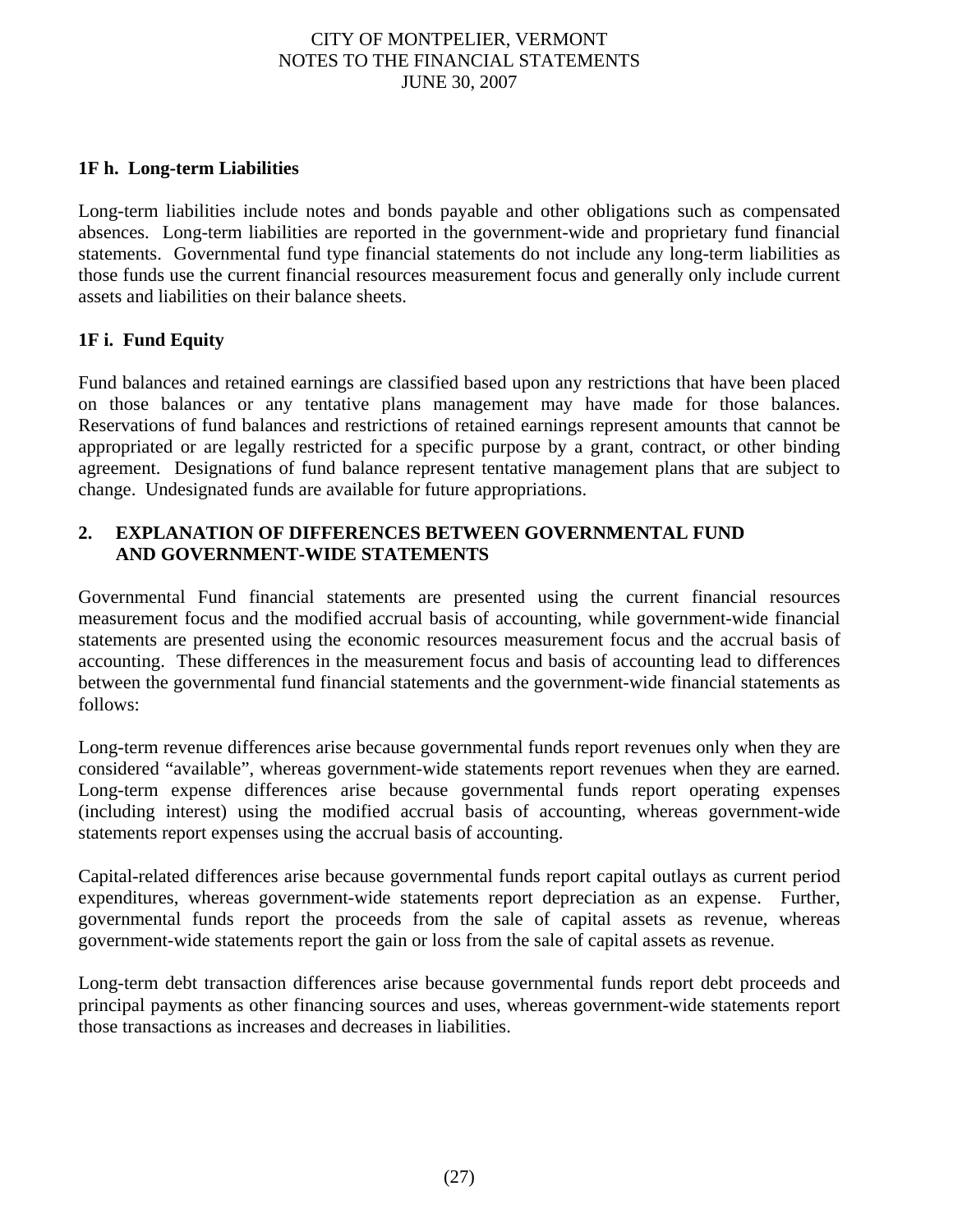# **2A. Governmental Funds Balance Sheet and the Statement of Net Assets**

The differences between the governmental funds balance sheet and government-wide statement of net assets are as follows:

|                                   |      | <b>Balance</b><br>Sheet | Long-term<br>Revenues/<br>Expenses |        | Capital<br>Related<br>Items |                           | Elimination<br>of Interfund<br><b>Balances</b> | Statement of<br>Net Assets |
|-----------------------------------|------|-------------------------|------------------------------------|--------|-----------------------------|---------------------------|------------------------------------------------|----------------------------|
| <b>ASSETS</b>                     |      |                         |                                    |        |                             |                           |                                                |                            |
| Cash                              | \$   | 1,105,563 \$            | $\boldsymbol{0}$                   | $\$\,$ | $\boldsymbol{0}$            | $\boldsymbol{\mathsf{S}}$ | $\boldsymbol{0}$<br>$\boldsymbol{\mathsf{S}}$  | 1,105,563                  |
| Investments                       |      | 797,721                 | $\boldsymbol{0}$                   |        | $\boldsymbol{0}$            |                           | $\mathbf{0}$                                   | 797,721                    |
| Receivables                       |      | 1,144,501               | $\boldsymbol{0}$                   |        | $\boldsymbol{0}$            |                           | $\boldsymbol{0}$                               | 1,144,501                  |
| Loans Receivable                  |      | 2,446,947               | $\boldsymbol{0}$                   |        | $\boldsymbol{0}$            |                           | $\boldsymbol{0}$                               | 2,446,947                  |
| Note Receivable                   |      | 289,055                 | 0                                  |        | $\boldsymbol{0}$            |                           | $\boldsymbol{0}$                               | 289,055                    |
| Prepaid Expenses                  |      | 3,203                   | $\boldsymbol{0}$                   |        | $\boldsymbol{0}$            |                           | $\boldsymbol{0}$                               | 3,203                      |
| Inventories                       |      | 97,308                  | $\boldsymbol{0}$                   |        | $\boldsymbol{0}$            |                           | $\boldsymbol{0}$                               | 97,308                     |
| Due From Fire District            |      | 4,479                   | $\boldsymbol{0}$                   |        | $\mathbf{0}$                |                           | $\Omega$                                       | 4,479                      |
| Due From Other Funds              |      | 1,947,266               |                                    |        |                             |                           | (361, 323)                                     | 1,585,943                  |
| <b>Capital Assets</b>             |      | $\theta$                | $\boldsymbol{0}$                   |        | 12,460,699                  |                           | $\mathbf{0}$                                   | 12,460,699                 |
| <b>Total Assets</b>               |      | 7,836,043               | $\boldsymbol{0}$                   |        | 12,460,699                  |                           | (361, 323)                                     | 19,935,419                 |
| <b>LIABILITIES</b>                |      |                         |                                    |        |                             |                           |                                                |                            |
| <b>Accounts Payable</b>           |      | 289,351                 | $\boldsymbol{0}$                   |        | $\boldsymbol{0}$            |                           | $\mathbf{0}$                                   | 289,351                    |
| Accrued Payroll and               |      |                         |                                    |        |                             |                           |                                                |                            |
| <b>Related Expenses</b>           |      | 145,638                 | $\theta$                           |        | $\mathbf{0}$                |                           | $\mathbf{0}$                                   | 145,638                    |
| Due to Montpelier                 |      |                         |                                    |        |                             |                           |                                                |                            |
| <b>Downtown Association</b>       |      | 83,988                  | $\boldsymbol{0}$                   |        | $\boldsymbol{0}$            |                           | $\mathbf{0}$                                   | 83,988                     |
| Due to Other Funds                |      | 361,323                 | $\overline{0}$                     |        | $\boldsymbol{0}$            |                           | (361, 323)                                     | $\boldsymbol{0}$           |
| <b>Grant Anticipation Note</b>    |      | 750,000                 | $\mathbf{0}$                       |        | $\boldsymbol{0}$            |                           | $\boldsymbol{0}$                               | 750,000                    |
| Deferred Revenue                  |      | 2,599,937               | (2,544,516)                        |        |                             |                           |                                                | 55,421                     |
| <b>Accrued Interest</b>           |      | 0                       | 22,841                             |        | $\overline{0}$              |                           | $\boldsymbol{0}$                               | 22,841                     |
| <b>Noncurrent Liabilities</b>     |      | $\boldsymbol{0}$        | 1,154,717                          |        | 4,296,781                   |                           | $\boldsymbol{0}$                               | 5,451,498                  |
| <b>Total Liabilities</b>          |      | 4,230,237               | (1,366,958)                        |        | 4,296,781                   |                           | (361, 323)                                     | 6,798,737                  |
| <b>NET ASSETS</b>                 |      |                         |                                    |        |                             |                           |                                                |                            |
| <b>Invested in Capital Assets</b> |      | $\boldsymbol{0}$        | $\boldsymbol{0}$                   |        | 8,163,918                   |                           | $\boldsymbol{0}$                               | 8,163,918                  |
| Other                             |      | 3,605,806               | 1,366,958                          |        | $\mathbf{0}$                |                           | $\mathbf{0}$                                   | 4,972,764                  |
| <b>Total Net Assets</b>           | $\$$ | 3,605,806 \$            | 1,366,958 \$                       |        | 8,163,918                   | <sup>\$</sup>             | $\mathcal{S}$<br>$\mathbf{0}$                  | 13,136,682                 |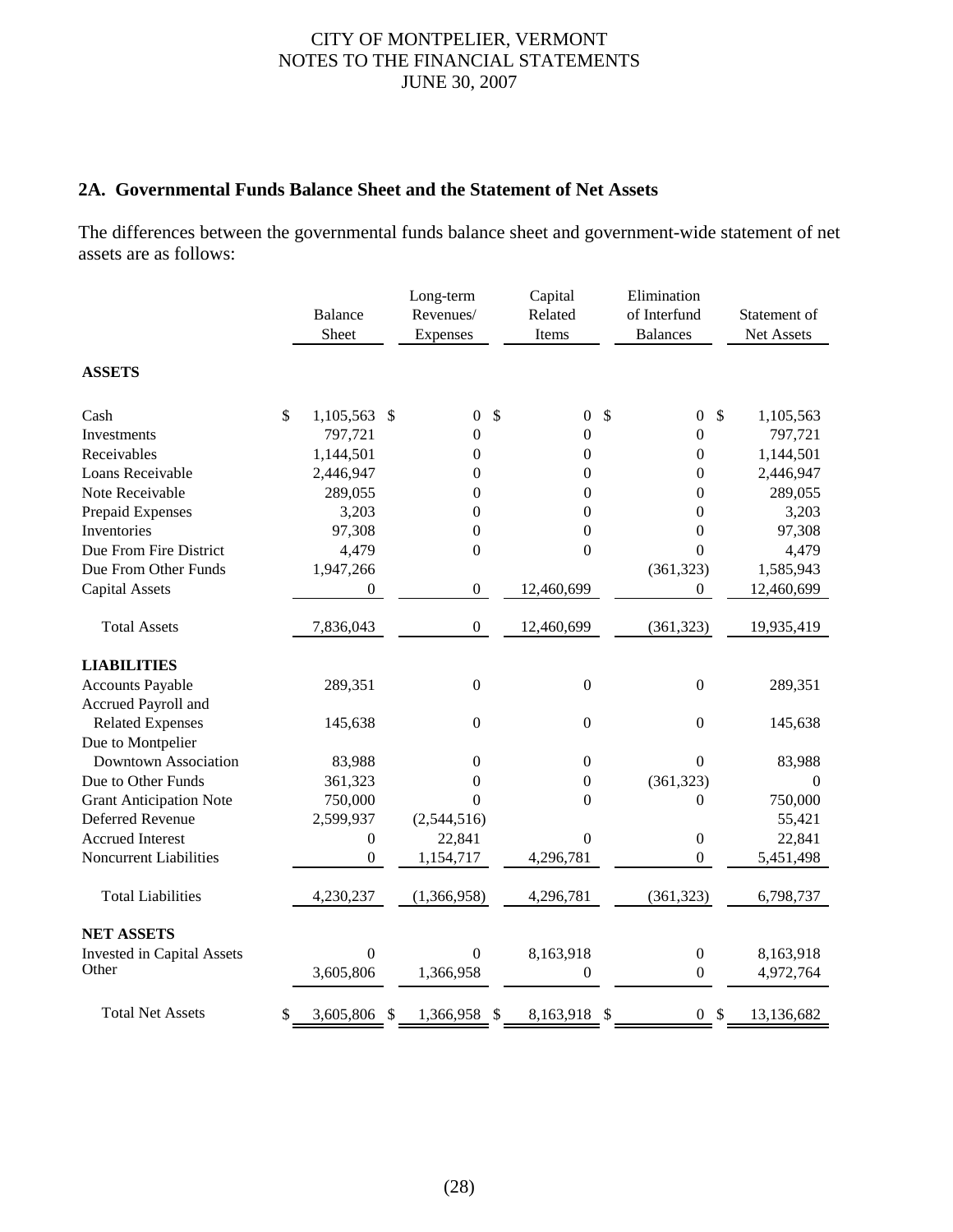# **2B. Governmental Funds Statement of Revenues, Expenditures and Changes in Fund Balances and the Statement of Activities**

The differences between the governmental funds statement of revenues, expenditures and changes in fund balances and government-wide statement of activities are as follows:

|                                  | Statement of         |                  |                                   |                   |                |
|----------------------------------|----------------------|------------------|-----------------------------------|-------------------|----------------|
|                                  | Revenue,             |                  |                                   | Reclassifications |                |
|                                  | Expenditures         | Long-term        | Capital                           | and Elimination   |                |
|                                  | and Changes in       | Revenues/        | Related                           | of Interfund      | Statement of   |
|                                  | <b>Fund Balances</b> | Expenses         | Items                             | Activity          | Activites      |
| <b>REVENUES</b>                  |                      |                  |                                   |                   |                |
| Property Taxes, Penalties and    |                      |                  |                                   |                   |                |
| Interest                         | \$<br>6,433,382 \$   | 37,936 \$        | $\mathcal{S}$<br>$\boldsymbol{0}$ | 0 <sup>5</sup>    | 6,471,318      |
| Permits and Licenses             | 39,575               | $\boldsymbol{0}$ | $\boldsymbol{0}$                  | (39, 575)         | $\theta$       |
| Intergovernmental                | 1,221,026            | $\boldsymbol{0}$ | $\boldsymbol{0}$                  | (1,221,026)       | $\Omega$       |
| Fees and Charges for Services    | 1,469,237            | 0                | $\boldsymbol{0}$                  | 218,809           | 1,688,046      |
| <b>Fines and Forfeitures</b>     | 28,176               | 0                | $\boldsymbol{0}$                  | (28, 176)         | $\theta$       |
| <b>Investment Income</b>         | 196,123              | 0                | $\boldsymbol{0}$                  |                   | 144,530        |
| Contributions                    | 2,313                | 0                | $\boldsymbol{0}$                  | (51, 593)         |                |
| <b>Rents and Commissions</b>     |                      | 0                |                                   | (2,313)           | 0              |
|                                  | 4,245                | 0                | $\boldsymbol{0}$                  | (4,245)           | $\theta$       |
| <b>Equipment Revenues</b>        | 95,220               |                  | $\theta$                          | (95, 220)         | $\theta$       |
| <b>Loan Principal Repayments</b> | 41,009               | (41,009)         | 0                                 | 0                 | $\Omega$       |
| <b>Other Revenues</b>            | 77,648               | $\theta$         | 0                                 | 0                 | 77,648         |
| <b>Debt Proceeds</b>             | 982,553              | (982, 553)       | $\Omega$                          | 0                 | $\theta$       |
| Sale of Equipment and Land       | 42,700               | $\theta$         | (42,700)                          | 0                 | $\Omega$       |
| Payment in Lieu of Taxes         | $\theta$             | $\Omega$         | $\mathbf{0}$                      | 184,000           | 184,000        |
| Operating Grants and             |                      |                  |                                   |                   |                |
| Contributions                    | $\boldsymbol{0}$     | $\overline{0}$   | $\boldsymbol{0}$                  | 771,969           | 771,969        |
| Capital Grants and               |                      |                  |                                   |                   |                |
| Contributions                    | $\boldsymbol{0}$     | (138,201)        | 1,296,007                         | 267,370           | 1,425,176      |
| <b>Transfers from Other</b>      |                      |                  |                                   |                   |                |
| Funds                            | 792,381              | $\overline{0}$   | $\boldsymbol{0}$                  | (782, 681)        | 9,700          |
| <b>Total Revenues</b>            | 11,425,588           | (1, 123, 827)    | 1,253,307                         | (782, 681)        | 10,772,387     |
| <b>EXPENDITURES</b>              |                      |                  |                                   |                   |                |
| <b>General Government</b>        | 1,853,652            | (17, 582)        | 102,044                           | 0                 | 1,938,114      |
| <b>Public Safety</b>             | 3,409,473            | (17,581)         | 179,518                           | 0                 | 3,571,410      |
| <b>Highways and Streets</b>      | 1,710,438            | (17, 582)        | 280,413                           | 0                 | 1,973,269      |
| <b>Culture and Recreation</b>    | 552,738              | 0                | 3,242                             | 0                 | 555,980        |
| <b>Community Development</b>     | 98,636               | (76, 657)        | $\boldsymbol{0}$                  | $\overline{0}$    | 21,979         |
| Cemetary                         | 179,166              | $\boldsymbol{0}$ | 11,608                            | $\boldsymbol{0}$  | 190,774        |
| Capital Outlay                   | 929,245              | $\overline{0}$   | (929, 245)                        | 0                 | $\theta$       |
| Debt Service - Interest          | 308,839              | 1,688            | $\boldsymbol{0}$                  | 0                 | 310,527        |
| Debt Service - Principal         | 462,353              | (462, 353)       | $\boldsymbol{0}$                  | $\Omega$          | $\theta$       |
| <b>Transfers to Other Funds</b>  | 782,681              | $\boldsymbol{0}$ | $\boldsymbol{0}$                  | (782, 681)        | $\overline{0}$ |
| <b>Total Expenditures</b>        | 10,287,221           | (590,067)        | (352, 420)                        | (782, 681)        | 8,562,053      |
|                                  |                      |                  |                                   |                   |                |
| Net Change for the Year          | \$<br>1,138,367 \$   | $(533,760)$ \$   | 1,605,727 \$                      | 0 <sup>5</sup>    | 2,210,334      |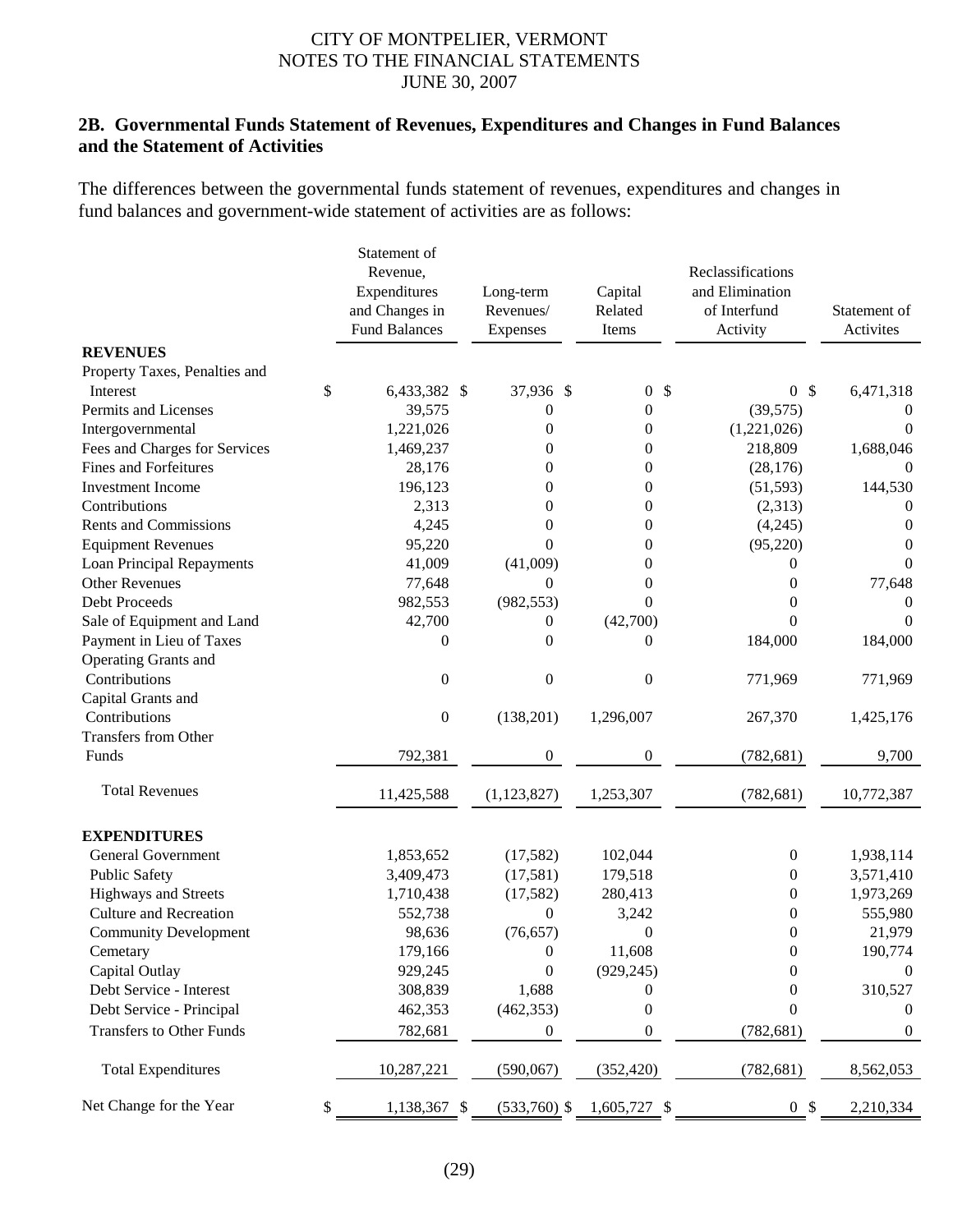# **3. STEWARDSHIP, COMPLIANCE AND ACCOUNTABILITY**

#### **3A. Budgetary Information**

During January of each year, the City Manager submits to the City Council a proposed operating budget for the fiscal year commencing the following July 1. The operating budget includes proposed expenditures and the means of financing them. Public hearings are then conducted to obtain taxpayer comments.

Annually, on the first Tuesday in March, the voters authorize a specific sum of budgeted tax appropriation for the support of all City departments. Subsequent to the City's Annual Meeting and before the beginning of the fiscal year on July 1, the City Council finalizes the budget for City departments.

The City Manager is authorized to transfer budgeted amounts between departments within any fund; however, any revisions that alter the total expenditures of any fund must be approved by the City Council. There were no budget amendments during the year. The City budgets operating transfers between the Proprietary Funds and the General Fund as expenses in the Proprietary Funds and as operating transfers in the General Fund.

# **3B. Excess of Expenditures Over Appropriations**

For the year ended June 30, 2007, expenditures exceeded appropriations in the General Fund by \$176,888. These were funded by excess revenues.

# **4. DETAILED NOTES ON ALL FUNDS**

#### **4A. Cash and Investments**

| Cash - Deposits with Financial Institutions  | 1,105,213<br>\$ |
|----------------------------------------------|-----------------|
| Cash on Hand                                 | 400             |
| <b>Total Cash</b>                            | 1,105,613       |
|                                              |                 |
| <b>Investments - Certificates of Deposit</b> | 80,475          |
| <b>Money Market Mutual Funds</b>             | 59,093          |
| Mutual Funds - Mixed Holdings                | 76,274          |
| Mutual Funds - Bonds                         | 492,566         |
| <b>Mutual Funds - Stocks</b>                 | 86,573          |
| Corporate Stock                              | 2,740           |
| <b>Total Investments</b>                     | 797,721         |
| <b>Total Cash and Investments</b>            | 1,903,334       |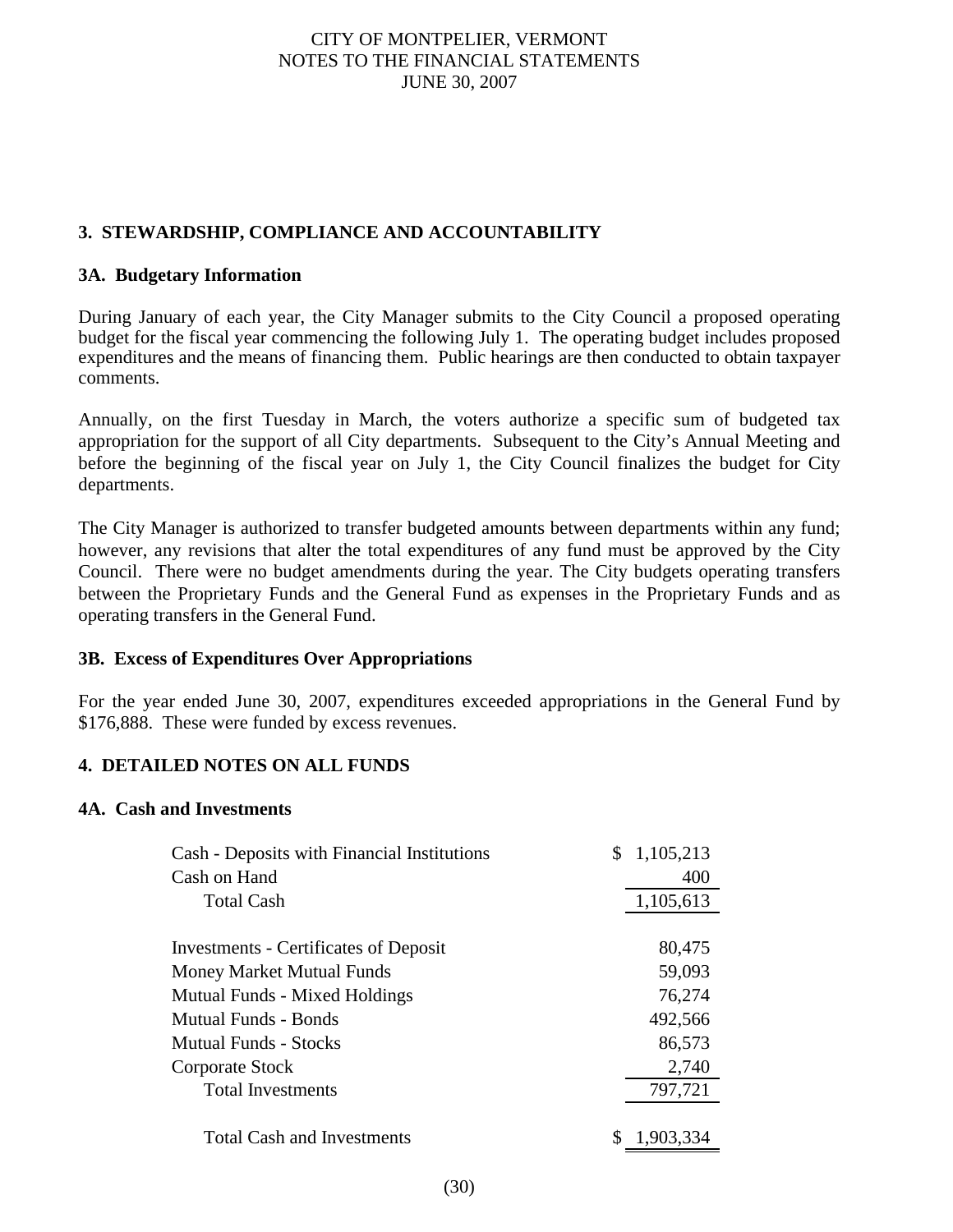#### **Investment Policy**

The City's investment policy is as follows:

All public funds (defined herein) shall be invested to achieve liquidity, security and return. Of the foregoing, it is the declared intention of the City Council to provide for security of investment, both principal and interest, as a priority.

Public funds shall be invested in accordance with the following schedule of priorities:

- to \$500,000 of uninsured public funds may be invested or deposited in any one state or (a) Deposits insured by an agency of the federal government; provided, however, that up federal banking institution which maintains offices in the City of Montpelier.
- (b) Obligations of the United States, such as Treasury Notes.
- General obligations of the State of Vermont. (c)
- (d) General obligations of the several states.
- (e) Securities fully insured by an agency of the United States, or fully collateralized by securities of the United States.
- (f) Periodically, and at least every three years, the City Treasurer shall cause to be made a survey of all banking institutions maintaining offices in Washington County and whose services area includes the City of Montpelier. Each banking institution so one of the City's depository banks. The City Treasurer, in concert with the City Council, shall designate annually a lead bank and one or more depository banks, and shall establish the banking service to be secured from each. surveyed will be required to submit a proposal to serve as the City's lead bank and as
- (g) In order to achieve investment liquidity, the City Treasurer shall be given thirty days advance notice of any requisition or warrant in excess of \$50,000.
- (h) The term "public funds" shall not include cash or credits held for the City's benefit as performance or completion.
- (i) For investments that the City controls directly, no investment will be made in tobacco stocks. For investments in which the City has an advisory role or has a seat on an investment board or committee, or where the City is constrained in its action by statute or existing contract, the City and/or its representatives shall make their best effects to avoid investment of City funds in tobacco stocks, consistent with their fiduciary responsibilities.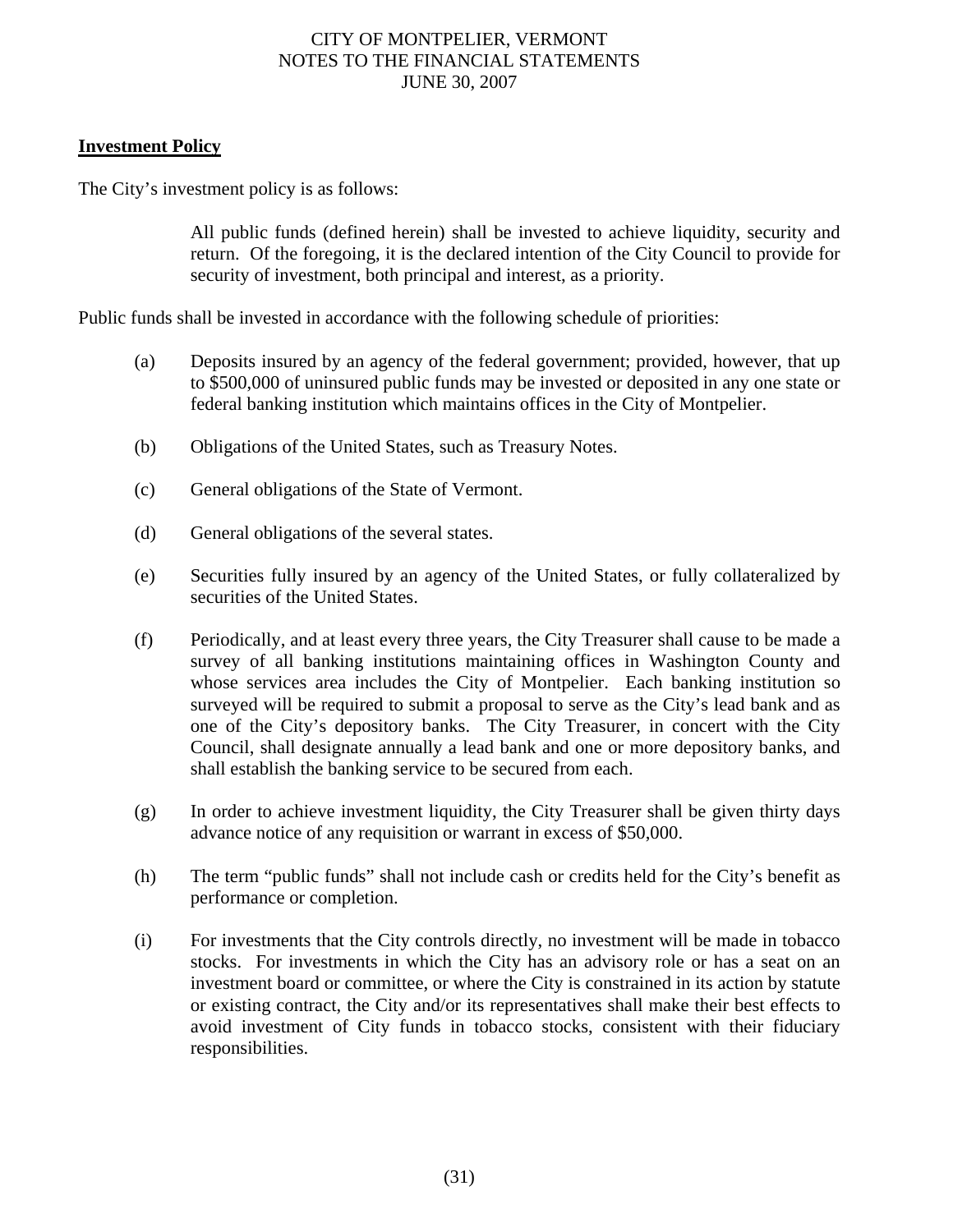#### **Interest Rate Risk**

Interest rate risk is the risk that changes in market interest rates will adversely affect the fair value of an investment. Generally, the longer the maturity of an investment, the greater the sensitivity of its fair value to changes in market interest rates. The City does not have any policy to limit the exposure to interest rate risk.

Information about the sensitivity of the fair values of the City's investments to market interest rate fluctuations is provided by the following table that shows the distribution of the City's investments certifi cates of deposits are shown at their actual maturity. Corporate stock is exempt from this analys is. by maturity. Mutual funds are shown at their weighted average maturity (if available). The

|                                  |                   |                |            | Data not       |                |         |
|----------------------------------|-------------------|----------------|------------|----------------|----------------|---------|
| <b>Investment Type</b>           | $0-1$             | $1-5$          | $6 - 10$   | Available      | N/A            | Total   |
| <b>Certificates of Deposit</b>   | 80,475 \$         | 0 <sup>3</sup> | 0\$        | 0 <sup>3</sup> | 0 <sup>3</sup> | 80,475  |
| <b>Money Market Mutual Funds</b> | 59,093            | 0              |            | 0              | 0              | 59,093  |
| Mutual Funds - Mixed Holdings    | 0                 | 0              |            | 76,274         | $\overline{0}$ | 76,274  |
| <b>Mututal Funds - Bonds</b>     | $\boldsymbol{0}$  | 97,778         | 394,788    | 0              | 0              | 492,566 |
| <b>Mutual Funds - Stocks</b>     | 0                 | 0              |            | $\theta$       | 86,573         | 86,573  |
| Corporate Stock                  | $\mathbf{\Omega}$ | 0              |            |                | 2,740          | 2,740   |
|                                  | 139,568 \$        | 97,778 \$      | 394,788 \$ | 76,274 \$      | 89,313 \$      | 797,721 |

#### **Credit Risk**

Generally, credit risk is the risk than an issuer of an investment will not fulfill its obligation to the holder of the investment. This is measured by the assignment of a rating by a nationally recognized statistical rating organization. The certificates of deposit are not rated. The corporate stock is exempt from this analysis. The mutual funds are open-ended and are therefore excluded from the credit risk analysis.

|                                | Exempt<br>From |              |               |
|--------------------------------|----------------|--------------|---------------|
| <b>Investment Type</b>         | Disclosure     | Unrated      | Total         |
| <b>Certificates of Deposit</b> | \$<br>$\theta$ | \$<br>80,475 | \$<br>80,475  |
| Money Market Mutual Funds      | 59,093         | $\theta$     | 59,093        |
| Mutual Funds - Mixed Holdings  | 76,274         | $\theta$     | 76,274        |
| <b>Mutual Funds - Bonds</b>    | 492,566        | $\theta$     | 492,566       |
| <b>Mutual Funds - Stocks</b>   | 86,573         | $\theta$     | 86,573        |
| Corporate Stock                | 2,740          | $\theta$     | 2,740         |
|                                | \$<br>717,246  | \$<br>80,475 | \$<br>797,721 |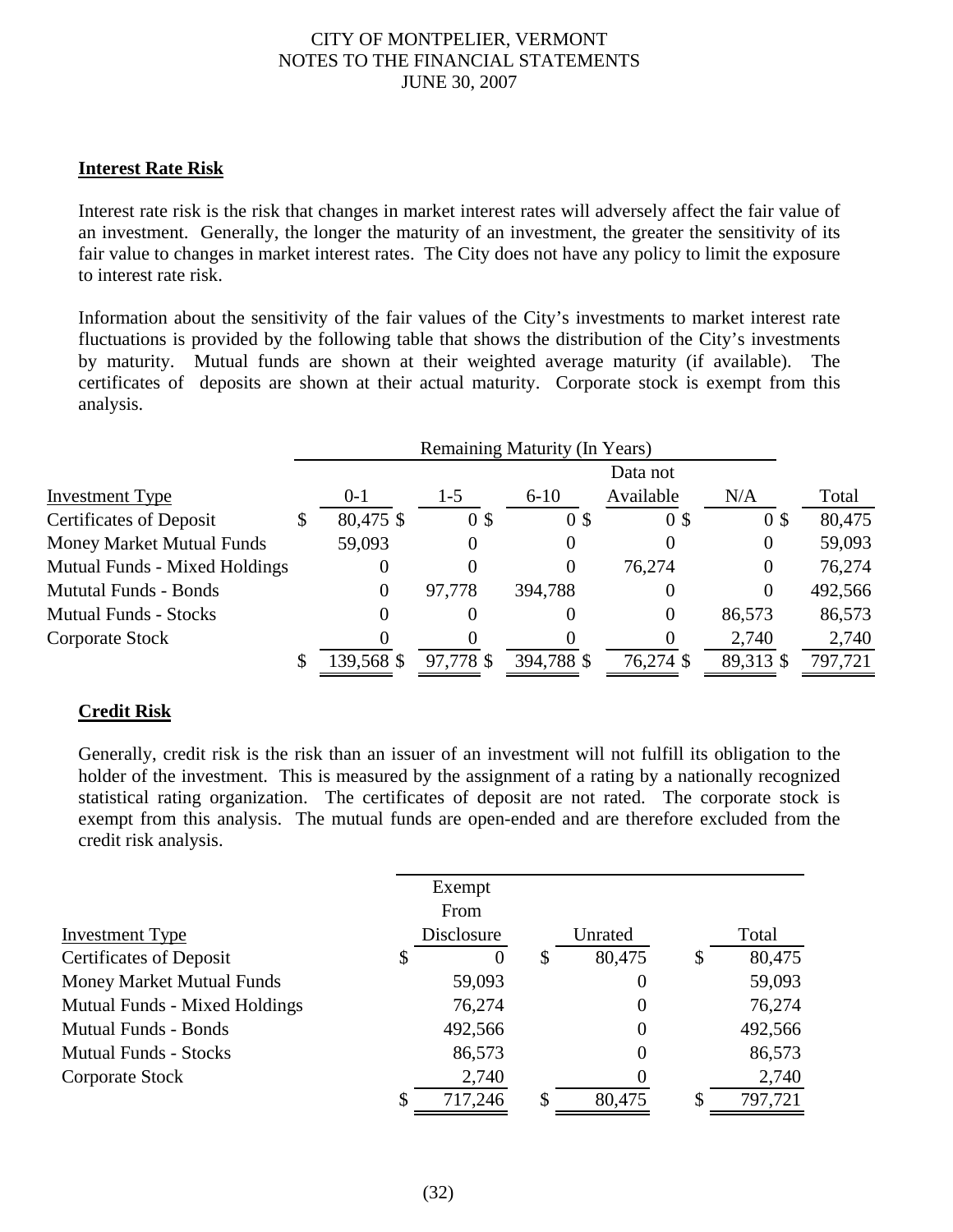#### **Concentration of Credit Risk**

The City does not have any limitations on the amount that can be invested in any one issuer. There are no investments in any one issuer, other than certificates of deposit and mutual funds, that represent more than 5% of total investments.

#### **Custodial Credit Risk**

Custodial credit risk for deposits is the risk that, in the event of the failure of a depository financial institution, a government will not be able to recover its deposits or will not be able to recover collateral securities that are in the possession of an outside party. The custodial credit risk for investments is the risk that, in the event of failure of the counter-party (e.g. broker-dealer) to a transaction, a government will not be able to recover the value of its investments or collateral securities that are in possession of another party. The City's investments are held in its name and are not subject to custodial credit risk. The City does not have any policy to limit the exposure to custodial credit risk. The table below shows the custodial credit risk of the City's cash and certificates of deposits.

|                                       | <b>Book</b>  | <b>Bank</b>    |
|---------------------------------------|--------------|----------------|
|                                       | Balance      | <b>Balance</b> |
| Insured by FDIC                       | 188,561<br>S | 188,561<br>S   |
| <b>Insured by Private Surety Bond</b> | 591,755      | 2,320,366      |
| Uninsured, Uncollateralized           | 405,372      | 405,372        |
| <b>Total Deposits</b>                 | \$1,185,688  | 2,914,299      |

The difference between the book and the bank balance is due to reconciling items such as deposits in transit and outstanding checks. Due to higher cash flow at certain times during the year, the amounts of uninsured, uncollateralized cash was much higher than at year end.

Deposits are comprised of the following:

| Cash – Deposits with Financial Institutions   | \$1,105,213 |
|-----------------------------------------------|-------------|
| <b>Investments - Certificates of Deposits</b> | 80.475      |
| Total                                         | \$1,185,688 |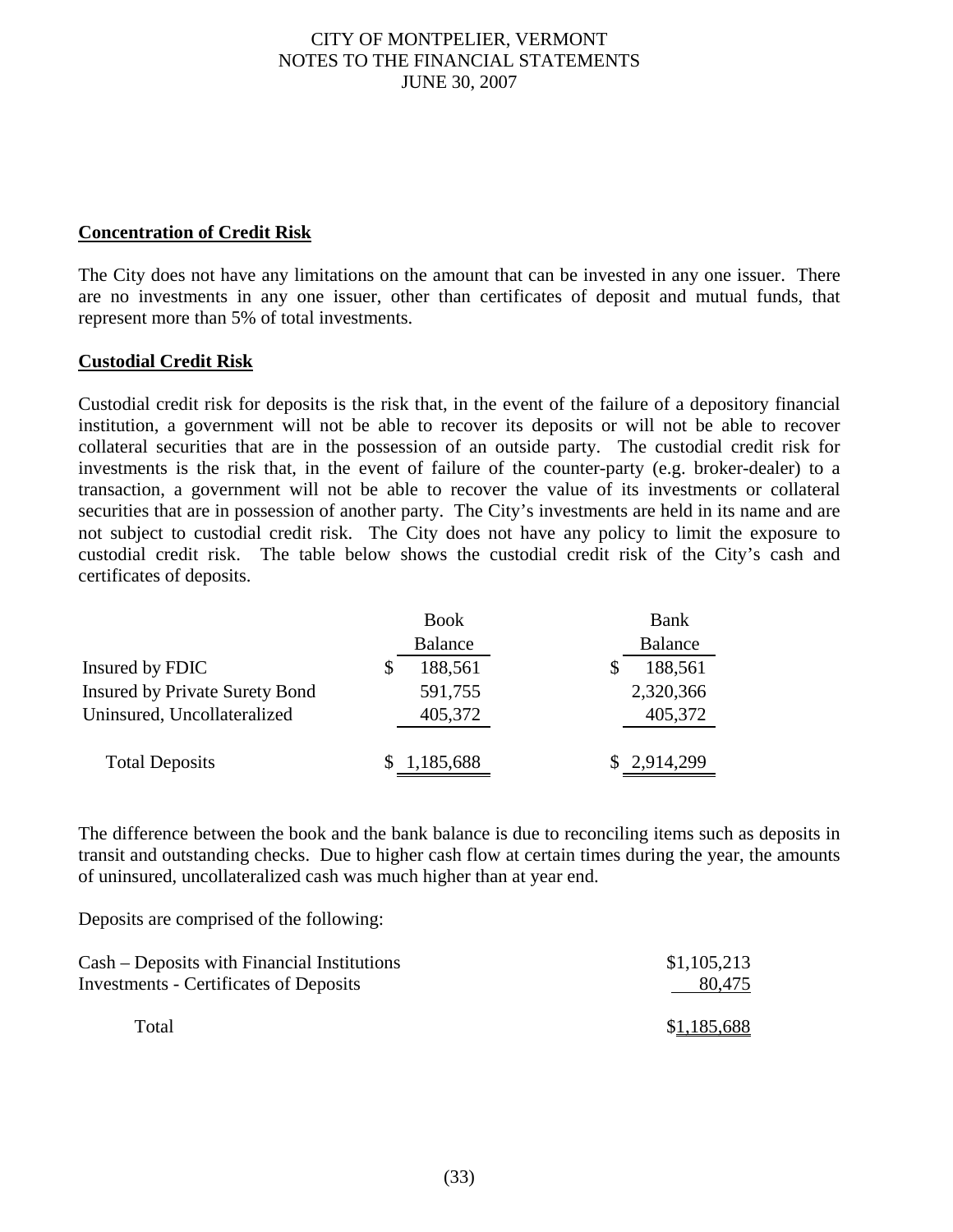#### **4B. Receivables**

Receivables at June 30, 2007, as reported in the statement of net assets, net of applicable allowances for uncollectible accounts, are as follows:

|                                           | Governmental | Business-Type        |            |
|-------------------------------------------|--------------|----------------------|------------|
|                                           | Activities   | Activities           | Total      |
|                                           |              |                      |            |
| \$<br><b>Taxes Penalties and Interest</b> | 145,445 \$   | $\overline{0}$<br>\$ | 145,445    |
| Ambulance                                 | 305,204      | $\theta$             | 305,204    |
| <b>Accounts Receivable</b>                | 91,655       | $\theta$             | 91,655     |
| <b>Grants</b>                             | 841,256      | 13,779               | 855,035    |
| <b>Billed Services</b>                    | $\theta$     | 210,937              | 210,937    |
| <b>Unbilled Services</b>                  | $\Omega$     | 956,903              | 956,903    |
| <b>Other Receivables</b>                  | 18,341       | $\theta$             | 18,341     |
| <b>Allowance for Doubtful Accounts</b>    | (257, 400)   | (7,000)              | (264, 400) |
|                                           |              |                      |            |
| \$                                        | 1,144,501 \$ | 1,174,619 \$         | 2,319,120  |

#### **4C. Loans Receivable**

Governmental Activities:

There are approximately 80 loans to residents, businesses, and non-profit organizations that were funded with various community development grants and loans. The largest outstanding balance is approximately \$600,000 and there are two other loans with balances over \$100,000. The terms of the loans vary depending on the type of the loan allowed per the grant agreements. Interest rates vary between  $0\%$  and  $8\%$ .  $$2,423,688$  52,000 Notes Receivable, Three (3) Housing Loans, 0% Interest, Due Upon Any Conveyance or Transfer of Condominium Units 2,475,688  $(28,741)$ Total Allowance for Doubtful Accounts Net \$2,446,947 Beginning Ending Balance Additions Deletions Balance \$2,404,025 \$112,672 \$41,009 \$2,475,688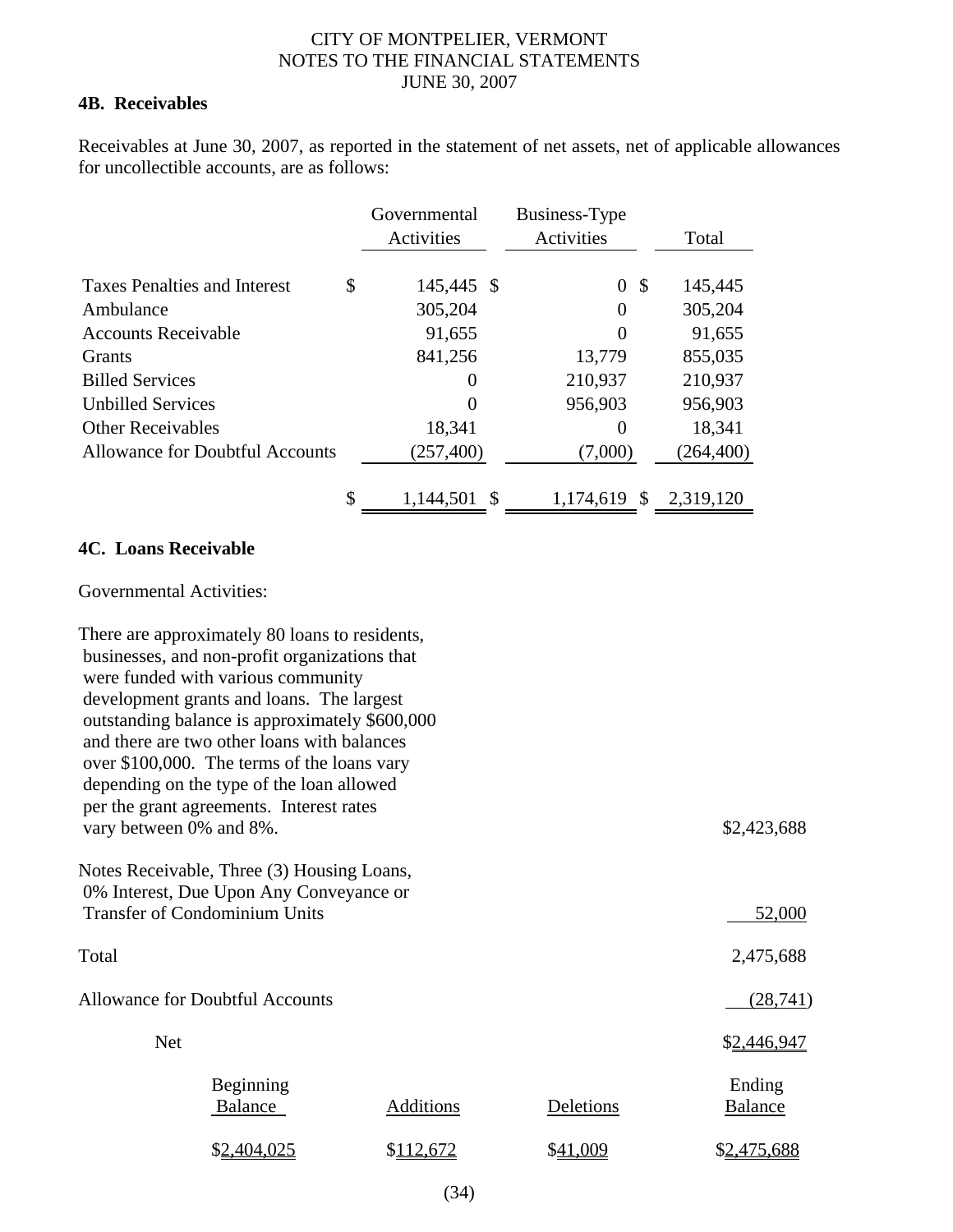#### **4D. Notes Receivable**

A loan of \$443,000 was made by the General Fund to Connor Brothers with monthly payments of \$2,889 beginning January 1, 2001 through October 1, 2015 with one final principal payment on November 1, 2015 of \$35,000, interest at 2.7%. The balance of the loan on June 30, 2007 was \$289,055. This loan is secured by the building. The current principal due over the next twelve months is \$27,306.

A loan of \$462,336 was made by the Water Fund to Scotts Construction, Inc. with monthly payments of \$7,446 beginning February 1, 2007 through January 1, 2013, interest at 5.0%. The balance of the loan on June 30, 2007 was \$434,508.

#### **4E. Capital Assets**

Capital assets activity for the year ended June 30, 2007 was as follows:

|                                                    | Beginning        |               |                |               |                  |                           | Ending                  |
|----------------------------------------------------|------------------|---------------|----------------|---------------|------------------|---------------------------|-------------------------|
|                                                    | Balance          |               | Increases      |               | Decreases        |                           | Balance                 |
| <b>Governmental Activities</b>                     |                  |               |                |               |                  |                           |                         |
| Capital Assets, Not Being Depreciated:             |                  |               |                |               |                  |                           |                         |
| Land                                               | \$<br>591,550    | \$            | 3,100          | -S            | 8,316            | - \$                      | 586,334                 |
| <b>Construction in Progress</b>                    | 417,555          |               | 87,514         |               | $\mathbf{0}$     |                           | 505,069                 |
| Total Capital Assets, Not Being Depreciated        | 1,009,105        |               | 90,614         |               | 8,316            |                           | 1,091,403               |
| Capital Assets Being Depreciated:                  |                  |               |                |               |                  |                           |                         |
| Buildings and Building Improvements                | 6,280,602        |               | 170,110        |               | $\mathbf{0}$     |                           | 6,450,712               |
| Vehicles and Equipment                             | 4,621,269        |               | 317,802        |               | 243,456          |                           | 4,695,615               |
| Infrastructure                                     | 2,651,031        |               | 1,677,542      |               | $\Omega$         |                           | 4,328,573               |
| Totals                                             | 13,552,902       |               | 2,165,454      |               | 243,456          |                           | 15,474,900              |
| Less accumulated depreciation for:                 |                  |               |                |               |                  |                           |                         |
| Buildings and Building Improvements                | 1,399,341        |               | 125,115        |               | $\overline{0}$   |                           | 1,524,456               |
| Vehicles and Equipment                             | 2,236,186        |               | 361,320        |               | 173,090          |                           | 2,424,416               |
| Infrastructure                                     | 71,508           |               | 85,224         |               | $\mathbf{0}$     |                           | 156,732                 |
| Totals                                             | 3,707,035        |               | 571,659        |               | 173,090          |                           | 4,105,604               |
| Total Capital Assets, Being Depreciated            | 9,845,867        |               | 1,593,795      |               | 70,366           |                           | 11,369,296              |
| Governmental Activities Capital Assets, Net        | \$<br>10,854,972 | <sup>\$</sup> | 1,684,409      | <sup>\$</sup> | 78,682           | \$                        | 12,460,699              |
|                                                    |                  |               |                |               |                  |                           |                         |
|                                                    | Beginning        |               |                |               |                  |                           | Ending                  |
|                                                    | Balance          |               | Increases      |               | Decreases        |                           | Balance                 |
| <b>Business-Type Activities</b>                    |                  |               |                |               |                  |                           |                         |
| Capital Assets, Not Being Depreciated:             |                  |               |                |               |                  |                           |                         |
| Land                                               | \$<br>250,672 \$ |               | $\overline{0}$ | -\$           | $\boldsymbol{0}$ | $\boldsymbol{\mathsf{S}}$ | 250,672                 |
| <b>Construction in Progress</b>                    | 116,788          |               | 1,136,147      |               | $\boldsymbol{0}$ |                           | 1,252,935               |
| <b>Total Capital Assets, Not Being Depreciated</b> | 367,460          |               | 1,136,147      |               | $\overline{0}$   |                           | 1,503,607               |
|                                                    |                  |               |                |               |                  |                           |                         |
| Capital Assets Being Depreciated:                  |                  |               |                |               |                  |                           |                         |
| Building                                           | 21, 267, 243     |               | $\mathbf{0}$   |               | $\boldsymbol{0}$ |                           | 21,267,243              |
| Improvements                                       | 26,906,809       |               | 146,365        |               | 3,000            |                           | 27,050,174              |
| <b>Equipment and Vehicles</b>                      | 1,248,501        |               | 160,649        |               | 4,457            |                           | 1,404,693               |
| <b>Total Capital Assets, Being Depreciated</b>     | 49,422,553       |               | 307,014        |               | 7,457            |                           | $\overline{49,722,110}$ |
| Less Accumulated Depreciation for:                 |                  |               |                |               |                  |                           |                         |
| <b>Buildings</b>                                   | 2,687,502        |               | 411,330        |               | $\boldsymbol{0}$ |                           | 3,098,832               |
| Improvements                                       | 10,347,830       |               | 468,564        |               | 3,000            |                           | 10,813,394              |
| <b>Equipment and Vehicles</b>                      | 591,895          |               | 81,259         |               | 4,457            |                           | 668,697                 |
| Totals                                             | 13,627,227       |               | 961,153        |               | 7,457            |                           | 14,580,923              |
| Total Capital Assets, Being Depreciated            | 35,795,326       |               | (654, 139)     |               | $\Omega$         |                           | 35, 141, 187            |
| Business-Type Activities Capital Assets, Net       | \$<br>36,162,786 | \$            | 482,008        |               | $\overline{0}$   | \$                        | 36,644,794              |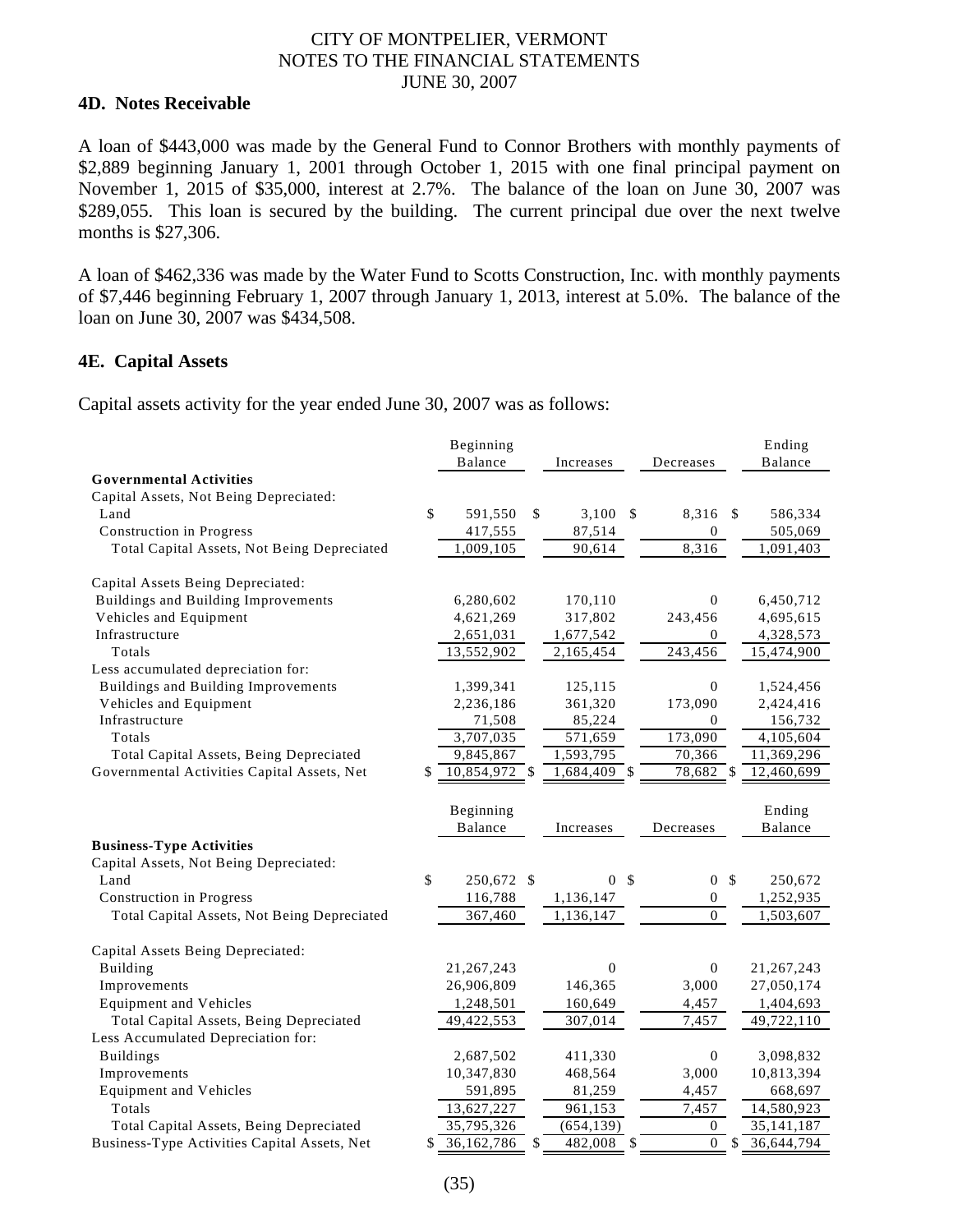Depreciation was charged as follows:

| <b>Governmental Activities:</b> |              | <b>Business - Type Activites:</b> |               |
|---------------------------------|--------------|-----------------------------------|---------------|
| <b>General Government</b>       | 96,878<br>\$ | Water                             | 444,586<br>\$ |
| <b>Public Safety</b>            | 179,518      | Sewer                             | 500,143       |
| <b>Public Works</b>             | 280,413      | Parking                           | 16,424        |
| <b>Culture and Recreation</b>   | 3,242        |                                   |               |
| Cemetary                        | 11,608       |                                   |               |
| <b>Total Depreciation</b>       |              | <b>Total Depreciation</b>         |               |
| Expense -                       |              | Expense - Business-               |               |
| Governmental                    | 571,659      | <b>Type Activites</b>             | 961,153       |

\$265,511 of governmental equipment and vehicles have been acquired through outstanding capital leases. \$4,265 has been amortized to cemetery operating expenses and \$49,854 has been amortized to public safety operating expenses as of June 30, 2007. The amortization has been charged to depreciation expense.

#### **4F. Interfund Receivables, Payables and Transfers**

The composition of interfund balances at June 30, 2007, is as follows:

| <b>Fund</b>                          | <b>Receivable</b><br><b>Fund</b> | Payable<br><b>Fund</b> |
|--------------------------------------|----------------------------------|------------------------|
|                                      |                                  |                        |
| Due To/From Other Funds:             |                                  |                        |
| General Fund                         | \$<br>618,336                    | \$                     |
| <b>Community Development Fund</b>    | O                                | 29,459                 |
| <b>Capital Projects Fund</b>         | 823,479                          |                        |
| <b>Other Governmental Funds</b>      | 505,451                          | 331,864                |
| Water Fund                           | $\theta$                         | 1,280,647              |
| Sewer Fund                           | $\mathcal{O}$                    | 305,780                |
| Parking Fund                         | 484                              |                        |
| <b>Total Due To/From Other Funds</b> | 1,947,750                        | \$1,947,750            |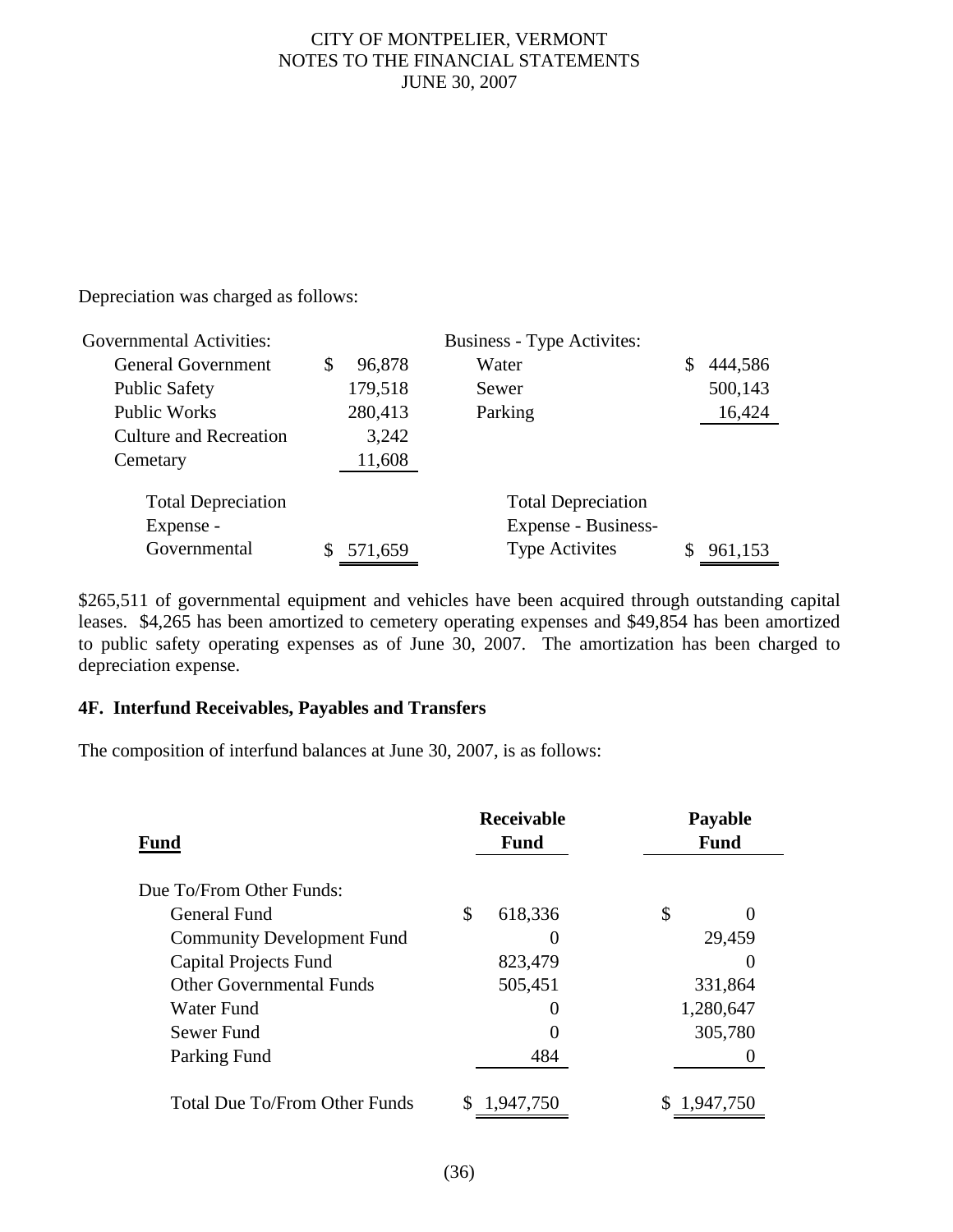Interfund transfers for the year ended June 30, 2007 were as follows:

| <b>Transfer From</b>               | <b>Transfer To</b>                 | Amount        | Purpose                                |
|------------------------------------|------------------------------------|---------------|----------------------------------------|
| General Fund                       | Capital Projects Fund              | \$<br>332,196 | <b>Budgetary Authorization</b>         |
| General Fund                       | Capital Projects Fund              | 5,541         | <b>Transfer Local Match for Grant</b>  |
| General Fund                       | <b>Justice Fund</b>                | 9,000         | <b>Budgetary Authorization</b>         |
| General Fund                       | Montpelier Events Fund             | 11,000        | <b>Budgetary Authorization</b>         |
| General Fund                       | Montpelier Parks Commission        | 96,141        | <b>Budgetary Authorization</b>         |
| General Fund                       | <b>Montpelier Housing Trust</b>    | 104,312       | <b>Transfer Reserves and Budgetary</b> |
|                                    |                                    |               | Authorizations                         |
| General Fund                       | <b>Green Mountain Cemetery</b>     | 108,429       | <b>Budgetary Authorization</b>         |
| <b>Community Development</b>       | General Fund                       | 30,000        | <b>Budgetary Authorization</b>         |
| <b>Expendable Cemetery Trust</b>   | <b>Green Mountain Cemetery</b>     | 28,000        | <b>Budgetary Authorization</b>         |
| Non-Expendable Cemetery Trust      | <b>Expendable Cemetery Trust</b>   | 49,541        | Interest Income Transfer               |
| <b>Green Mountain Cemetery</b>     | Non-Expendable Cemetery Trust      | 7,925         | <b>Transfer Reserves</b>               |
| <b>Montpelier Parks Commission</b> | Water Fund                         | 300           | <b>Budgetary Authorization</b>         |
| Hubbard Park Non-Expendable        | <b>Montpelier Parks Commission</b> | 296           | Interest Income Transfer               |
| Parking Fund                       | <b>Green Mountain Cemetery</b>     | 10,000        | <b>Budgetary Authorization</b>         |
| Total                              |                                    | \$<br>792,681 |                                        |

# **4G. Deferred Revenue**

Deferred Revenue in the General Fund consists of \$97,838 of delinquent taxes not collected within sixty (60) days after year-end as these would not be available to liquidate current liabilities. It also includes \$11,526 of property taxes received in advance for fiscal year 2008. Total Deferred Revenue in the General Fund is \$109,364.

Deferred Revenue in the Community Development Fund consists of \$2,377,246 of loans receivable not collected within sixty (60) days after year-end as these would not be available to liquidate current liabilities.

Deferred Revenue in the Capital Projects Fund consists of \$17,432 of grant revenue not collected within sixty (60) days after year-end as these would not be available to liquidate current liabilities.

Deferred Revenue in the Other Governmental Funds consists of \$43,895 of grant monies received in advance and \$52,000 of loans receivable that was not collected within sixty (60) days after year-end as these would not be available to liquidate current liabilities. Total Deferred Revenue in the Other Governmental Funds is \$95,895.

Deferred Revenue in the Water Fund consists of \$4,658 of water usage overpayments.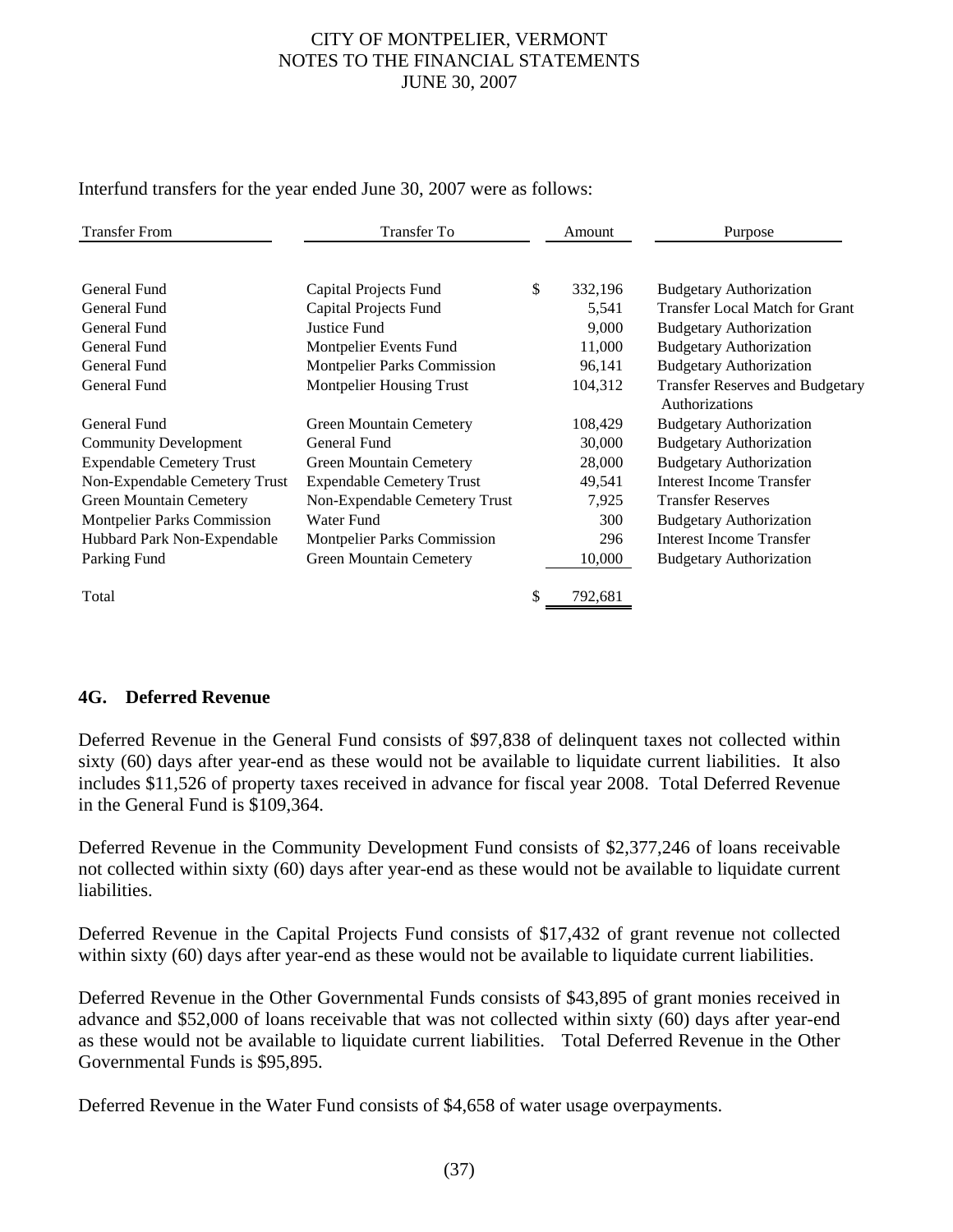#### **4H. Long-term Liabilities**

General Obligation Bonds: The City issues general obligation bonds to provide funds for the acquisition and construction of major capital facilities. General obligation bonds have been issued for general governmental activities. Bonds are reported in governmental activities if the debt is expected to be repaid from general governmental revenues.

General obligation bonds are direct obligations and pledge the full faith and credit of the City. New bonds generally are issued as 10 to 20 year bonds.

Other Notes Payable – The City has other notes payable to finance various capital projects through local banks.

Capital Lease Obligations – The City enters into a lease agreement as the lessee for the purpose of financing the acquisition of major pieces of equipment. These lease agreements qualify as capital lease obligations for accounting purposes (even through they may include clauses that allow for cancellation of the lease in the event the City does not appropriate funds in future years) and, therefore, have been recorded at the present value of the future minimum lease payments as of the inception dates of the leases. Leases are reported in governmental activities if the debt is expected to be repaid from general governmental revenues and in business-type activities if the debt is expected to be repaid from proprietary fund revenues.

No-Interest Revolving Loans – The State of Vermont offers a number of no-interest revolving loan programs to utilize for predetermined purposes. The City has borrowed money from the Vermont Special Environmental Revolving Fund for sewer projects.

Agency of Commerce and Community Development Assessment – The City received money from the Agency of Commerce and Community Development (ACCD) to provide Community Development Loans. The City annually pays back a portion on the assessment based upon program income as defined in the agreement between the City and ACCD.

Compensated Absences – It is the policy of the City of Montpelier, Vermont to permit employees to accumulate earned but unused benefits. The accrual for unused compensated absences time, based on current pay rates, is recorded in the government-wide financial statements and proprietary fund financial statements.

Long-term liabilities outstanding as of June 30, 2007 were as follows:

#### Governmental Activities

Berlin Street Reconstruction Bond, Various Interest Rates (6.6% - 7.7%), to Vermont Municipal Bond Bank, Refunded by the Vermont Municipal Bond Bank, August 2, 1995 from 1991 Series 1 To 1995 Series 1 and 2, Principal Payable in Annual Installments of \$10,000 to December 1, 2005 and \$5,000 from December 1, 2006 to December 1, 2011  $\frac{1}{2}$  25,000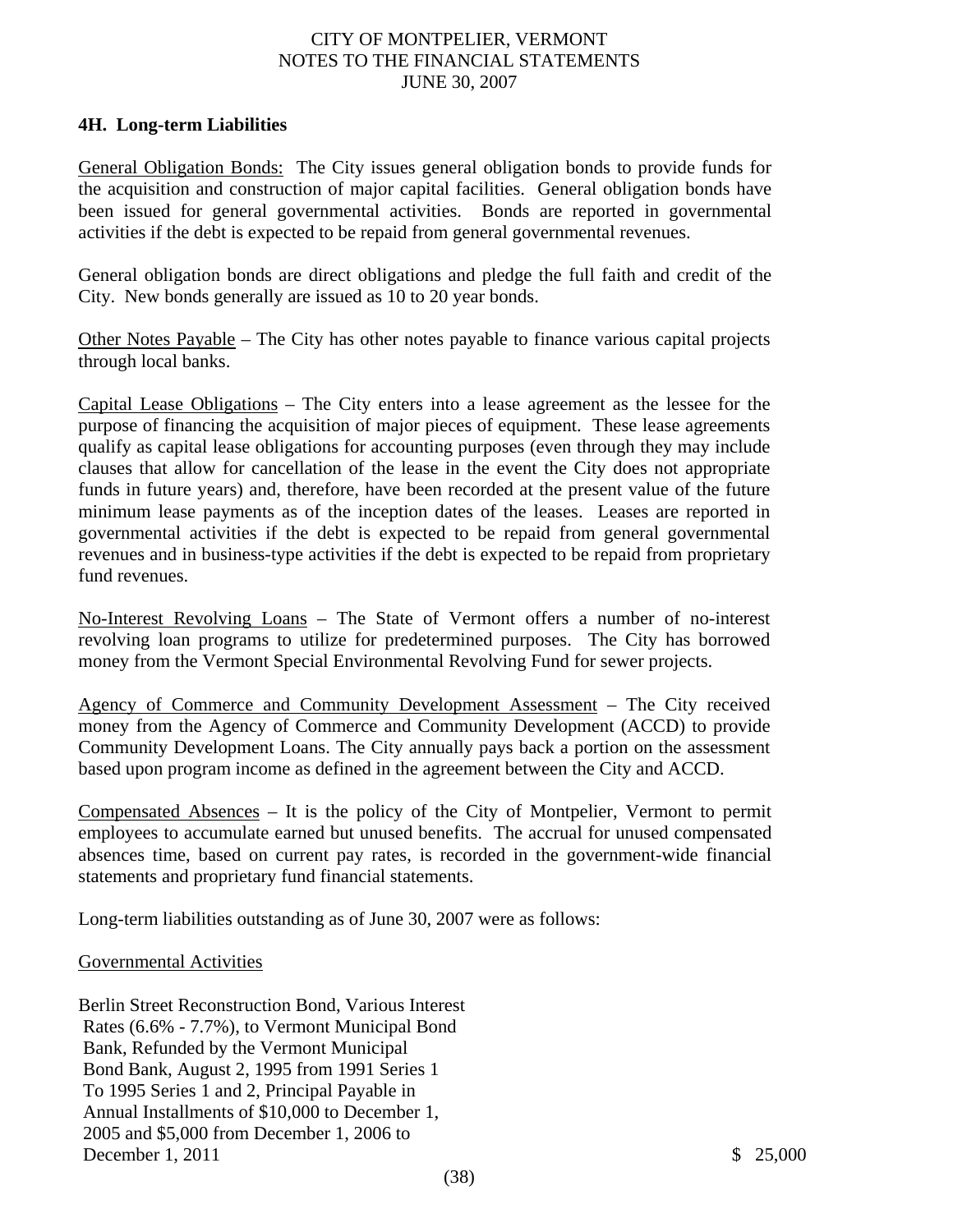| Gould Hill Road Improvement Bond, Various<br>Interest Rates $(3.8\% - 5.4\%)$ , to Vermont<br>Municipal Bond Bank, \$41,700 Principal Due<br>Annually from December 1, 1994 to December<br>1, 2008 and \$24,500 Principal due December<br>1,2009               | \$<br>107,900 |
|----------------------------------------------------------------------------------------------------------------------------------------------------------------------------------------------------------------------------------------------------------------|---------------|
| Bridge Improvement Bond, Various Interest<br>Rates (3.8% - 5.4%), to Vermont Municipal<br>Bond Bank, \$3,300 Principal Due Annually<br>From December 1, 2004 to December 1, 2008<br>and \$500 Principal Due December 1, 2009                                   | 7,100         |
| Retaining Walls Bond, Net Interest Rate 5.676%,<br>to Vermont Municipal Bond Bank, \$5,000<br>Principal Payments Due Annually From<br>December 1, 1997 to December 1, 2016                                                                                     | 50,000        |
| Fire Station Improvement Bond, Net Interest<br>Rate 5,029%, to Vermont Municipal Bond<br>Bank, \$40,000 Principal Payments Due<br>Annually From December 1, 1998 to<br>December 1, 2007 and \$35,000 Due Annually<br>From December 1, 2008 to December 1, 2017 | 390,000       |
| Bridge Improvement Bond, Net Interest Rate 5.033%,<br>to Vermont Municipal Bond Bank, \$35,000 Principal<br>Payments Due Annually from December 1, 1998 to<br>December 1, 2013 and \$30,000 from December 1, 2014<br>to December 1, 2017                       | 365,000       |
| Fire Truck Bond, Net Interest at 4.08%, to Vermont<br>Municipal Bond Bank, \$30,000 Principal Payments Due<br>Annually December 1, 1999 to December 1, 2002 and \$25,000<br>from December 1, 2003 to December 1, 2013                                          | 175,000       |
| Retaining Wall Bond, Net Interest at 4.789%, to Vermont<br>Municipal Bond Bank, \$50,000 Principal Payments Due<br>Due Annually December 1, 1999 to December 1, 2003 and<br>\$45,000 from December 1, 2004 to December 1, 2018                                 | 540,000       |
| Library Bond, Various Interest Rates (4.344% - 5.644%),<br>to Vermont Municipal Bond Bank, \$30,000 Principal<br>Due Annually from December 1, 2001 to December 1, 2020                                                                                        | 420,000       |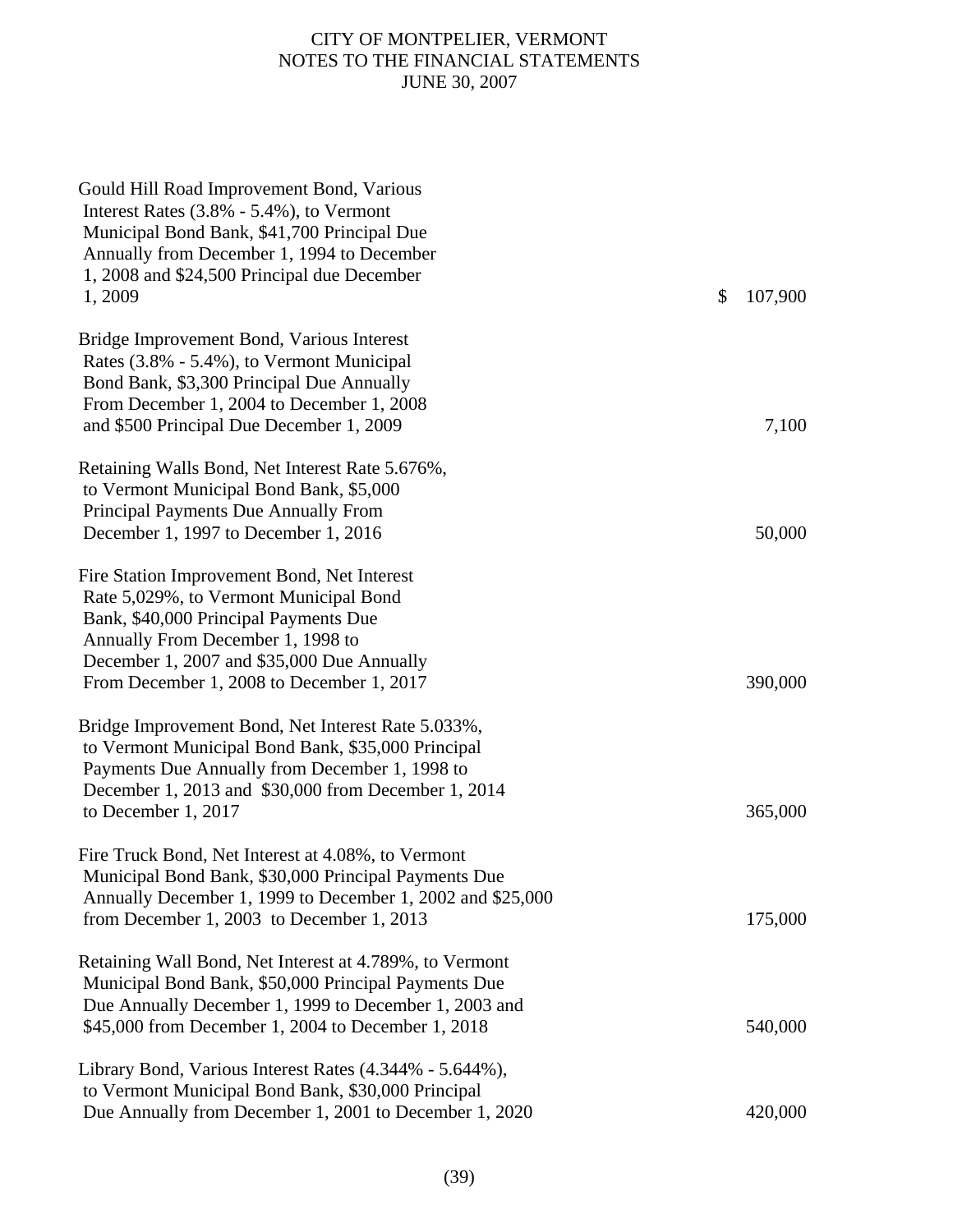| Bike Path Lighting Project Bond, Interest at 4.67%,<br>to Vermont Municipal Bond Bank, \$25,000 Principal<br>Due Annually Until December, 2021                                                                                                                                                        | \$<br>300,000 |
|-------------------------------------------------------------------------------------------------------------------------------------------------------------------------------------------------------------------------------------------------------------------------------------------------------|---------------|
| <b>Montpelier Police Station, Various Interest Rates (4.344% -</b><br>5.644%), to Vermont Municipal Bond Bank, \$75,000<br>Principal Due Annually From December 1, 2001 to<br>December 1, 2020                                                                                                        | 1,020,000     |
| Public Works Facilities Improvement Bond,<br>Various Interest Rates (6.8% to 7.6%), to Vermont<br>Municipal Bond Bank, \$15,000 Principal<br>Payable Annually to December 1, 2006 and<br>\$10,000 Due December 1, 2007                                                                                | 10,000        |
| Northfield Savings Bank Note, Interest at 3.5%, \$622<br>Payable Monthly, Due August, 2007, Secured by Vehicle                                                                                                                                                                                        | 2,018         |
| Popular Leasing USA, Inc. Interest at 5.05%, Annual<br>Payments of \$25,000 Due from July, 2001 through<br>July, 2007, Secured by Ambulance                                                                                                                                                           | 20,654        |
| City Hall Improvement Bond, Various Interest Rates<br>(1.87% - 5.09%), to Vermont Municipal Bond Bank,<br>\$45,000 Principal Due Annually from December 1, 2005<br>To December 1, 2014 and \$40,000 Principal Due from<br>December 1, 2015 to December 1, 2024                                        | 760,000       |
| General Motors Acceptance Corporation Lease, Interest<br>at 7.65%, Two Annual Payments of \$10,209, Due<br>July, 2008, Secured by Vehicle                                                                                                                                                             | 9,484         |
| City Hall/DPW/Turntable Park Improvement Bond,<br>Various Interest Rates (3.835% - 4.665%) to Vermont<br>Municipal Bond Bank, \$45,000 Principal Due Annually<br>from December 1, 2007 to December 1, 2022, \$40,000 Due<br>December 1, 2023 and \$35,000 Due December 1,<br>2024 to December 1, 2026 | 865,000       |
| T.D. Banknorth Municipal Lease for Ambulance, Interest<br>at 4.45%, Annual Payments of \$10,423 from January, 2007                                                                                                                                                                                    |               |
| to January, 2011                                                                                                                                                                                                                                                                                      | 37,437        |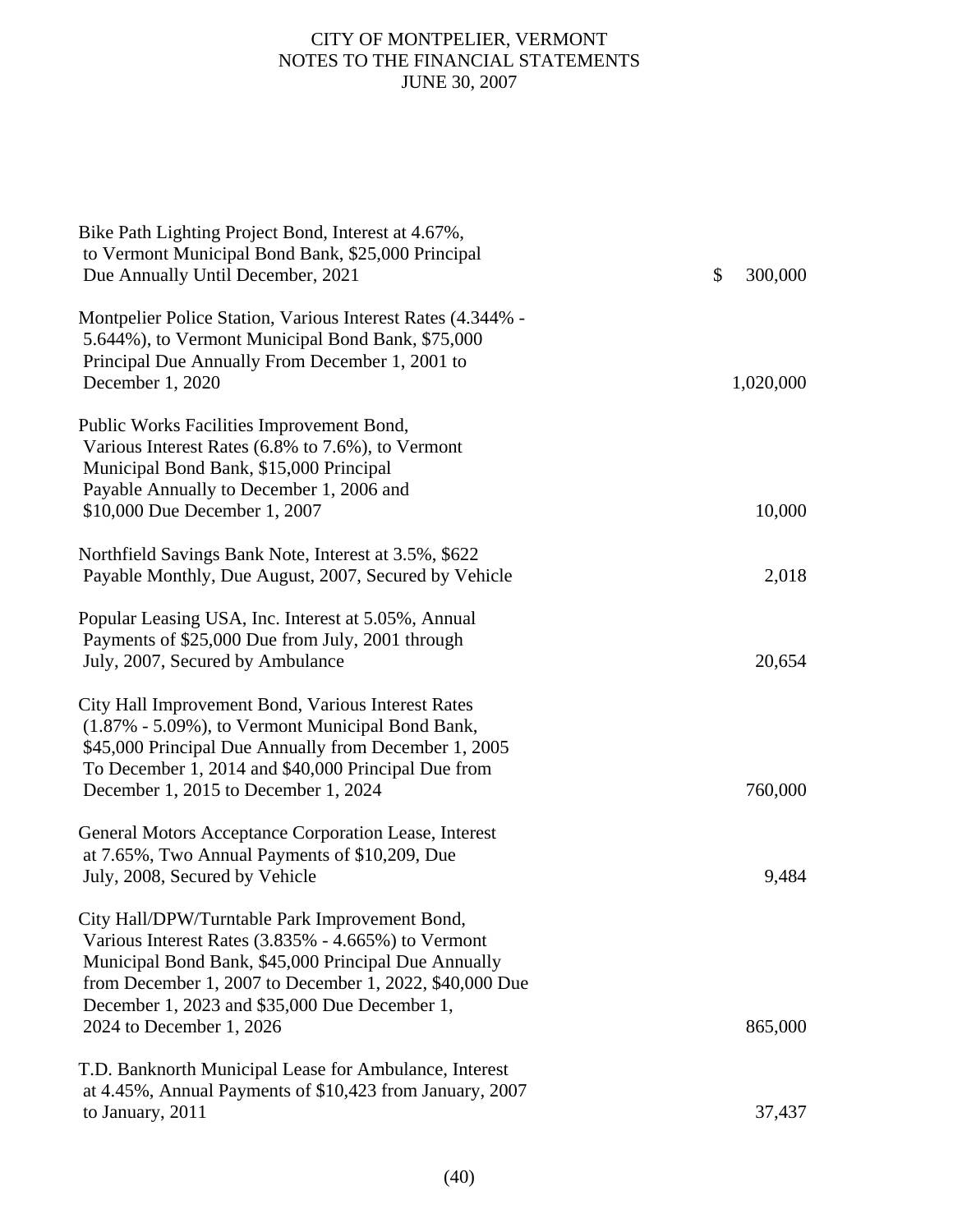| Community National Bank Municipal Note, Interest at 4.44%,<br>Annual Payments of \$11,392 from April, 2008 to April, 2012,<br>Secured by Excavator                                                                                                                                                                                                                                           | \$<br>50,000  |
|----------------------------------------------------------------------------------------------------------------------------------------------------------------------------------------------------------------------------------------------------------------------------------------------------------------------------------------------------------------------------------------------|---------------|
| Vermont Economic Development Authority<br>Equipment Note, Assumed Balance of \$48,448 from<br>Montpelier Community Internet Cooperative, Interest Equal to<br>200 Basis Points Less Than VEDA's Taxable Rate, Monthly<br>Payments Until January 21, 2009                                                                                                                                     | 30,700        |
| <b>Total Governmental Activities</b>                                                                                                                                                                                                                                                                                                                                                         | \$5,185,293   |
| <b>Business-Type Activities</b>                                                                                                                                                                                                                                                                                                                                                              |               |
| <b>Water Fund</b>                                                                                                                                                                                                                                                                                                                                                                            |               |
| Water Supply System Improvement Bond, Various<br>Interest Rates (6.8% - 7.6%) to Vermont Municipal<br>Bond Bank, Principal Payable in Annual Installments<br>of \$80,000 Increasing to \$120,000 Until December 1, 2007                                                                                                                                                                      | \$<br>120,000 |
| Water Filtration System Bond Issued July 10, 1991 to<br>Vermont Municipal Bond Bank, Refunded by the<br>Vermont Municipal Bond Bank August 2, 1995,<br>from 1991 Series 1 to 1995 Series 1 and 2, Net Interest<br>Rate of 7.14%, Interest Payable June 1 and December 1,<br>Principal Payable in Various Annual Installments<br>Increasing from \$25,000 to \$195,000 Until December 1, 2021 | 1,925,000     |
| Vermont Water System Improvement Bond Refinanced<br>July 2004 through Vermont Municipal Bond Bank, Various<br>Interest Rates (1.87% - 5.09%), Interest Payable June 1<br>and December 1, and Principal Payable in Various Annual<br>Installments Increasing from \$145,000 to \$310,000 Until<br>December 1, 2024                                                                            | 3,860,000     |
| Westside Connector Bond Issued July 2004 through<br>the Vermont Municipal Bond Bank, Interest Rates<br>(1.87% - 5.09%), Interest Payable June 1 and December 1,<br>and Principal Payable in Various Annual Installments<br>Increasing from \$50,000 to \$105,000 Until                                                                                                                       |               |
| December 1, 2024                                                                                                                                                                                                                                                                                                                                                                             | 1,300,000     |
| <b>Total Water Fund</b>                                                                                                                                                                                                                                                                                                                                                                      | 7,205,000     |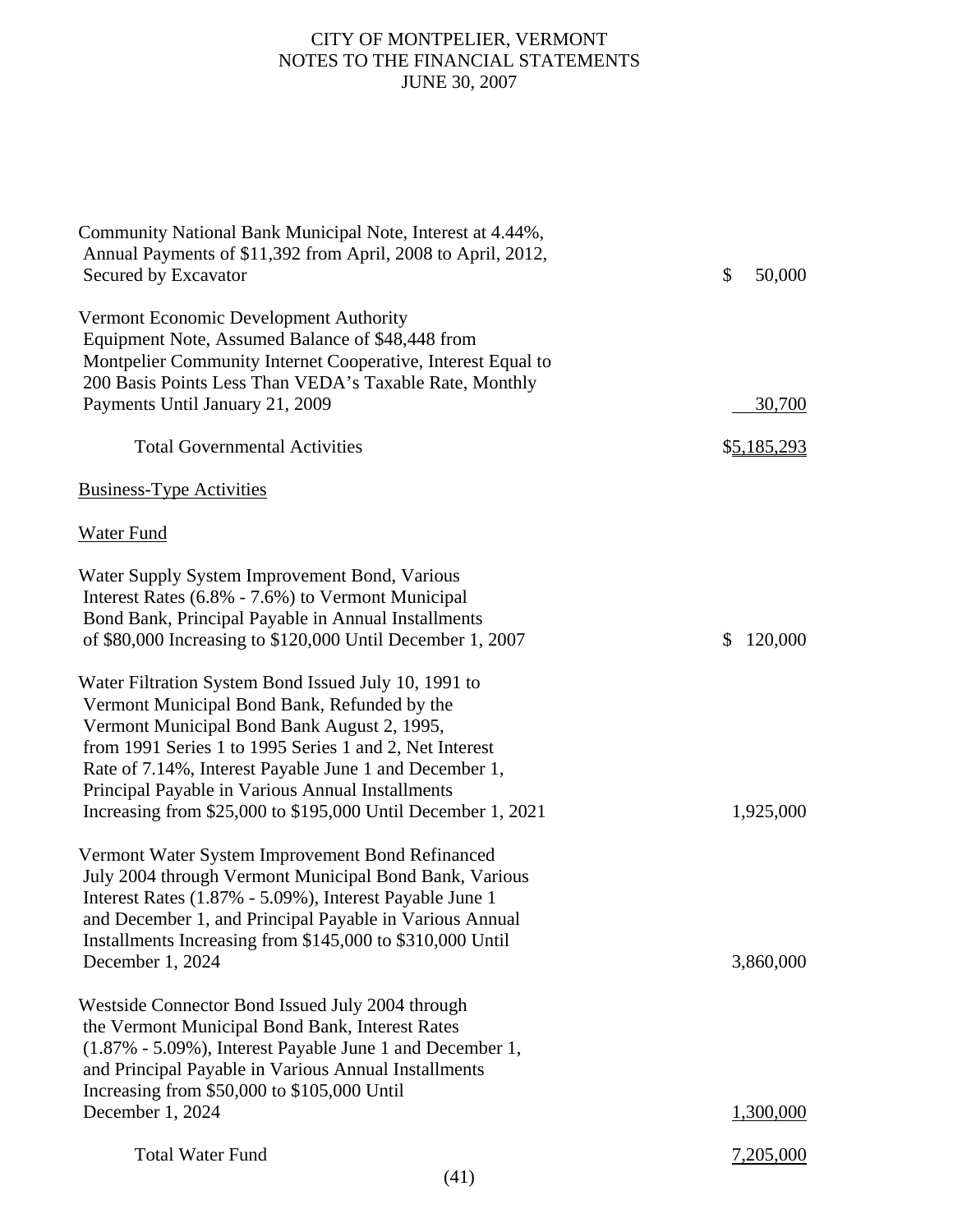# Sewer Fund

| Water Pollution Control Facility Bond,<br>Various Interest Rates (6.8% - 7.6%), to Vermont<br>Municipal Bond Bank, Average Annual Principal Payments<br>of \$12,000 Until December 1, 2008                                                                                                                   | \$<br>24,877 |
|--------------------------------------------------------------------------------------------------------------------------------------------------------------------------------------------------------------------------------------------------------------------------------------------------------------|--------------|
| Sewer System Improvement Bond, State of Vermont<br>Special Revolving Loan Fund, 0% Interest, Average<br>Annual Principal Payments of \$21,500 Until December 1, 2016                                                                                                                                         | 220,491      |
| Sewer System Improvement Bond, State of Vermont<br>Special Revolving Loan Fund, 0% Interest,<br>Average Annual Principal Payments of \$38,856 Until<br>December 1, 2017                                                                                                                                      | 427,411      |
| Sewer System Improvement Bond, Vermont Municipal<br>Bond Bank, Net Interest Rate of 5.676%, Annual Principal<br>Payments of \$30,000 Until December 1, 2016                                                                                                                                                  | 300,000      |
| Sewer System Improvement Bond, State of Vermont<br>Special Revolving Loan Fund, 0% Interest, Annual<br>Principal Payment of \$14,156 Until December, 2018                                                                                                                                                    | 169,874      |
| <b>Ultraviolet Disinfection System Bond Issued July</b><br>2004 Through the Vermont Municipal Bond Bank,<br>Various Interest Rates (1.87% - 5.09%), Payable June 1<br>and December 1 and Principal Payable in Various<br>Annual Installments Increasing from \$55,000 to<br>\$105,000 Until December 1, 2024 | 1,370,000    |
| Sewer System Improvement Bond, State of Vermont<br>Special Revolving Loan Fund, 0% Interest, Annual Principal<br>Payments of \$35,497 Until June, 2019                                                                                                                                                       | 461,461      |
| Water Treatment Improvement Bond, State of<br>Vermont Special Revolving Loan Fund, 0%<br>Interest, Annual Principal Payments of \$174,171<br>from October, 2005 to January, 2024                                                                                                                             | 3,135,076    |
| Water Treatment Improvement Bond, State of<br>Vermont Special Revolving Loan Fund, 0%<br>Interest, Annual Principal Payments of \$13,255<br>from January, 2003 to January, 2022                                                                                                                              | 207,106      |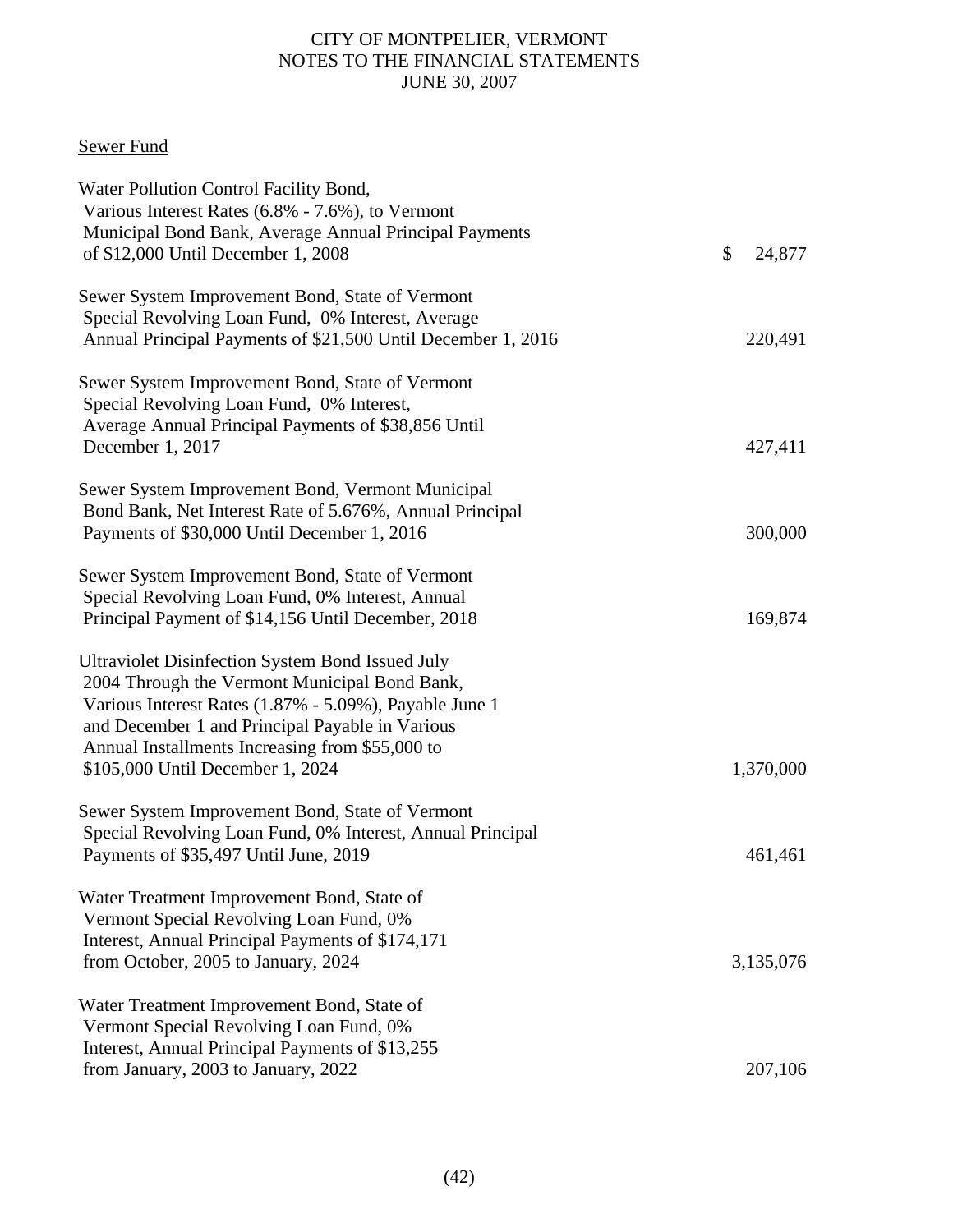| Sewer System Improvement Bond, State of<br>Vermont Special Revolving Loan Fund, 0%<br>Interest, Annual Principal Payments of \$26,294<br>from January, 2003 to January, 2022          | $\mathbb{S}$<br>396,836 |
|---------------------------------------------------------------------------------------------------------------------------------------------------------------------------------------|-------------------------|
| Water Treatment Improvement Bond, State of<br>Vermont Special Revolving Loan Fund, 0%<br>Interest, Annual Principal Payments of \$34,400<br>Starting in Fiscal Year 2004 for 20 Years | 550,911                 |
| Water Treatment Improvement Bond,<br>State of Vermont Revolving Loan Fund, 0%<br>Interest, Annual Principal Payments of \$26,064<br>Starting in Fiscal Year 2004 for 20 Years         | 477,694                 |
| Water Treatment Improvement Bond, State of<br>Vermont Special Revolving Loan Fund, 0%<br>Interest, Annual Principal Payments of \$25,785<br>Starting in Fiscal Year 2006 for 20 Years | 623,268                 |
| Local Share CSO Bond, to Vermont Municipal<br>Bond Bank, 4.96% Interest, Annual Principal Payments of<br>\$40,000 Until 2020 then Annual Principal Payments of<br>\$35,000 Until 2030 | 940,000                 |
| <b>Total Sewer Fund</b>                                                                                                                                                               | 9,305,005               |
| <b>Total Business-Type Activities</b>                                                                                                                                                 | \$16,510,005            |

Changes in all long-term liabilities during the year were as follows:

|                                      | Beginning<br>Balance |     | Additions  | Reductions |     | Ending<br>Balance |     | Due Within<br>One Year |
|--------------------------------------|----------------------|-----|------------|------------|-----|-------------------|-----|------------------------|
| <b>Governmental Activities</b>       |                      |     |            |            |     |                   |     |                        |
| <b>General Obligation Bonds</b>      | \$<br>4,555,000      | \$. | 865,000 \$ | 385,000    | \$. | 5,035,000         | \$. | 425,000                |
| Capital Leases                       | 52.427               |     | 67,553     | 52,405     |     | 67,575            |     | 38,895                 |
| Notes Payable                        | 9,218                |     | 98.448     | 24,948     |     | 82.718            |     | 30,217                 |
| <b>ACCD</b> Payable                  | 72,440               |     | $\theta$   | 12,435     |     | 60,005            |     | 15,838                 |
| <b>Compensated Absences</b>          | 258,945              |     | $\Omega$   | 52,745     |     | 206,200           |     | $\theta$               |
| <b>Total Governmental Activities</b> | 4,948,030            |     | 1.031.001  | 527,533    | £.  | 5,451,498 \$      |     | 509,950                |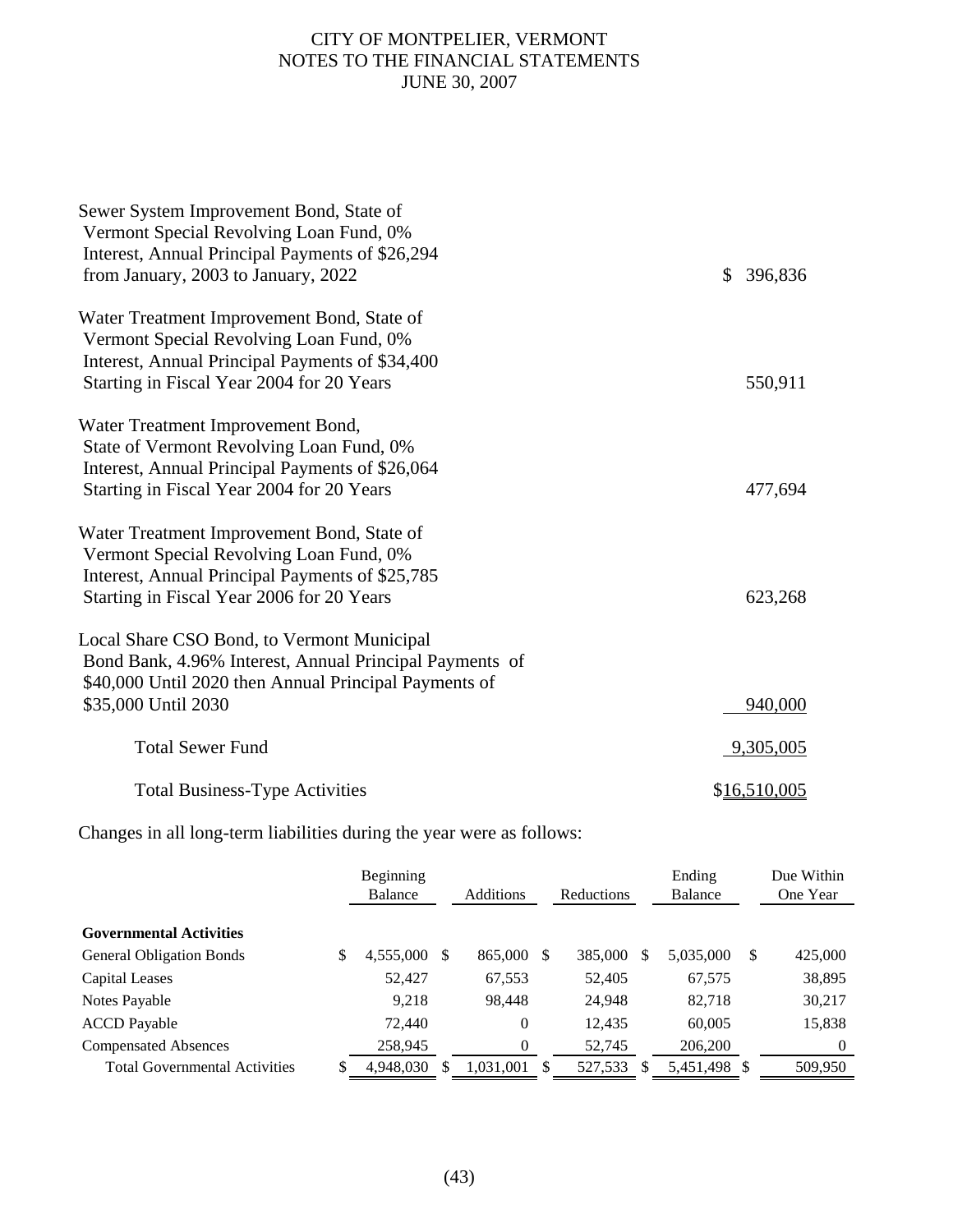| <b>Business-type Activities</b>       |                   |           |            |               |         |
|---------------------------------------|-------------------|-----------|------------|---------------|---------|
| <b>General Obligation Bonds</b>       | $$17,403,531$ \;  | 41.569 \$ | 935,095 \$ | 16.510.005    | 957.143 |
| <b>Compensated Absences</b>           | 94.720            |           | 13.158     | 81.562        |         |
| <b>Total Business-type Activities</b> |                   |           |            |               |         |
| Long-Term Liabilities                 | $$17,498,251$ \\$ | 41,569 \$ | 948.253    | 16,591,567 \$ | 957,143 |

Compensated absences are paid by the applicable fund where the employee is charged.

Debt service requirements to maturity are as follows:

| <b>Year Ending</b><br>June 30 |           | Governmental Activities |                  | <b>Business-Type Activities</b> |           |
|-------------------------------|-----------|-------------------------|------------------|---------------------------------|-----------|
|                               |           |                         | Capital          |                                 |           |
|                               | Principal | Interest                | Leases           | Principal                       | Interest  |
| 2008                          | 455,217   | 242,812                 | 38,895           | 957,143                         | 483,021   |
| 2009                          | 431,188   | 219,725                 | 9,147            | 847,331                         | 460,725   |
| 2010                          | 399,982   | 200,034                 | 9,554            | 849,799                         | 441,961   |
| 2011                          | 375,431   | 181,477                 | 9,979            | 864,799                         | 422,283   |
| 2012                          | 375,900   | 163,263                 | 0                | 992,199                         | 401,128   |
| 2013-2017                     | 1,620,000 | 550,831                 | 0                | 4,635,069                       | 1,636,388 |
| 2018-2022                     | 1,150,000 | 192,790                 | $\boldsymbol{0}$ | 4,780,585                       | 846,813   |
| 2023-2027                     | 310,000   | 29,915                  | $\theta$         | 2,408,080                       | 234,913   |
| 2028-2032                     | 0         |                         | 0                | 175,000                         | 23,188    |
| Total                         | 5,117,718 | 1,780,847               | 67,575           | 16,510,005                      | 4,950,420 |

The City has authorized, but has not issued long-term debt at June 30, 2007 as follows:

| Purpose                      | Authorized | Amount   |
|------------------------------|------------|----------|
| CSO Separate                 | March 1999 | 163,992  |
| <b>Transportation Center</b> | March 2002 | 800,000  |
| <b>District Heating</b>      | March 2003 | 250,000  |
| <b>Sabins Pasture</b>        | March 2005 | 188,000  |
| Total                        |            | .401,992 |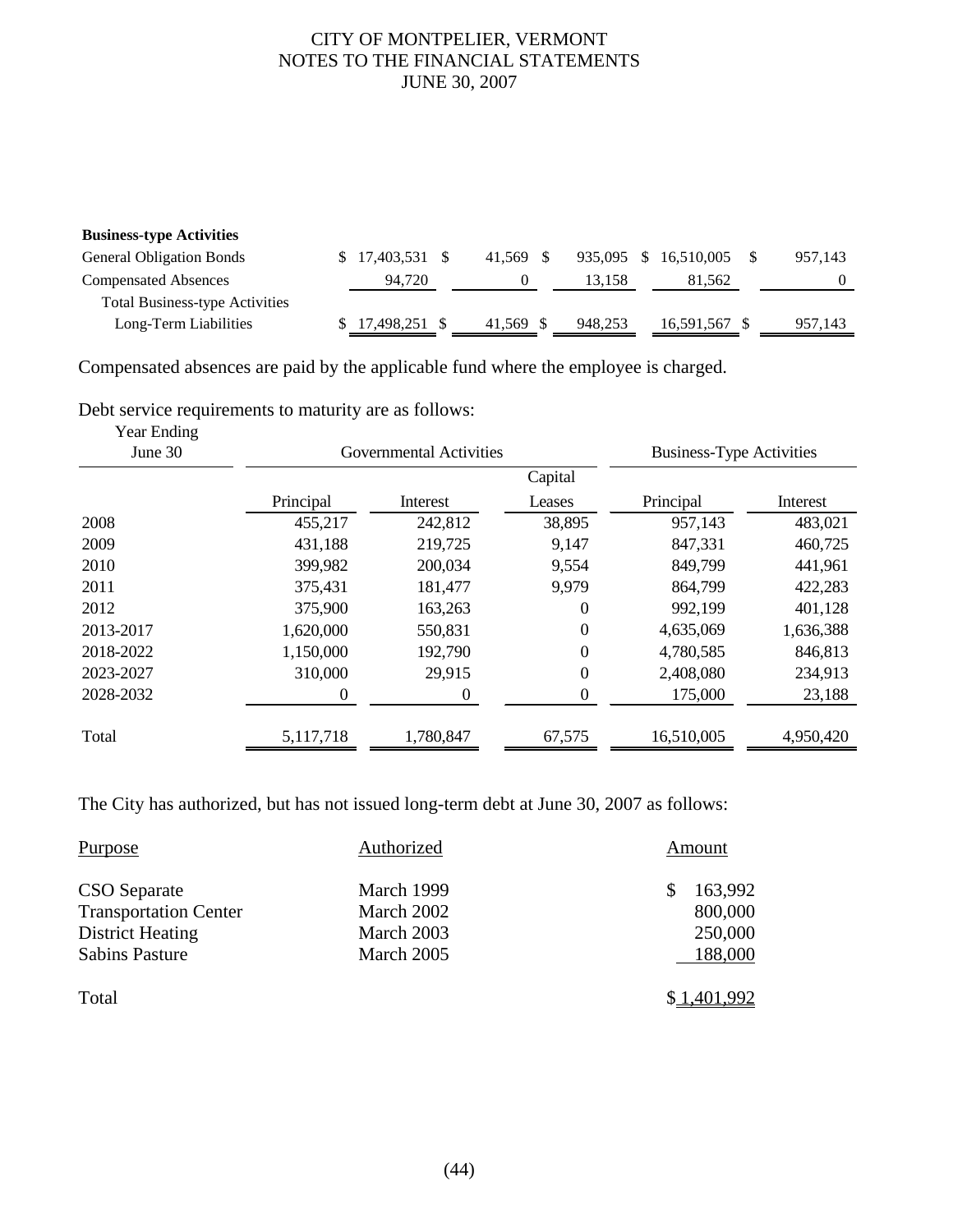The short-term debt activity during the year was as follows:

| <b>Beginning Balance</b>                          | \$1,550,000 |
|---------------------------------------------------|-------------|
| Proceeds of Tax Anticipation Note – General Fund  | 1,500,000   |
| Repayment of Tax Anticipation Note – General Fund | (1,500,000) |
| <b>Repayment of Grant Anticipation Note</b>       | (800,000)   |
| <b>Ending Balance</b>                             |             |

The tax anticipation note had an interest rate of 3.68% and was due and paid on June 3, 2007. The grant anticipation note has an interest rate of 2.5% and was paid subsequent to year end with the receipt of funds from Vermont Agency of Transportation.

#### **4I. Reserved and Designated Fund Balances/Net Assets**

The reserved and designated fund balances/net assets of the City as of June 30, 2007 consisted of the following:

|                                            | <b>Balance</b><br>July 1, 2006 |          | Increase<br>(Decrease) |    | <b>Balance</b><br>June 30, 2007 |  |
|--------------------------------------------|--------------------------------|----------|------------------------|----|---------------------------------|--|
| <b>Governmental Funds</b>                  |                                |          |                        |    |                                 |  |
| General Fund:                              |                                |          |                        |    |                                 |  |
| Inventories                                | \$                             | 66,539   | \$<br>30,769           | \$ | 97,308                          |  |
| Prepaid Expenses                           |                                | $\theta$ | 3,203                  |    | 3,203                           |  |
| Act 60 Reappraisal - State Statute         |                                | 45,444   | (28,957)               |    | 16,487                          |  |
| <b>Records Restoration - State Statute</b> |                                | 39,493   | 7,653                  |    | 47,146                          |  |
| <b>Armory Note Receivable</b>              |                                | 317,824  | (28, 769)              |    | 289,055                         |  |
| Park Impact Fees - State Statute           |                                | 29,574   | 2,250                  |    | 31,824                          |  |
| <b>Parks Wetland - Donations</b>           |                                | 140      | $\theta$               |    | 140                             |  |
| <b>City Hall Plaza -Donations</b>          |                                | 1,944    | (1,085)                |    | 859                             |  |
| Drug Seizure - State Statute               |                                | 100      | 5,536                  |    | 5,636                           |  |
| Civil Air Patrol - Donations               |                                | 3,773    | (335)                  |    | 3,438                           |  |
| Montpelier House Trust                     |                                | 52,312   | (52,312)               |    | $\theta$                        |  |
| <b>Total General Fund</b>                  |                                | 557,143  | (62,047)               |    | 495,096                         |  |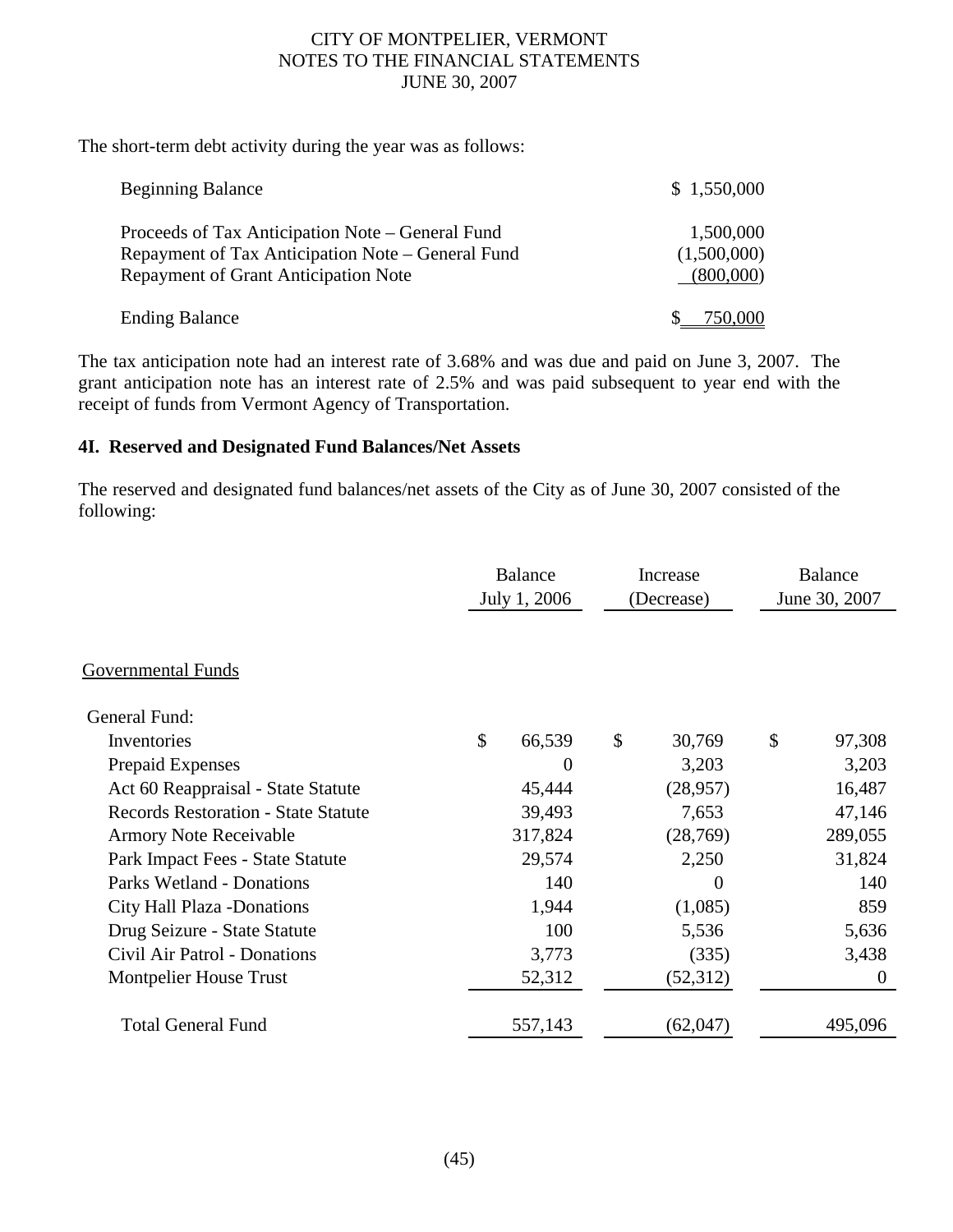|                                          | <b>Balance</b> | Increase         | <b>Balance</b> |
|------------------------------------------|----------------|------------------|----------------|
|                                          | July 1, 2006   | (Decrease)       | June 30, 2007  |
| <b>Community Development Fund:</b>       |                |                  |                |
| <b>Community Development</b>             | 481,213        | (27,097)         | 454,116        |
| Community Development -                  |                |                  |                |
| Program Expenditures                     | 17,701         | $\boldsymbol{0}$ | 17,701         |
| <b>Total Community Development</b>       | 498,914        | (27,097)         | 471,817        |
| <b>Capital Projects Fund:</b>            |                |                  |                |
| <b>Traffic Impact Fees</b>               | 2,112          | 26,333           | 28,445         |
| <b>Bond Proceeds</b>                     | $\theta$       | 468,512          | 468,512        |
| <b>Capital Grants</b>                    | 240,639        | (61, 719)        | 178,920        |
| <b>Total Capital Projects Fund</b>       | 242,751        | 433,126          | 675,877        |
| <b>Other Governmental Funds:</b>         |                |                  |                |
| Montpelier Events Fund - Donations       | 4,880          | $\overline{0}$   | 4,880          |
| <b>Montpelier Foundation - Donations</b> | 77,914         | 10,295           | 88,209         |
| George Blanchard Trust                   | 64,053         | 1,756            | 65,809         |
| Non Expendable Cemetery Trust            | 322,820        | 7,925            | 330,745        |
| <b>Hubbard Park Trust</b>                | 14,620         | $\overline{0}$   | 14,620         |
| <b>Expendable Cemetary Trust</b>         | 286,333        | 21,541           | 307,874        |
| <b>Total Other Governmental Funds</b>    | 770,620        | 41,517           | 812,137        |
| <b>Total Reserved Fund Balances -</b>    |                |                  |                |
| <b>Governmental Funds</b>                | 2,069,428      | 385,499<br>\$    | 2,454,927<br>S |
|                                          |                |                  |                |

# **Designated Fund Balances/Net Assets:**

# Governmental Funds

# Major Funds:

# General Fund

| Designated for Conservation Commission | \$1,447 |
|----------------------------------------|---------|
| Designated for Fire Revenue Reserve    | 6,508   |
| Designated for Computer Equipment      | 4.914   |
| Designated for Tree Board Expenses     | 10,479  |
| Designated for Equipment Reserve       | 59,008  |
| <b>Total General Fund</b>              |         |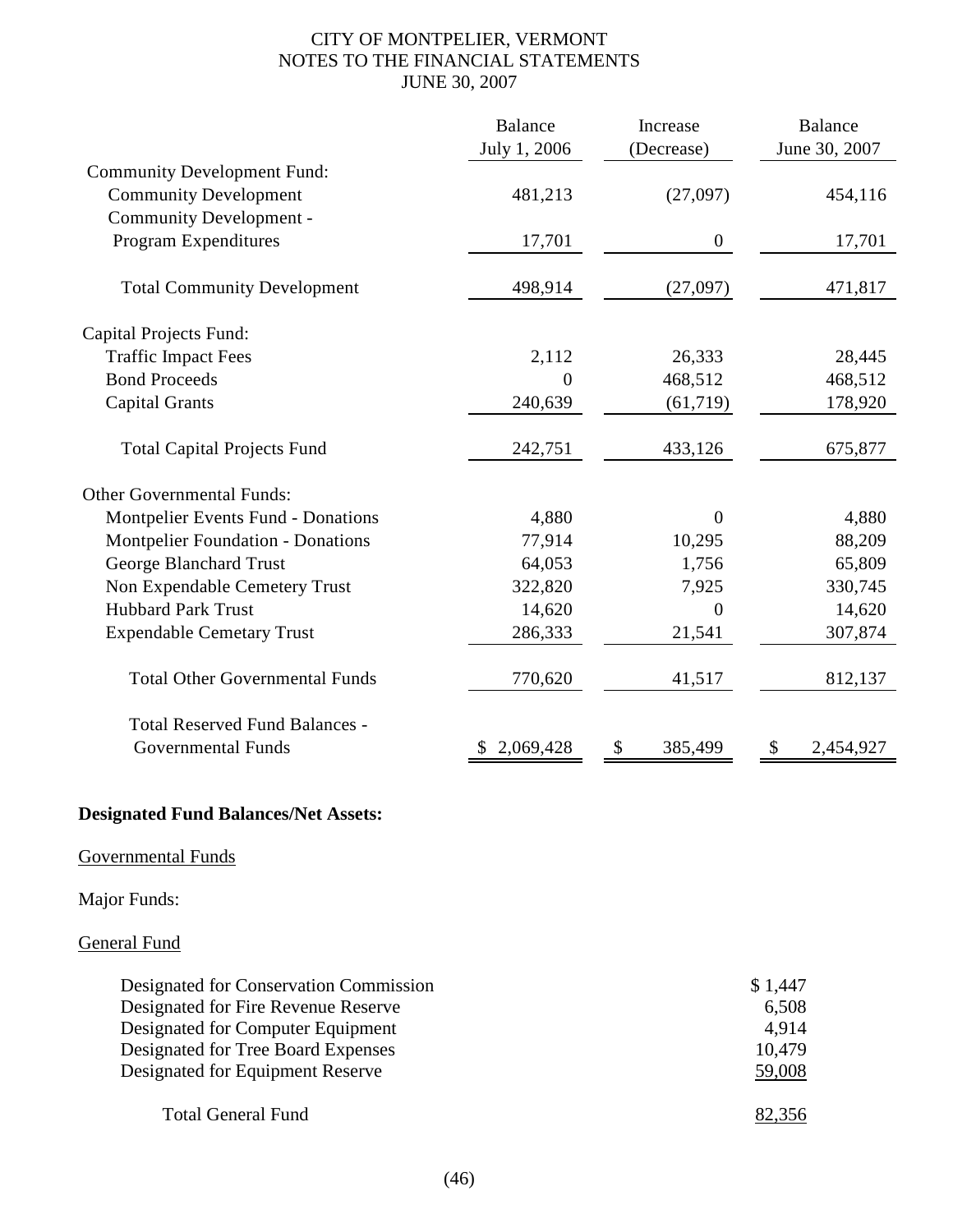# Capital Projects Funds

| Designated for Capital Projects                                                                                                                                        | \$158,237                            |
|------------------------------------------------------------------------------------------------------------------------------------------------------------------------|--------------------------------------|
| <b>Total Capital Projects Funds</b>                                                                                                                                    | 158,237                              |
| <b>Other Governmental Funds:</b>                                                                                                                                       |                                      |
| Special Revenue Funds                                                                                                                                                  |                                      |
| Designated for Montpelier Park Commission<br>Designated for Montpelier Events Fund<br>Designated for Conservation Fund<br>Designated for Montpelier Housing Trust Fund | 34,821<br>61,974<br>46,305<br>54,938 |
| <b>Total Special Revenue Funds</b>                                                                                                                                     | 198,038                              |
| <b>Total Designated Fund Balances</b>                                                                                                                                  | \$438,631                            |

The negative fund balance of \$12,820 in the Green Mountain Cemetery Fund will be funded with future charges for services and transfers from the General Fund.

#### **4J. Restricted Net Assets**

The restricted net assets of the City as of June 30, 2007 consisted of the following:

Governmental Activities:

| <b>Restricted by State Statute - Impact Fees</b>          | $\mathcal{S}$<br>60,269 |
|-----------------------------------------------------------|-------------------------|
| Restricted by State Statute – Other                       | 69,269                  |
| <b>Restricted by Donors</b>                               | 276,446                 |
| Restricted by Trust Agreements - Non-Expendable           | 401,493                 |
| <b>Restricted by Trust Agreements - Expendable</b>        | 317,555                 |
| Restricted by Community Development Loan/Grant Agreements | 2,841,058               |
|                                                           |                         |
| <b>Total Governmental Activities</b>                      | 3,966,090               |
| <b>Business-Type Activities:</b>                          |                         |
| <b>Restricted by Impact Fees Statute</b>                  | 41,220                  |
| <b>Total Business-Type Activities</b>                     | 41,220                  |
| <b>Total Restricted Net Assets</b><br>(47)                | \$4,007.310             |
|                                                           |                         |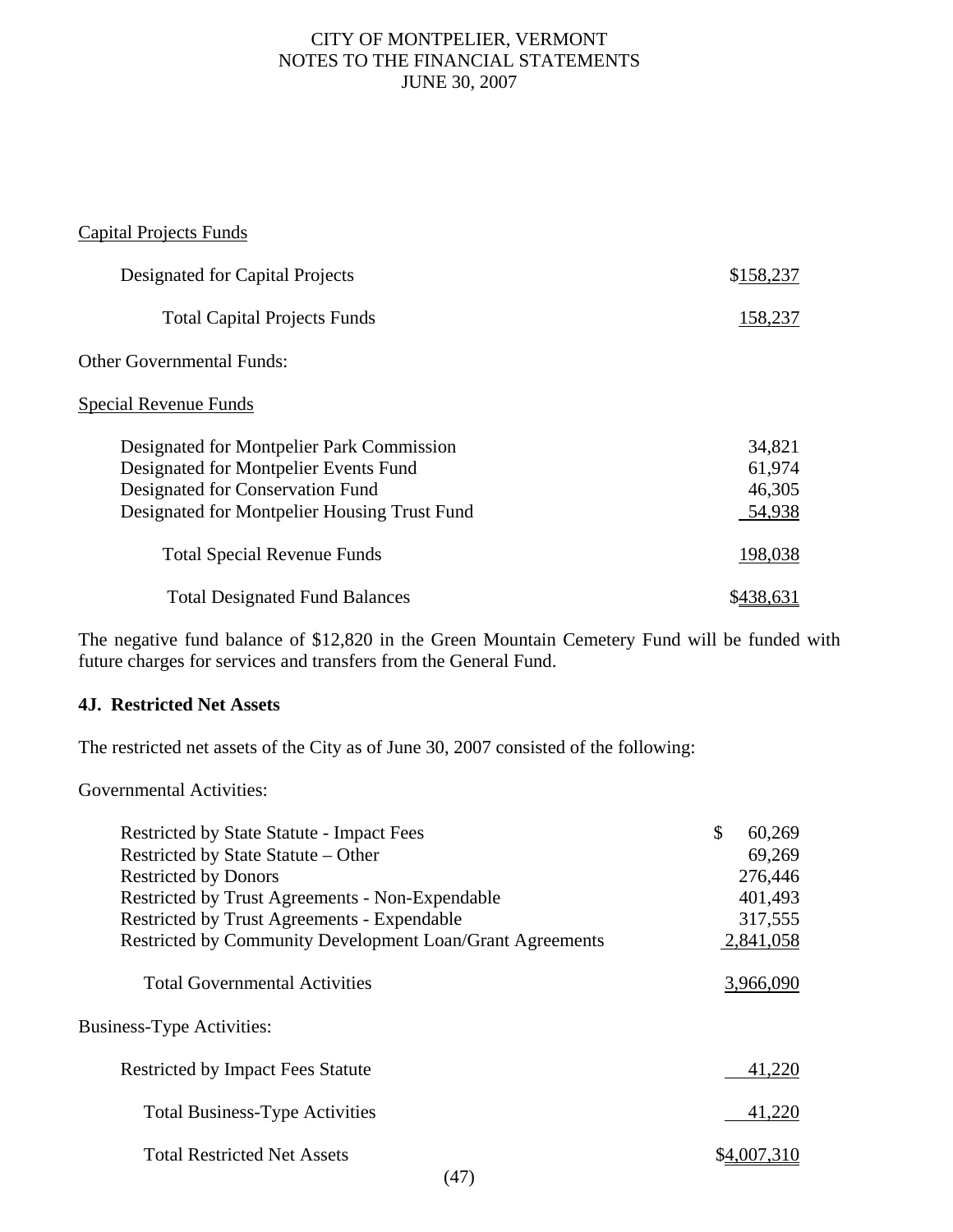# **. OTHER INFORMATION 5**

## **5A. BENEFIT PLANS**

All eligible employees of the City are covered under the State of Vermont Municipal Employees' Retirement Plan. The Plan requires that both the City and employees contribute to the Plan which provides retirement, disability and death benefits. The City has elected to participate in two (2) plans, Plan B and Plan C, which require all eligible employees to contribute 4.5% and 9%, respectively, of gross wages while the City contributes 5% and 6%, respectively.

The City pays all costs accrued each year for the plan. The premise of Plans B and C are to provide a retirement plan covering municipal employees at a uniform state-wide contribution rate based upon an actuarial valuation of all State of Vermont municipal employees. Activity in this plan is done in benefits as well as the present value of vested and nonvested plan benefits by municipality are not determinable. the aggregate, not by municipality. Due to the nature of this pension plan, net assets available for

Total payroll for the year was \$5,036,551 while covered payroll was \$4,875,962. Pension expense for the year was \$282,941.

Additional information regarding the State of Vermont Municipal Employees' Retirement Plan is available upon request from the State of Vermont.

#### **5B. PROPERTY TAXES**

Property taxes attach as an enforceable lien on property as of April 1. Taxes are levied on June 15 and are payable in four installments on August 15, November 15, February 15 and May 15. The City bills and collects its own property taxes and also taxes for the School District, Cemetery and education for the State. City property tax revenues are recognized when levied to the extent they result in current receivables. The tax rate for fiscal year 2006-2007 was as follows:

|                                     | Residential | Non Residential |
|-------------------------------------|-------------|-----------------|
| City, Cemetery and Outside Agencies | \$1.11      | \$1.11          |
| <b>State Education Tax</b>          | 1.64        | 1.74            |
| Water/Sewer Benefit Charge          | 0.11        | 0.11            |
| Senior Citizens/Recreation          | 0.12        | 0.12            |
| Total                               | \$2.98      | \$3.08          |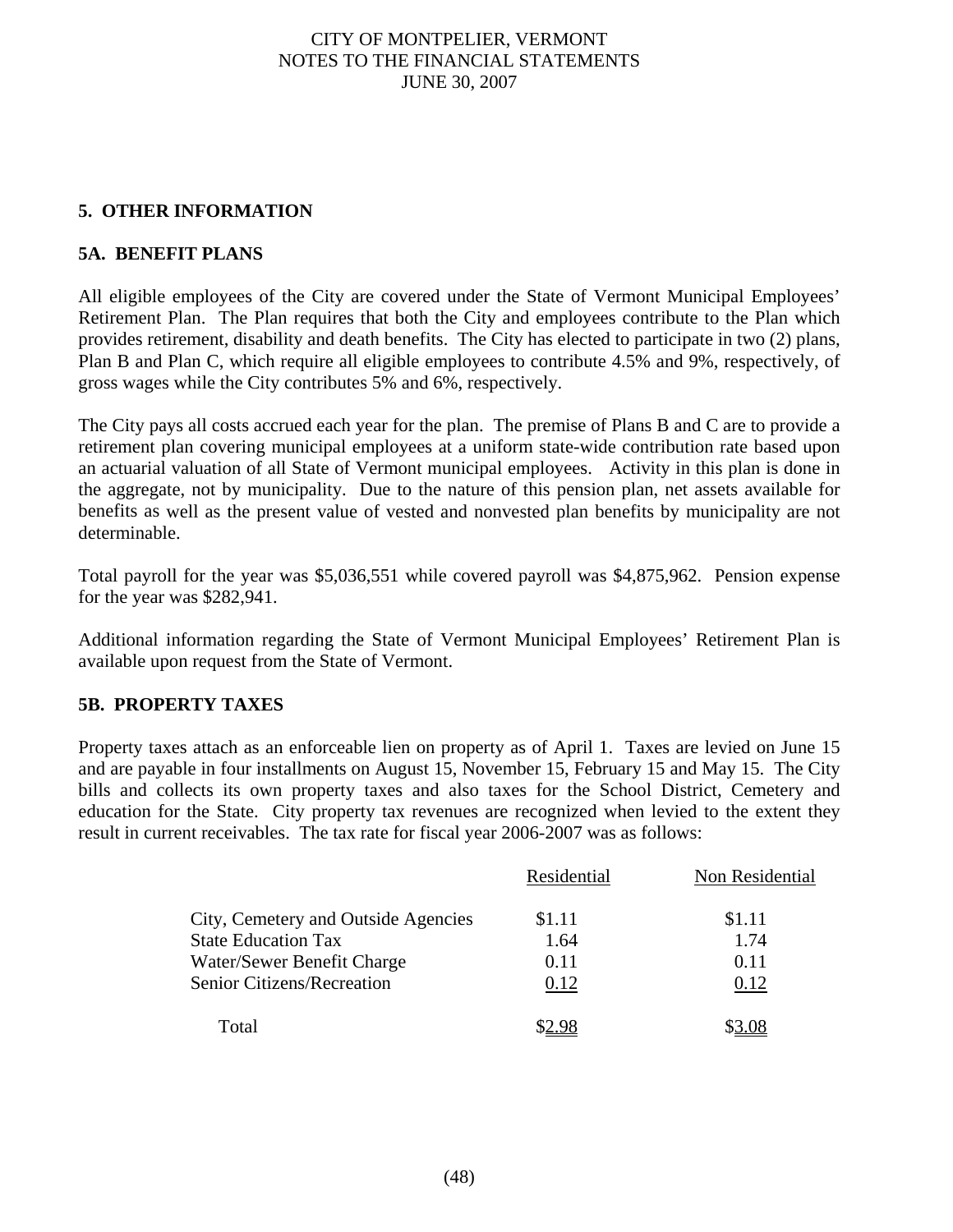# **5C. RISK MANAGEMENT**

The City of Montpelier, Vermont is exposed to various risks of loss related to torts; theft of, damage to, and destruction of assets; errors and omissions; injuries to employees; and natural disasters. The City of Montpelier, Vermont maintains insurance coverage through the Vermont League of Cities and Town's Property and Casualty Intermunicipal Fund, Inc. covering each of those risks of loss. Management believes such coverage is sufficient to preclude any significant uninsured losses to the City of Montpelier, Vermont. Settled claims have not exceeded this coverage in any of the past three fiscal years. The City must remain a member for a minimum of one year and may withdraw from the Fund after that time by giving sixty days notice. Fund underwriting and ratesetting policies have been established after consultation with actuaries. Fund members are subject to a supplemental assessment in the event of deficiencies. If the assets of the Fund were to be exhausted, members would be responsible for the Fund's liabilities.

In addition, the City of Montpelier, Vermont is a member of the Vermont League of Cities and Town's Health Trust. The Health Trust is a nonprofit corporation formed to provide health insurance and wellness programs for Vermont municipalities and is owned by the participating members. The agreement does not permit the Health Trust to make additional assessments to its members.

The City of Montpelier, Vermont is also a member of the Vermont League of Cities and Town's Unemployment Insurance Trust. The Unemployment Trust is a nonprofit corporation formed to provide unemployment coverage for Vermont municipalities and is owned by the participating members. The agreement does not permit the Unemployment Trust to make additional assessments to its members.

# **5D. COMMITMENTS**

Prior Service Purchase Agreement with VMERS – The City switched pension plans to the Vermont Municipal Employees' Retirement System (VMERS) starting January 1, 2003. Upon the conversion, actuaries determined the amount of funds necessary to catch up the City employees to others within the retirement system. The catch up amount of \$3,349,501 will be paid to VMERS as an additional contribution made yearly, based on a 30 year amortization period, 8% interest and a 5.6% yearly increase. Such payments will be adjusted for any changes in the actuarial assumptions under the plan. During fiscal year 2004, a lump sum payment of \$581,569 was made and the amount of the liability was recalculated to be \$2,815,576 on January 1, 2003. The yearly installment for fiscal year 2007 was \$162,254. The balance as of June 30, 2007 was \$3,159,080.

Parking Lot Leases - The City leases three different parking lots around Montpelier for approximately \$100,000 per year. All are cancelable by the City. The City is responsible for the repair, maintenance and upkeep of the parking lots.

Montpelier Fire District - The City and the Montpelier Fire District have an inter-local agreement that requires the City to pay \$36,000 annually out of the Water Department revenues to the District. These payments entitle the City to integrate the improvements in the City's public water supply system and receive benefit of the improvements. This agreement shall remain in effect for as long as the District has outstanding unpaid bonds issued to finance construction of the improvements.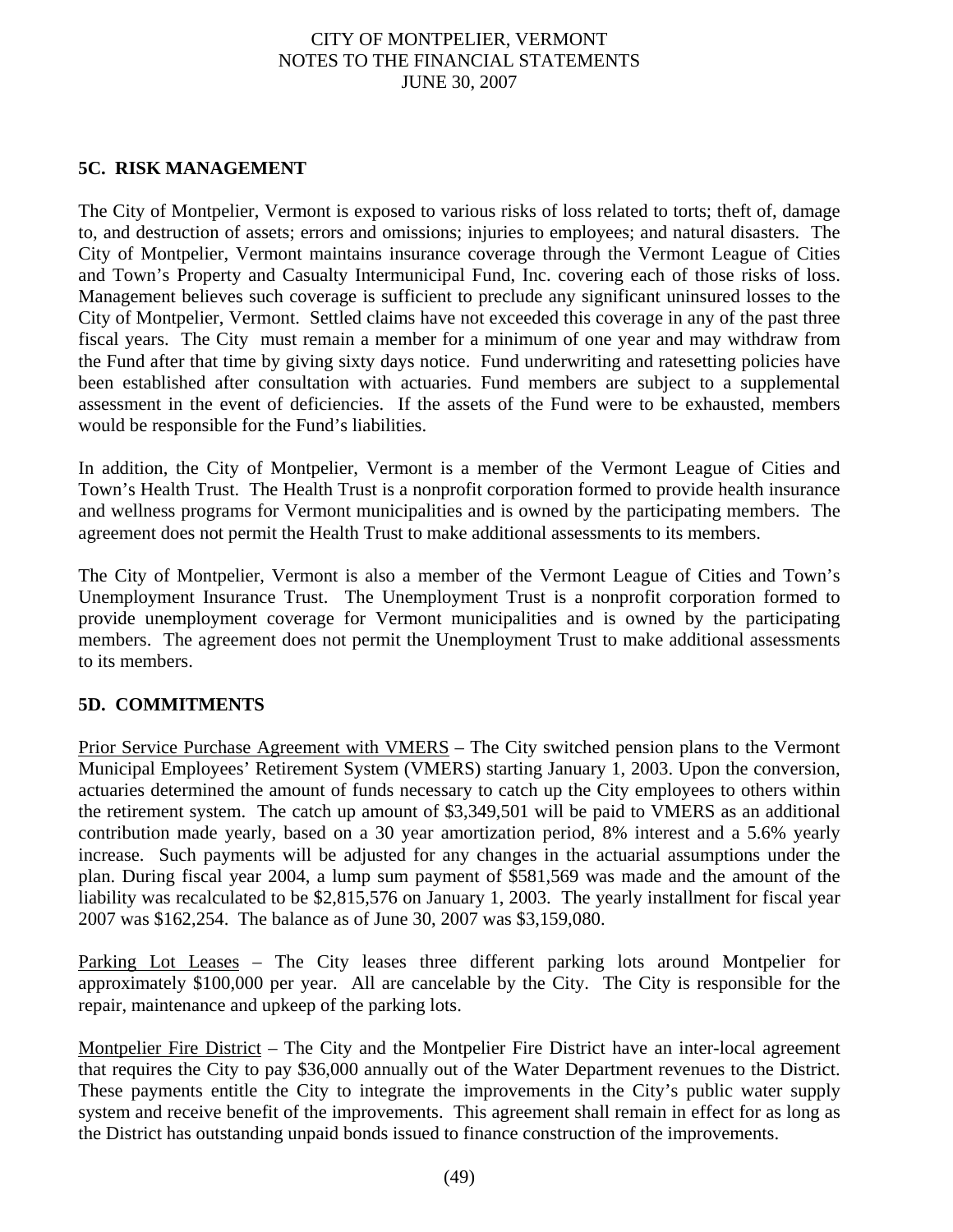#### Green Mountain Community Baseball, Inc.

On April 27, 2005, the City guaranteed a \$160,000 note between Green Mountain Community Baseball, Inc. and Northfield Savings Bank. The note is unsecured and is backed by the full faith and credit of the taxing authority of the City of Montpelier, Vermont by the Guaranty of Indebtedness. The loan will be amortized over ten years with \$16,000 annual principal payments plus interest. The balance on the note at June 30, 2007 was \$82,000.

#### Operating Leases

In April and May of 2006, the City entered into 60-month leases for two copiers. The leases call for monthly payments of \$567 and \$651. The lease expense for the year ended June 30, 2007 was \$14,616.

The minimum lease payments are as follows:

| 2008 | \$14,616 |
|------|----------|
| 2009 | 14,616   |
| 2010 | 14,616   |
| 2011 | 12,831   |
|      |          |
|      | \$56,679 |

# **5E. SUBSEQUENT EVENTS**

Subsequent to year end, the City borrowed \$2,310,000 from the Vermont Municipal Bond Bank. Maturities ranging from \$125,000 to \$115,000 are due from December 1, 2008 through December 1, 2022 with interest rates ranging from 3.865% to 4.555%. The bonds were approved for the purpose of water and sewer projects. Subsequent to year end, the City signed a construction contract for water improvements on Berlin and River Street for \$1,184,511.

Subsequent to year end, the City obtained a tax anticipation note up to  $$1,7500,000$  from TD Banknorth, N.A., with interest at 3.80% and due June 30, 2008. The City obtained a second tax anticipation note up to \$3,500,000 from TD Banknorth, N.A. with interest at 3.74% and due June 30, 2008.

Subsequent to year end, the City leased equipment with a cost of \$461,429, from Honeywell Global Finance, LLC. Rental payments ranging from \$25,600 to \$30,431 are due semi-annually beginning on August 1, 2008 with interest at 4.53%. The purpose of the equipment is provide energy efficiencies and savings in the City's buildings.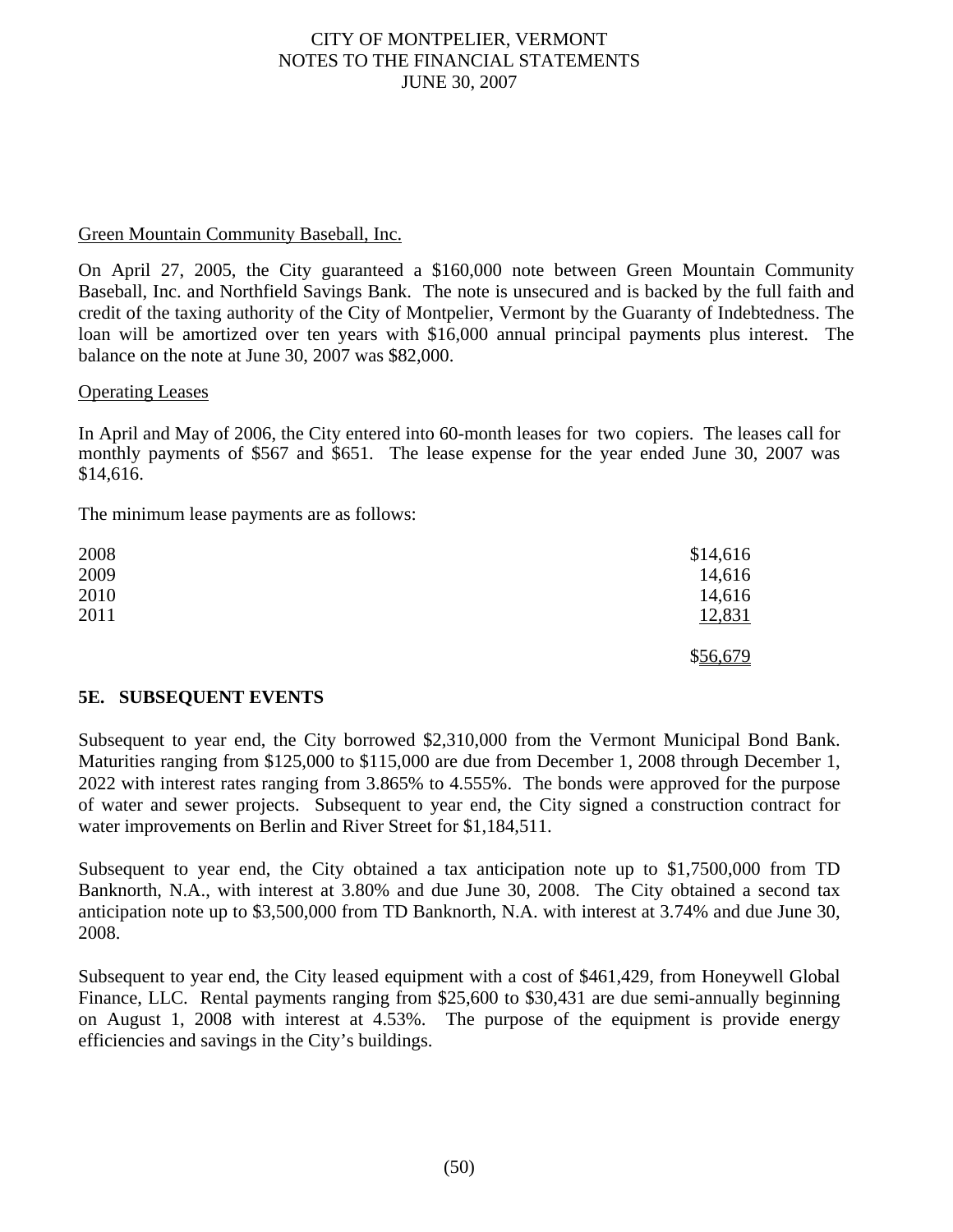#### CITY OF MONTPELIER, VERMONT COMBINING BALANCE SHEET OTHER GOVERNMENTAL FUNDS JUNE 30, 2007

|                                      | Special Revenue Funds         |                |                    |          |                  |                |                      |                |               |                |               | Permanent Funds |               |                |                      |                |               |                |          |                |                         |              |                |                |           |
|--------------------------------------|-------------------------------|----------------|--------------------|----------|------------------|----------------|----------------------|----------------|---------------|----------------|---------------|-----------------|---------------|----------------|----------------------|----------------|---------------|----------------|----------|----------------|-------------------------|--------------|----------------|----------------|-----------|
|                                      | Green<br>Mountain<br>Cemetery |                | Montpelier         |          |                  |                |                      |                |               |                |               |                 |               |                |                      |                | George        |                |          | Non-expendable | Hubbard                 |              | Expendable     |                | Total     |
|                                      |                               |                | Park<br>Commission |          | Police<br>Grants |                | Montpelier<br>Events |                | Justice       |                | Conservation  |                 |               | Montpelier     |                      | Montpelier     | Blanchard     |                | Cemetery |                | Park                    |              | Cemetery       |                | Other     |
|                                      |                               |                |                    |          |                  |                |                      |                |               |                |               |                 | Foundation    |                | <b>Housing Trust</b> |                | Trust         |                | Trust    |                | Trust                   | Trust        |                | Governmental   |           |
|                                      |                               | Fund           |                    | Fund     |                  | Fund           |                      | Fund           |               | Fund           |               | Fund            |               | Fund           |                      | Fund           | Fund          |                |          | Fund           | Fund                    |              | Fund           |                | Funds     |
| <b>ASSETS</b>                        |                               |                |                    |          |                  |                |                      |                |               |                |               |                 |               |                |                      |                |               |                |          |                |                         |              |                |                |           |
| Cash                                 | -S                            | $\overline{0}$ | -S                 |          | 0 S              | $\overline{0}$ | - \$                 | $\Omega$       | <sup>\$</sup> | $\overline{0}$ | $\mathcal{S}$ | 46,305          | <sup>\$</sup> | 12,645         | <sup>\$</sup>        | $\overline{0}$ | $\mathcal{S}$ | $\overline{0}$ | \$       | $\overline{0}$ |                         | <b>S</b>     | $\overline{0}$ | $\mathcal{S}$  | 58,950    |
| Investments                          |                               | 4,482          |                    |          |                  |                |                      |                |               |                |               | $\mathbf{0}$    |               | 76,274         |                      | $\theta$       | 65,809        |                |          | 636,493        | 14,663                  |              | $\Omega$       |                | 797,721   |
| Receivables                          |                               | 15,335         |                    | 14.855   |                  | $\Omega$       |                      |                |               | $\Omega$       |               | $\Omega$        |               | $\Omega$       |                      | $\Omega$       |               | $\Omega$       |          | $\mathbf{0}$   | $\Omega$                |              | $\Omega$       |                | 30,190    |
| Loans Receivable                     |                               | $\overline{0}$ |                    | $\Omega$ |                  | $\Omega$       |                      | $\Omega$       |               | $\Omega$       |               | $\Omega$        |               | $\Omega$       |                      | 52,000         |               | $\Omega$       |          |                | $\boldsymbol{0}$        |              | $\Omega$       |                | 52,000    |
| Due From Other Funds                 |                               | $\theta$       |                    | 23,345   |                  | 33,308         |                      | 66,854         |               | 19,132         |               | $\mathbf{0}$    |               | $\Omega$       |                      | 54,938         |               | $\Omega$       |          | $\Omega$       | $\overline{0}$          |              | 307,874        |                | 505,451   |
| <b>TOTAL ASSETS</b>                  | -S                            | 19,817         | -S                 | 38,200   | S.               | 33,308         | \$                   | 66,854         | -S            | 19,132         | -S            | 46,305          | \$            | 88,919         | -S                   | 106,938        | 65,809<br>\$  |                | -S       | 636,493        | <sup>\$</sup><br>14,663 |              | \$ 307,874     | \$             | 1,444,312 |
| <b>LIABILITIES AND FUND BALANCES</b> |                               |                |                    |          |                  |                |                      |                |               |                |               |                 |               |                |                      |                |               |                |          |                |                         |              |                |                |           |
| Liabilities:                         |                               |                |                    |          |                  |                |                      |                |               |                |               |                 |               |                |                      |                |               |                |          |                |                         |              |                |                |           |
| <b>Accounts Payable</b>              | \$                            | 5,833          | - \$               | 2.640    | S                | 1.760          | $\mathbf{s}$         | $\Omega$       |               | 48             | -S            | $\overline{0}$  | -S            | $\overline{0}$ | S                    | $\overline{0}$ | <sup>\$</sup> | $\overline{0}$ | \$       | $\overline{0}$ | 43<br>-S                | $\mathbf{s}$ | $\Omega$       | <sup>\$</sup>  | 10,324    |
| <b>Accrued Payroll</b>               |                               | 1,398          |                    | 739      |                  |                |                      |                |               | 6,737          |               | 0               |               | $\Omega$       |                      |                |               | $\Omega$       |          | $\Omega$       |                         |              | $\Omega$       |                | 8,874     |
| Due to Other Funds                   |                               | 25,406         |                    |          |                  | $\Omega$       |                      | $\theta$       |               | $\Omega$       |               | $\mathbf{0}$    |               | 710            |                      |                |               | $\Omega$       |          | 305,748        |                         |              | $\Omega$       |                | 331,864   |
| Deferred Revenue                     |                               | $\Omega$       |                    |          |                  | 31,548         |                      | $\Omega$       |               | 12,347         |               | $\mathbf{0}$    |               | $\Omega$       |                      | 52,000         |               | $\Omega$       |          | $\Omega$       |                         |              |                |                | 95,895    |
| <b>Total Liabilities</b>             |                               | 32,637         |                    | 3,379    |                  | 33,308         |                      | $\overline{0}$ |               | 19,132         |               | $\overline{0}$  |               | 710            |                      | 52,000         |               | $\mathbf{0}$   |          | 305,748        | 43                      |              | $\overline{0}$ |                | 446,957   |
| Fund Balances/(Deficit):             |                               |                |                    |          |                  |                |                      |                |               |                |               |                 |               |                |                      |                |               |                |          |                |                         |              |                |                |           |
| Reserved                             |                               | $\overline{0}$ |                    | $\Omega$ |                  | $\mathbf{0}$   |                      | 4,880          |               | $\overline{0}$ |               | $\overline{0}$  |               | 88,209         |                      | $\overline{0}$ | 65,809        |                |          | 330,745        | 14,620                  |              | 307,874        |                | 812,137   |
| Unreserved                           |                               | (12,820)       |                    | 34,821   |                  | $\Omega$       |                      | 61,974         |               | $\Omega$       |               | 46,305          |               | $\Omega$       |                      | 54,938         |               | $\Omega$       |          | $\Omega$       | $\Omega$                |              | $\Omega$       |                | 185,218   |
| Total Fund Balances/(Deficit)        |                               | (12,820)       |                    | 34,821   |                  | $\overline{0}$ |                      | 66,854         |               | $\overline{0}$ |               | 46,305          |               | 88,209         |                      | 54,938         | 65,809        |                |          | 330,745        | 14,620                  |              | 307,874        |                | 997,355   |
| TOTAL LIABILITIES AND                |                               |                |                    |          |                  |                |                      |                |               |                |               |                 |               |                |                      |                |               |                |          |                |                         |              |                |                |           |
| <b>FUND BALANCES</b>                 | -S                            | 19,817         | -S                 | 38,200   | -S               | 33,308         | <sup>\$</sup>        | 66,854         | -S            | 19,132         | -S            | 46,305          | <sup>\$</sup> | 88,919         | -S                   | 106,938        | 65,809<br>S.  |                | -S       | 636,493        | <sup>S</sup><br>14,663  |              | \$ 307,874     | $\mathbb{S}^-$ | 1,444,312 |